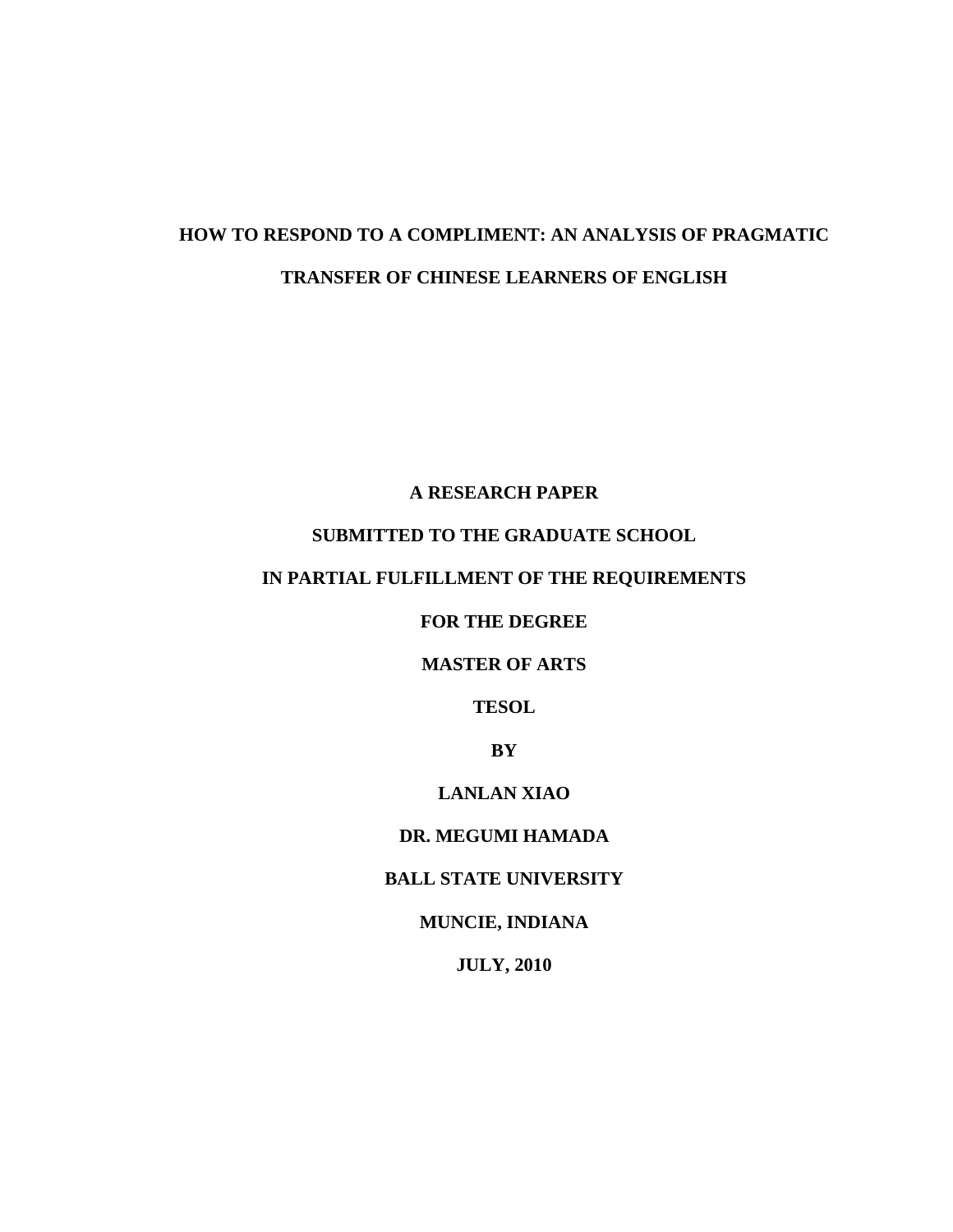#### **1. Introduction**

 The focus of early second language instruction has been on the accuracy of language use (Chang, 2009). It was not until the 1970s, when Hymes introduced the notion of communicative competence (1971) covering both the speaker's knowledge of linguistic rules and sociocultural rules of speaking. After that, the trends of second language teaching and learning began to shift from the focus of grammatical competence to communicative competence.

 Communicative or pragmatic competence is the ability to use language forms in a wide range of environments, covering the relationships between the speakers and the social and cultural contexts of the situation (Gass & Selinker, 2001). To use language accurately, the mastery of grammatical, phonological and lexical systems is required. However, the accurate use of language forms does not guarantee the appropriateness of the language use (Gass & Selinker, 2001). That is, speakers who may be considered fluent in a second language may still be unable to produce socially and culturally appropriate language. Learners need to acquire competence as to when to speak, what to speak with whom, and in what manners, thus, pragmatic knowledge is required to use language appropriately.

 The relationship between pragmatics and second language acquisition has given rise to a new field known as interlanguage pragmatics (ILP), which is considered one of the most important areas in the field of interlanguage pragmatics (Kasper & Blum-Kulka,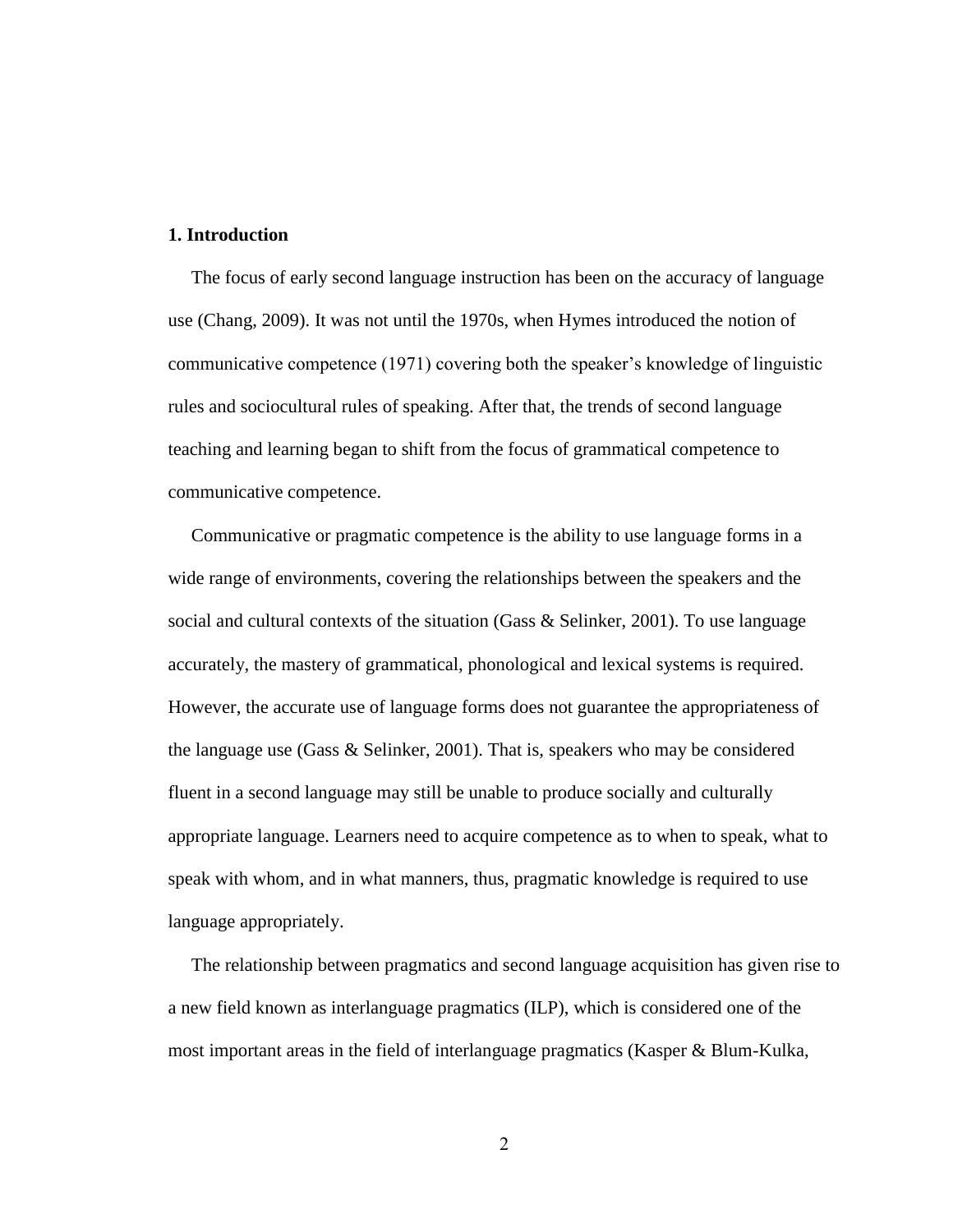1993). Kasper (1992:203) defined interlanguage pragmatics as "the branch of second language research which studies how non-native speakers…understand and carry out linguistic actions in a target language, and how they acquire L2 pragmatic knowledge". One of the general assumptions in interlanguage pragmatics (ILP) is that intercultural miscommunications often caused by learners' falling back on their L1 sociocultural norms and conventions in realizing speech acts in a target language (Thomas, 1983).

 The intercultural miscommunications and pragmatic failure have received attention in interlanguage pragmatics studies. However, few data based studies have even focused on L1 negative pragmatic transfer of specific speech act, that of compliment responses. There has been little research obtaining a discussion of negative pragmatic transfer and the learners' proficiency levels. To bridge this gap, there is a necessity to conduct more in-depth studies examining the differences in the use of CRs strategies between native English speakers and Chinese ESL learners and analyzing the effects of proficiency levels on their L1 negative pragmatic transfer. It is expected that the finding obtained for the relationship between pragmatic transferability and L2 learners' proficiency levels will contribute to a better understanding of developmental aspects of L2 pragmatic competence.

#### **2. Literature Review**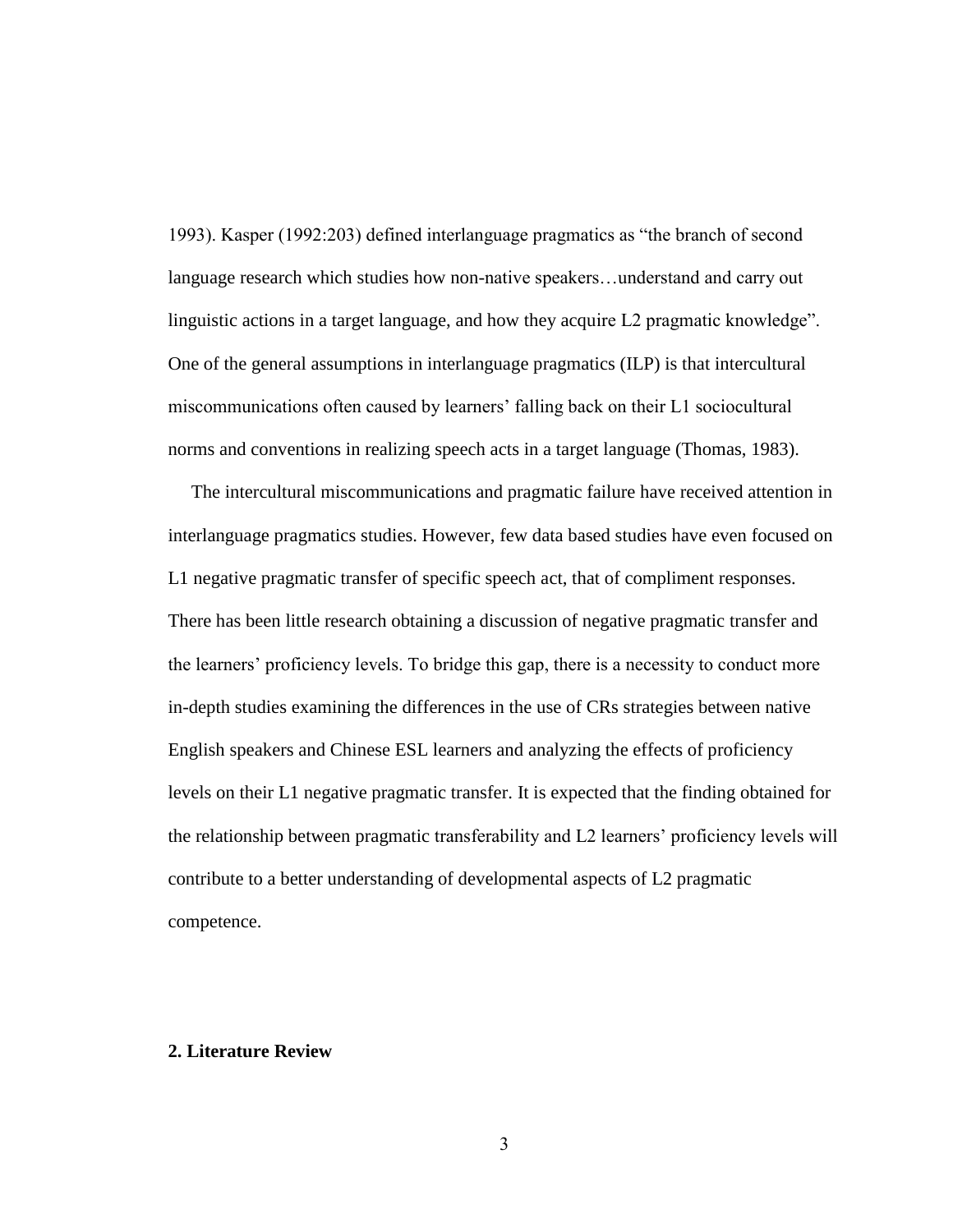#### *2.1. Studies on pragmatic transfer concerning with learners' proficiency levels*

 ILP studies have focused on examining what is negatively transferred from L1 to L2 contexts. Kasper (1992) has identified two types of negative transfer which may hinder the communication: pragmalinguistic transfer and sociopragmatic transfer. Negative pragmalinguistic transfer occurs when L2 learners assume the form-function mappings between the L1 and L2 are identical, which actually differ, and literally translate L1 routines to L2. Negative sociopragmatic transfer takes place when L2 learners perceive L2 pragmatic contexts in the same way as L1 pragmatic contexts, which in fact vary, and transfer their perceptions about how to perform in a given situation from L1 to L2 situation. In that sense, learner's lack of pragmatic knowledge and their heavy dependence on L1 sociolinguistic norms in realizing L2 speech acts can cause serious consequences. Thomas (1983) has pointed out that pragmatic failure is more serious than linguistic errors. While linguistic errors show that the speaker is less proficient in the language, pragmatic failure may result in the misjudgment of a person being rude, unfriendly or even dishonest.

 Current studies of pragmatic transfer not only determine what is negatively transferred, but also examine the conditions under which negative pragmatic transfer takes place, i.e., the transferability constraints that have an effect on the promotion of pragmatic transfer (Franch, 1998). By examining L2 learners' production of requests, apologies, and refusals in accordance with the sociolinguistic norms of their native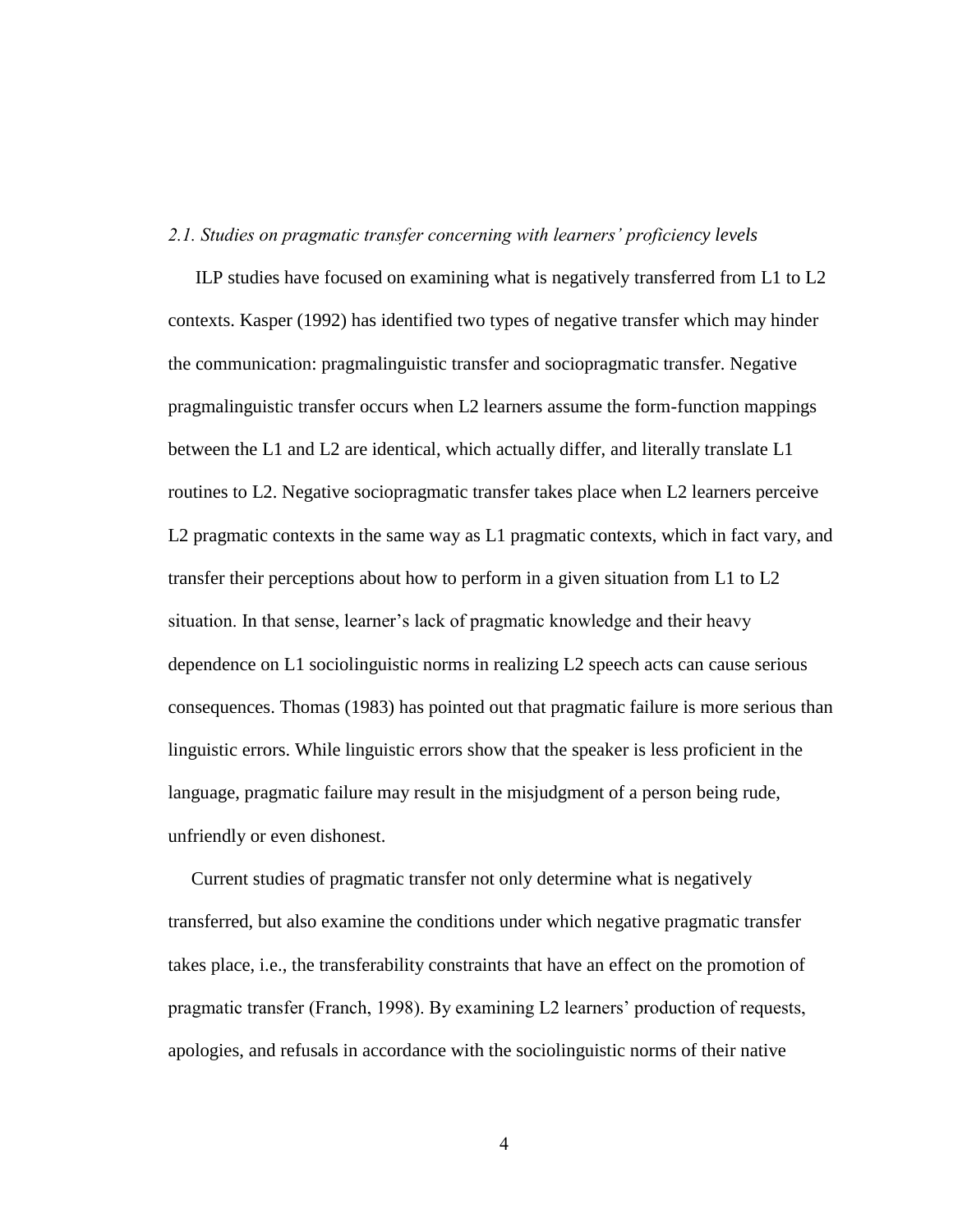language, Ellis (1994) identified several sociolinguistic factors that condition the occurrence of pragmatic transfer: linguistic proficiency, cultural information as well as length of stay in the L2 community.

 The attention to the relationship between pragmatic knowledge and linguistic proficiency was marked by Bardovi-Harlig's (1998) study of ESL and EFL learners' pragmatic and grammatical awareness, operationalized with learners' scores on an error recognition and severity rating task. She found that error recognition and ratings significantly dependent on proficiency levels. Compared to the low-proficiency ESL group, the high-proficiency ESL learners assessed pragmatic elements which were inappropriate as more serious. This study lends support to assume that second language learners demonstrating higher grammatical knowledge might have better understanding of L2 pragmatic conventions.

 To date, a small number of studies have been conducted which principally investigated the correlation between pragmatic transfer and second language proficiency. However, their findings are controversial. As to linguistic proficiency, some researchers believe that only when learners have achieved a certain L2 level; they will be capable of transferring their native strategies into L2 linguistic forms. For example, Takahashi and Beebe (1987) examined whether or not the transfer of Japanese request strategies was influenced by proficiency level and the perceived degree of imposition involved in a request. They did find that the strategies *Would you please* and *Would you* were more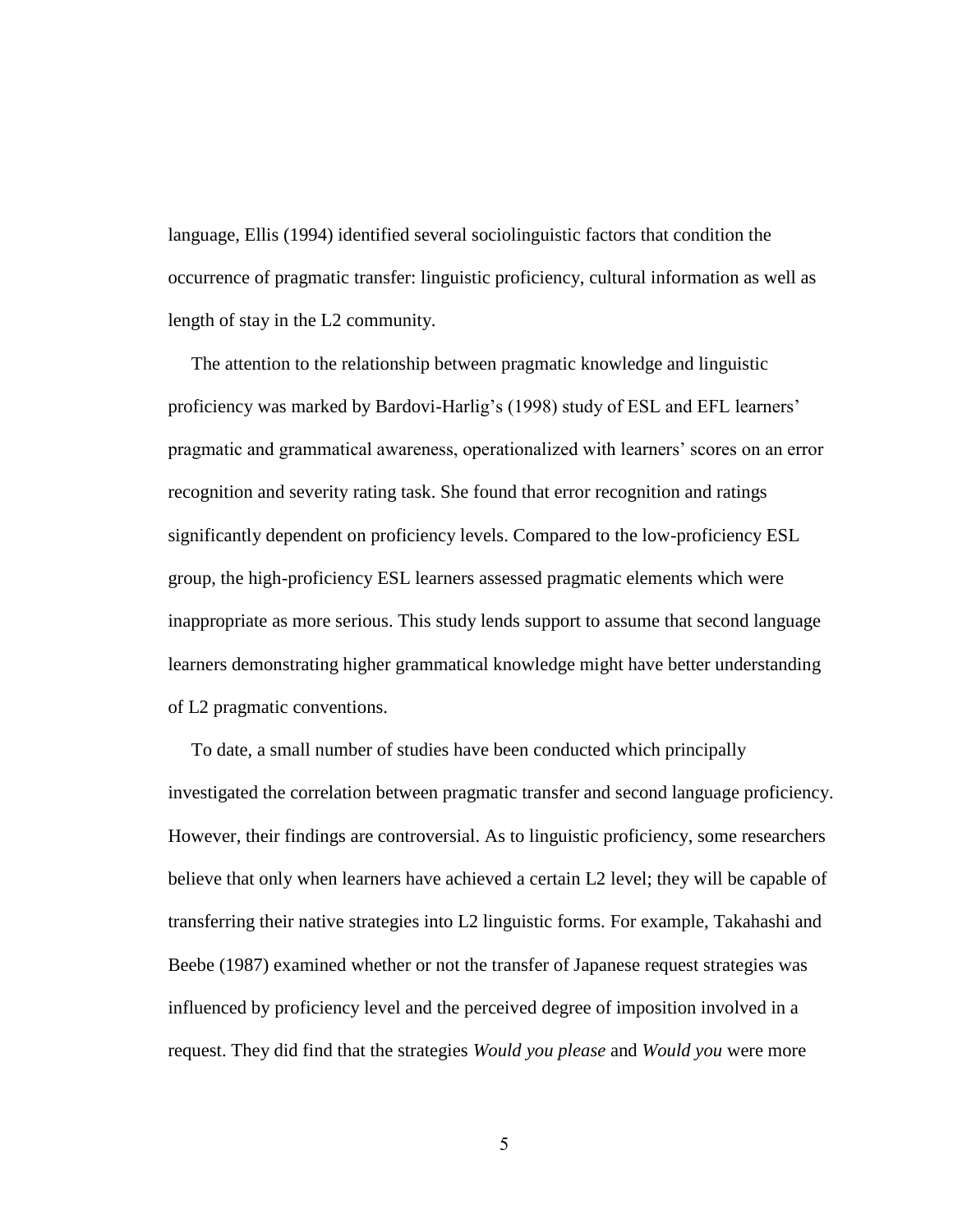transferable by high level learners due to their conventionality in Japanese. It was also found that Japanese proficient learners had a higher degree of transferability in high imposition situations than low level learners. This implied that more proficient learners would have enough control over the L2 to express L1 native speakers' sentiments at the pragmatic level; thus, they would be more likely to transfer L1 sociocultural norms than less proficient learners. Their hypothesis obviously supported that low-proficiency learner are less likely to transfer L1 pragmatic knowledge, even when they may want to do so, due to their limited L2 proficiency.

 However, some studies with contradicting results run counter to Takahashi and Beebe's claim, positing that low proficiency L2 learners are more likely to undertake negative pragmatic transfer, which is supported by further research. Robinson (1992) studied female Japanese ESL learners' rejections in English. She found that both intermediate and advanced learners identified the differences between American and Japanese cultures in terms of appropriate refusal behaviors. However, learners with higher language proficiency adopted more English refusal strategies whereas low-level learners failed to produce native-like refusals because they were more likely to be influenced by their L1 refusal behaviors.

 Maeshiba et al. (1996) is the only study that directly addressed the issue of pragmatic transfer and proficiency. Their primary objective was to test Takahashi and Beebe's (1987) hypothesis that advanced learners were more likely to transfer complex pragmatic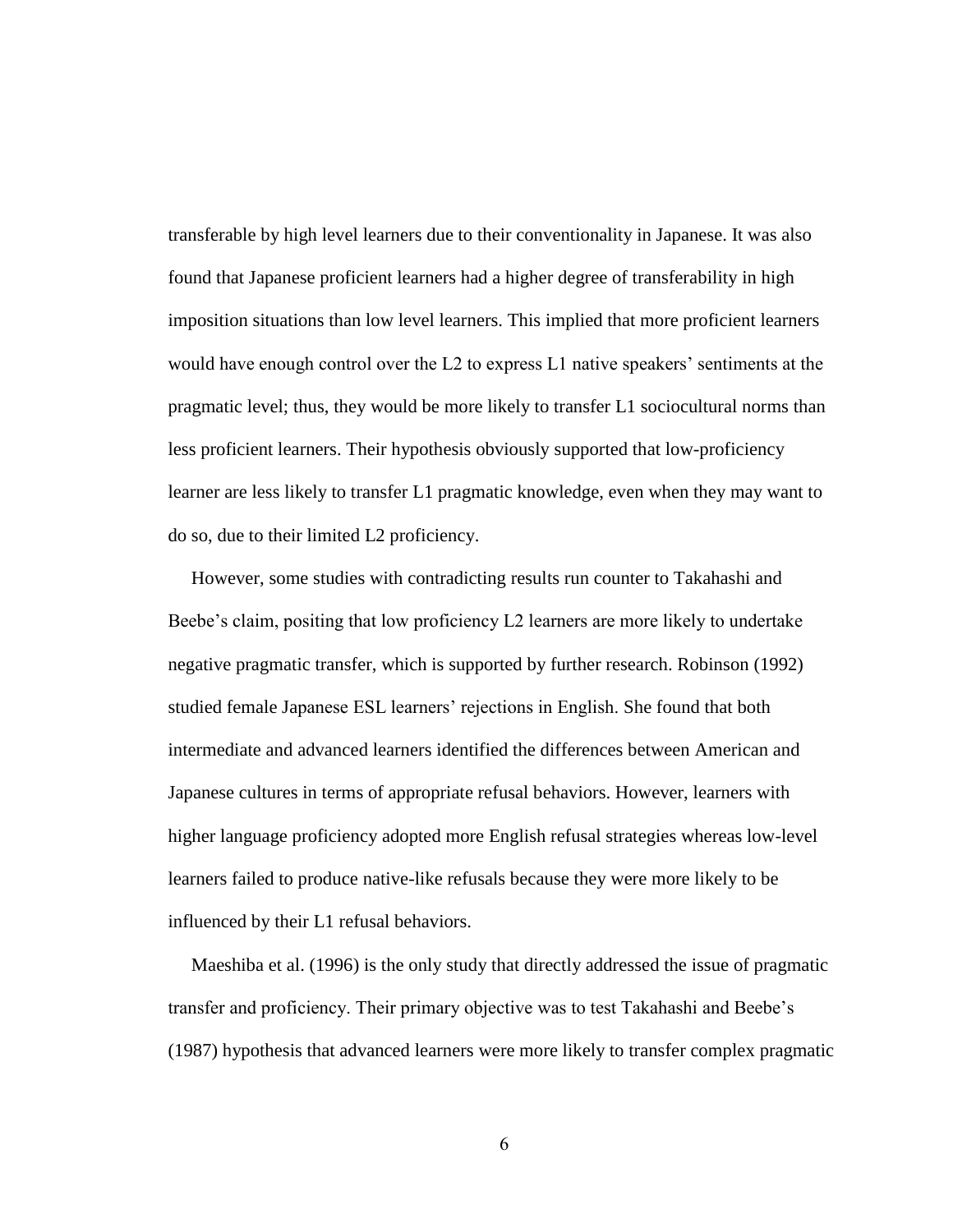strategies from their L1 due to a high degree of linguist proficiency. Maeshiba et al. examined the apology strategies used by Japanese learners of ESL at two proficiency levels, intermediate and advanced. Their main finding was that the lower proficiency learners were more likely to transfer their L1 apology strategies than the high-proficiency learners. Whereas there were only two contexts in which the advanced learners relied on L1 apology strategies, the intermediate learners transferred L1 strategies in six contexts. Their findings didn't support Takahashi and Beebe's hypothesis, but suggested a negative correlation between pragmatic transfer and proficiency.

 Another attempt by Flor (2003), she investigated non-native speaker's production of advice acts from two different proficiency levels, determined by the educational setting they belong to. Results from her study showed effects of the proficiency level. University students, the higher level group, produced not only a greater amount of native-like appropriate advice acts, but also more modification devices than Secondary School students, the group belonging to the lower level.

 Shardakova (2005) discussed American L2 learners' acquisition of pragmalinguistic and sociolinguistic knowledge in its relation to both their advancement in linguistic proficiency and study abroad experience. It demonstrated that an increase both in linguistic proficiency and direct exposure to Russian culture enabled students to align their apologies more closely with native speakers. The group that most approximated the Russian norm was the group of learners with high linguistic proficiency and adequate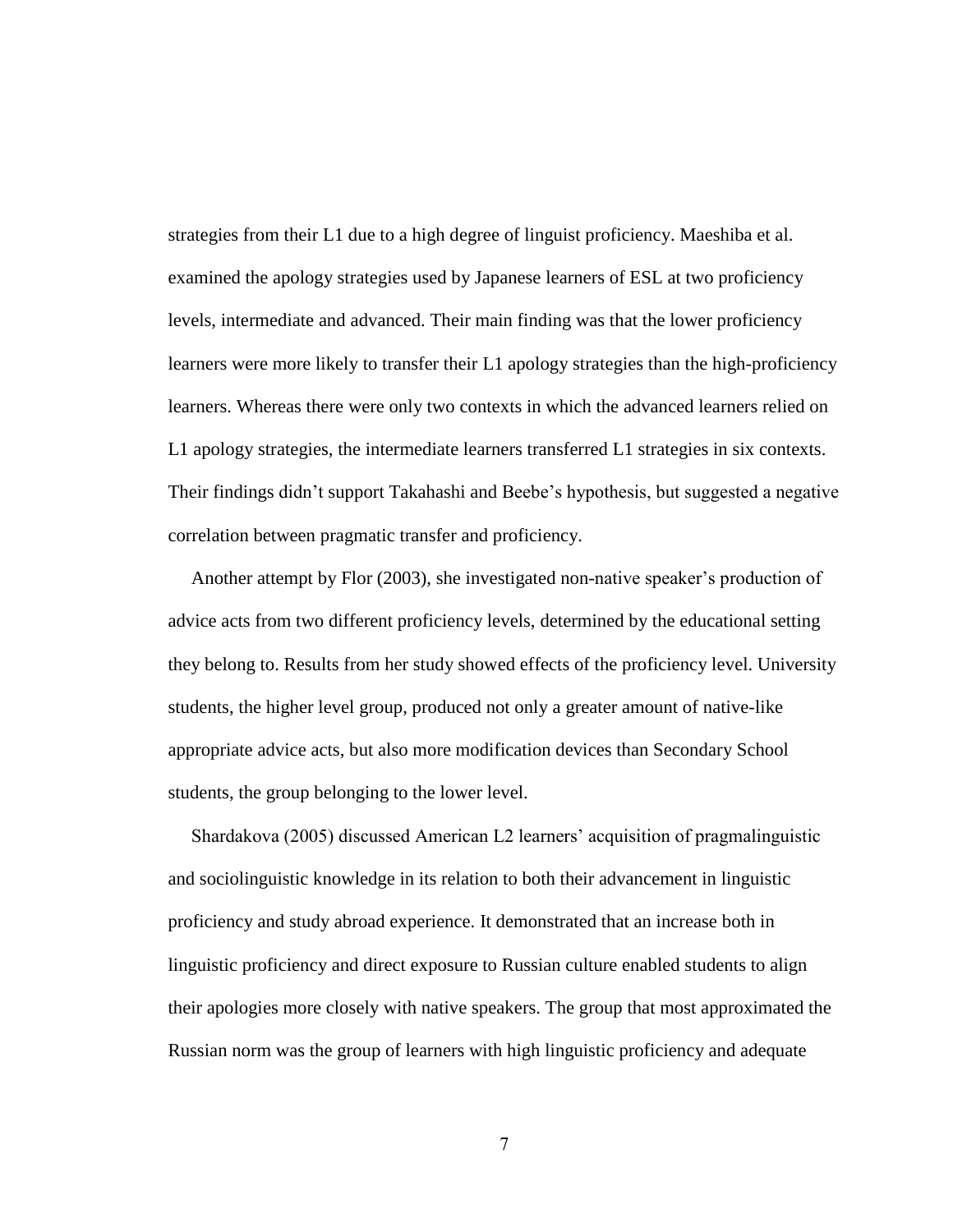study abroad experience.

 Taking consideration of previous findings, it is reasonable to assume that higher L2 linguistic proficiency allows second language learners to supply L2 linguistic equivalents to L2 pragmatic conventions. The less proficient learners don't have enough control over the L2 to produce target-like linguistic norms at the pragmatic level, thus, they are more likely to negatively transfer L1 sociocultural norms than more proficient learners.

#### *2.2. Studies of pragmatic transfer on compliment response*

 In recent decades, the cross-cultural aspects of speech act behaviors have become one of the major foci in studies of language use. Holmes (1988:485) defined compliments as ―a speech act which explicitly or implicitly attributes credit to someone other than the speaker, usually the person addressed, for some 'good' (possession, characteristic, skill, etc.) which is positively valued by the speaker and the hearer". She also pointed out that even when a compliment appears to a third person, it may be indirectly complimenting the addressee. She provided this example:

 *R's old school friend is visiting and comments on one of the children's manners.* C(complimenter): What a polite child!

R(recipient): Thank you. We do our best.

Since the utterance indirectly attributes credit to the addressee for good manners, it can be interpreted as paying a compliment to the addressee (Holmes, 1988; p.485). The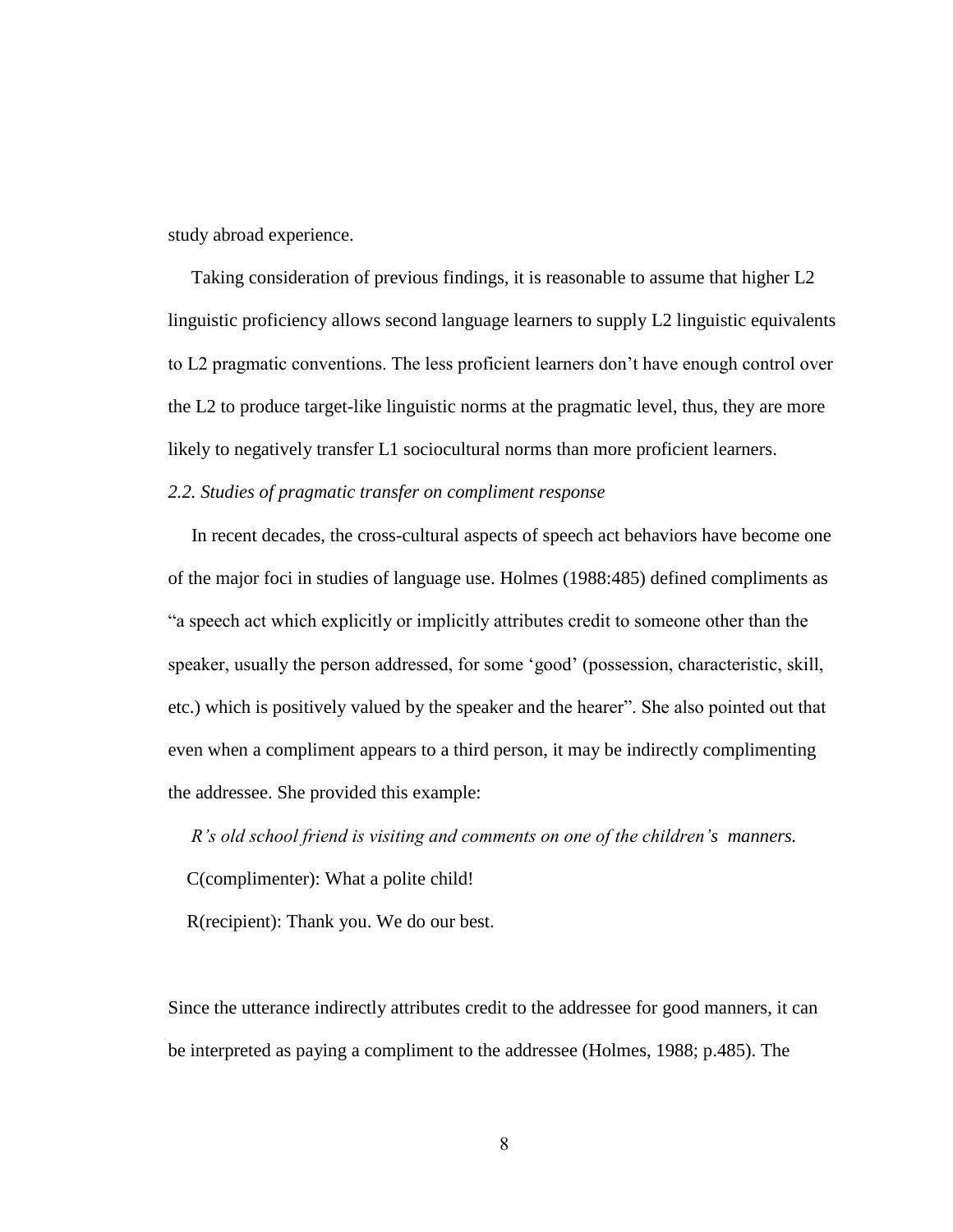speech act of compliment response is a conversational device used in interpersonal relationships in daily life. The use of a compliment response as a ritual expression may play an important role in maintaining the solidarity of interpersonal relationships and the harmony of social interaction. For example, Manes (1983) has maintained that offering and responding to a compliment in American English functions to both establish and reinforce solidity between speaker and listener. Wolfson (1983) has contended that by offering a compliment, the speaker expresses approval or admiration toward the listener; by accepting the compliment, solidarity between interlocutors thus emerges or is established.

 A clash of responses to a compliment may occur if people do not know each other's cultural conventions, and conflicts of the speech act of compliment response may result in a misunderstanding of each other's socio-linguistic communications. For example, while "You look lovely today" may sound natural to an English-speaking woman, but it might make a Chinese woman uncomfortable and even resentful. There have been a few studies that have investigated the speech act of compliment response by socio-culturally diverse group of speakers. Pomerantz (1978) was the first researcher who discussed compliment responses from a pragmatic perspective. She claimed that in American English, two general speech behaviors conflict with each other when responding to a compliment. These conflicting behaviors are "agree with the speaker" and "avoid selfpraise" (Pomerantz, 1978; p.81-82). Recipients of compliments use various solutions to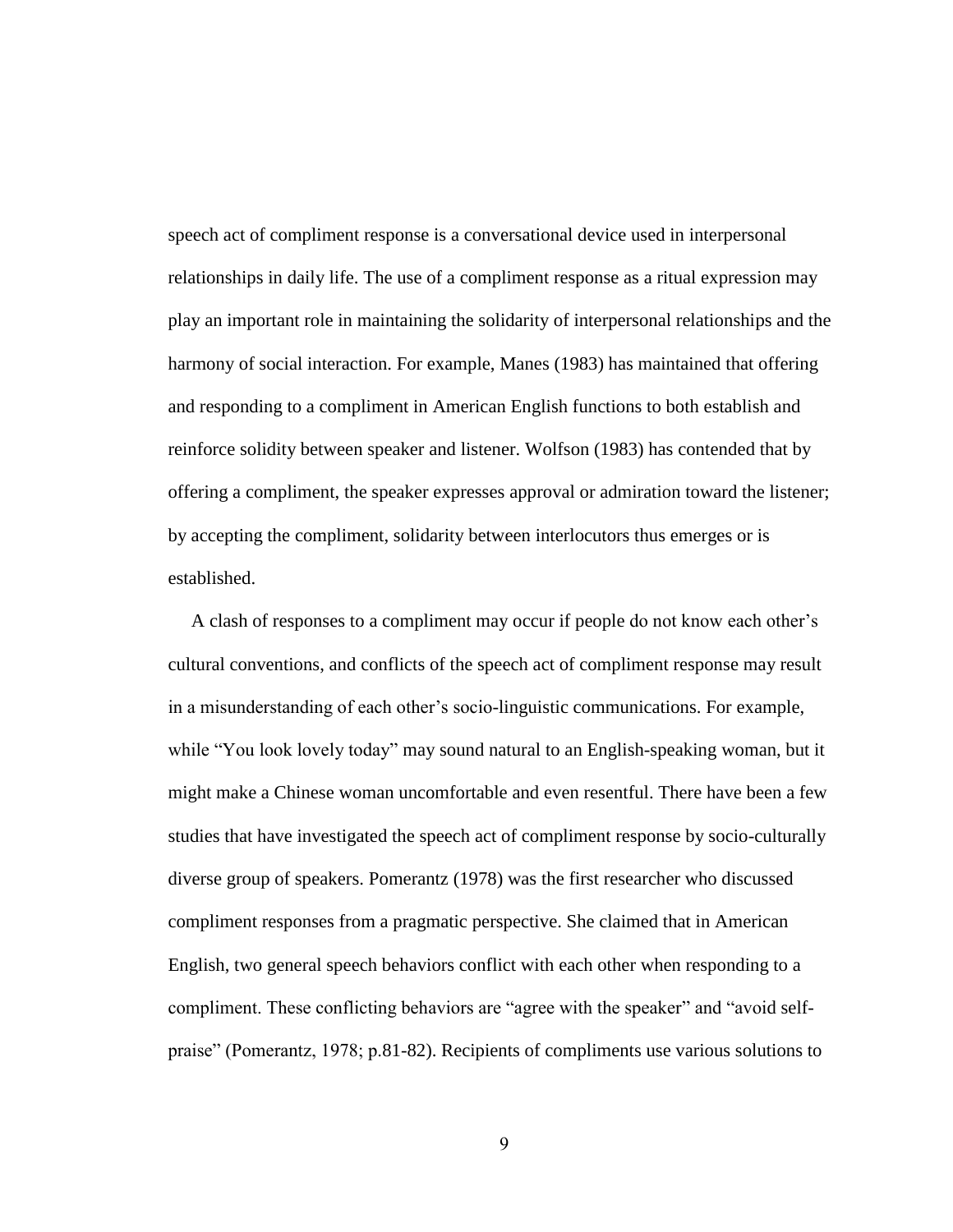solve this conflict, such as praise downgrade and return. Thus, although prescriptive norms of American speech behavior state that the appropriate response to a compliment is to say "Thank you", speakers will often downgrade the compliment or return it to the compliment addresser (Pomerantz, 1978; p.82).

 Herbert (1986, 1990) conducted a large scale analysis of compliment responses by speakers of American English. He revised the Pomerantz's taxonomy and ended up with a three-category, twelve-type taxonomy: Agreement (appreciation token; comment acceptance; praise upgrade; comment history; reassignment; return); Non-agreement (scale down; question; disagreement; qualification; no acknowledgement); Other interpretation (e.g. request interpretation). His findings presented that only 386 out of 1062 compliment responses were accounted for by Acceptance, which is the appropriate response encouraged using (Herbert, 1986; p.80).

 To date, there are several previous studies that have examined L2 learners' production of compliment responses in target language. In a study comparing the compliment responses of American and Chinese speakers, Chen found that Chinese non-native speakers tended to reject compliments, while Americans tended to accept and appreciate them. With respect to specific compliments on appearance, ability and possession, Americans were more inclined to accept compliments on appearance than on ability and possessions, as they regarded the former as self-image and preferred to keep it up. On the other hand, Chinese speakers tended to decline compliments on appearance, regarding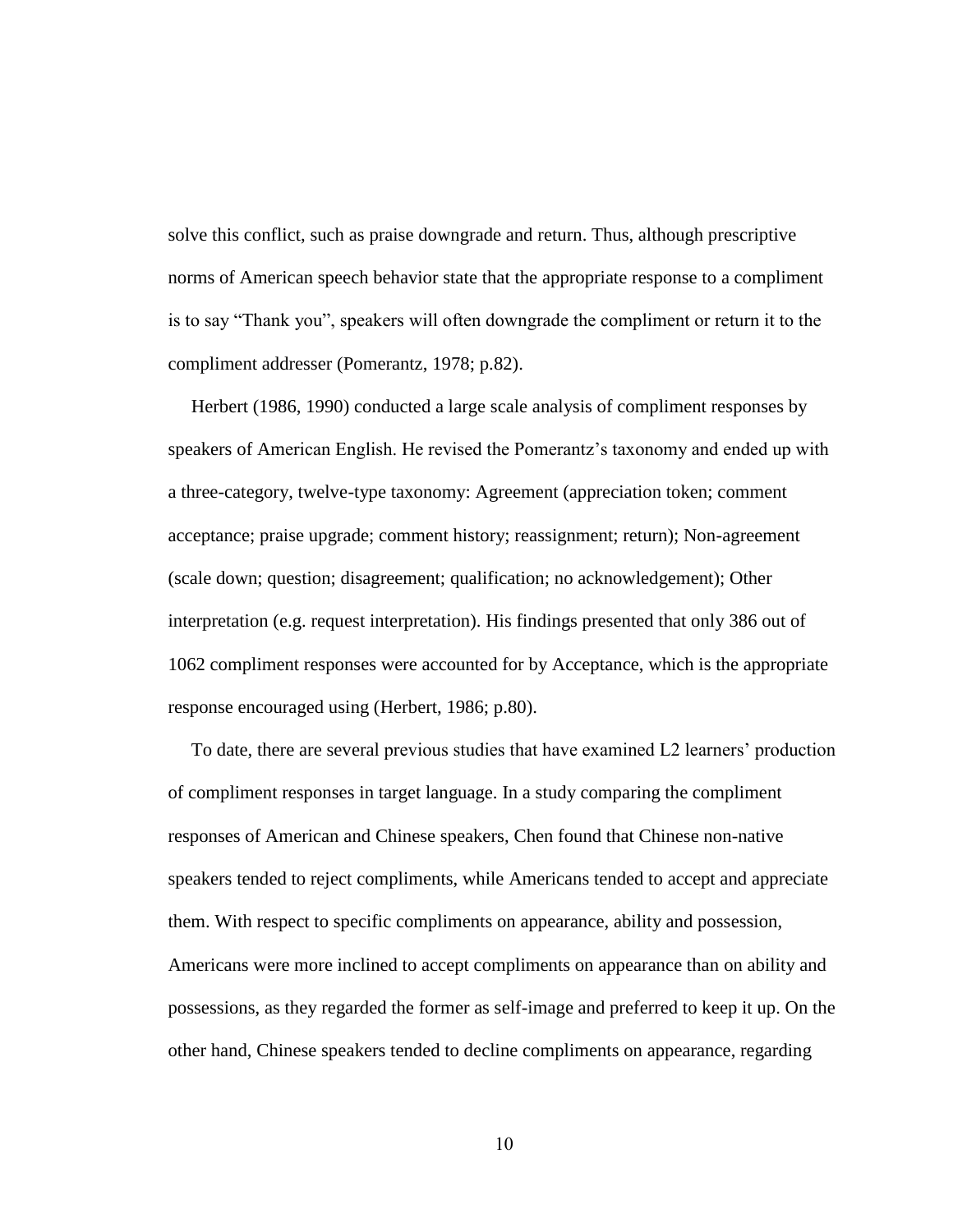appearance as intimate and private; modesty enhanced their face and self-image. In addition, she (1993) suggested that Chinese speakers used different compliment response strategies in that, they minimized self-praise and maximized dispraise of self, which helped explain the reasons Chinese speakers might experience pragmatic failure when responding to a compliment given by an American. Cheng (2003) also compared the ways how Hong Kong Chinese and native English speakers made and responded to compliments in intercultural English conversations, and her findings showed that both social norms and context-specific factors accounted for differences observed in the speech acts of compliments between the two groups. Baba's study (1999) examined the compliment responses by Japanese speakers of English. Her findings suggested that Japanese speakers of English transferred their L1 pragmatic norms, especially in the family category. Qu and Wang (2005) investigated compliment response patterns by Chinese L2 learners of English. The results revealed that as the learners improving their English level, they still made negative pragmatic transfer, but the pragmalinguistic transfer were significantly reduced compared with sociopragmatic transfers.

#### *2.3. Significance of present study*

 It is clear that previous empirical research on the phenomenon of pragmatic transfer in the speech act of compliment response has been limited. Qu and Wang's (2005) study was the only one that investigated pragmatic transfer on compliment responses by Chinese L2 learners of English. There seem to be a few studies examining proficiency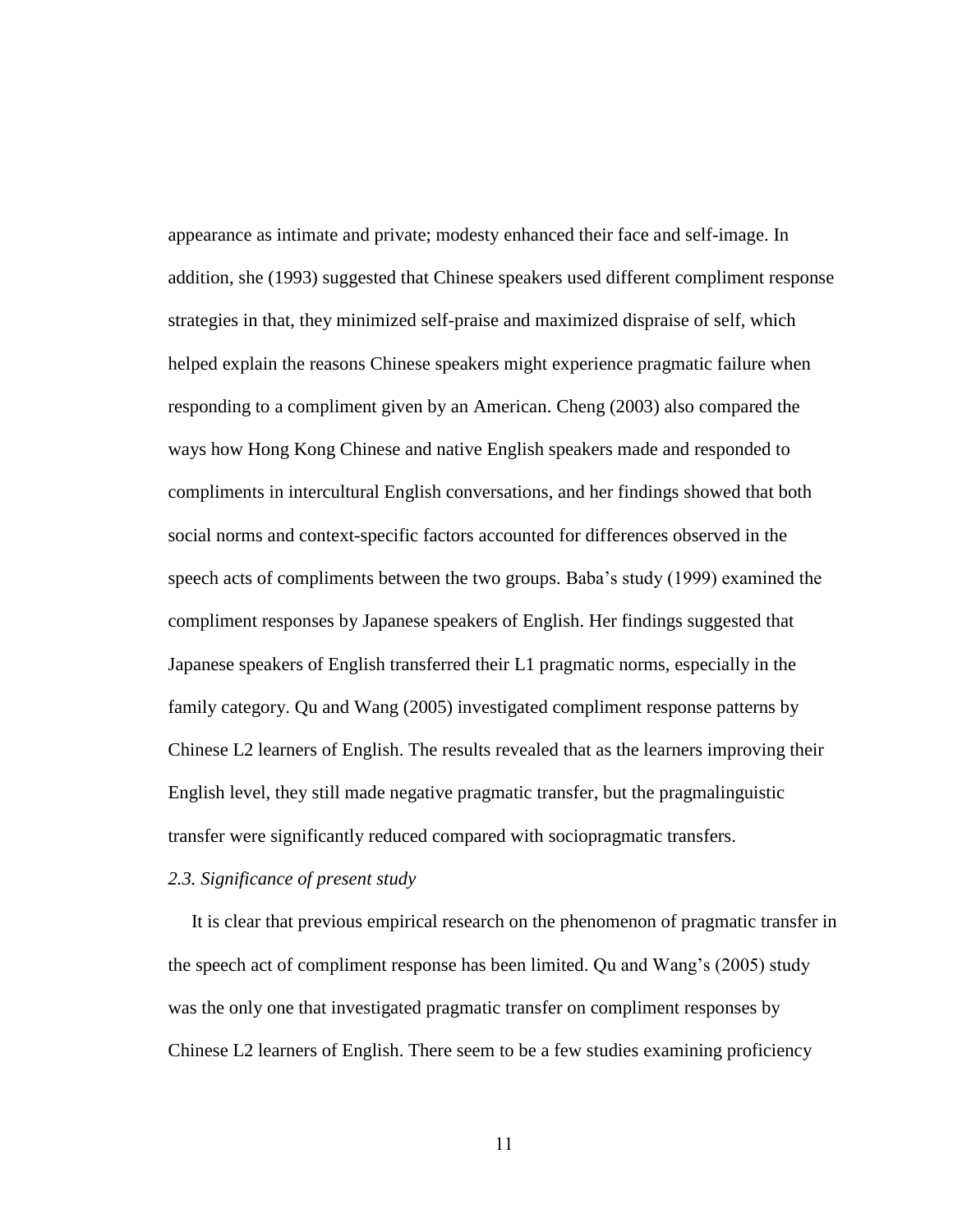levels and pragmatic transfer; however, they simply cover several ethnic groups other than Chinese as first language background. For instance, most studies on the non-native speakers' production of several speech acts (e.g., refusal, request, and compliment response) in English only examine the Japanese learners of English. In particular, there have been few studies that directly and explicitly addressed the issue of pragmatic transfer and proficiency levels. Thus, there is a necessity to conduct more in-depth databased studies that have been placed to bridge this gap.

 The present study is intended to attain this goal by examining the amount of pragmatic transfer in compliment responses by Chinese learners of English, and to what extent negative transfer is influenced by the learners' level of English proficiency. The Chinese learners of English are distributed into three levels of proficiency determined by IEI placement test scores across from high-advanced learners, intermediate level to low proficiency level. Inclusion of the proficiency variable is motivated by a controversy of the effect on L1 transfer among researchers. The research questions underlying the present study include:

- 1. To what extent do Chinese learners of English reflect their L1 behaviors when responding to compliments in English? (L1-L2 comparison)
- 2. Is there positive or negative relationship between negative pragmatic transfer and English proficiency levels?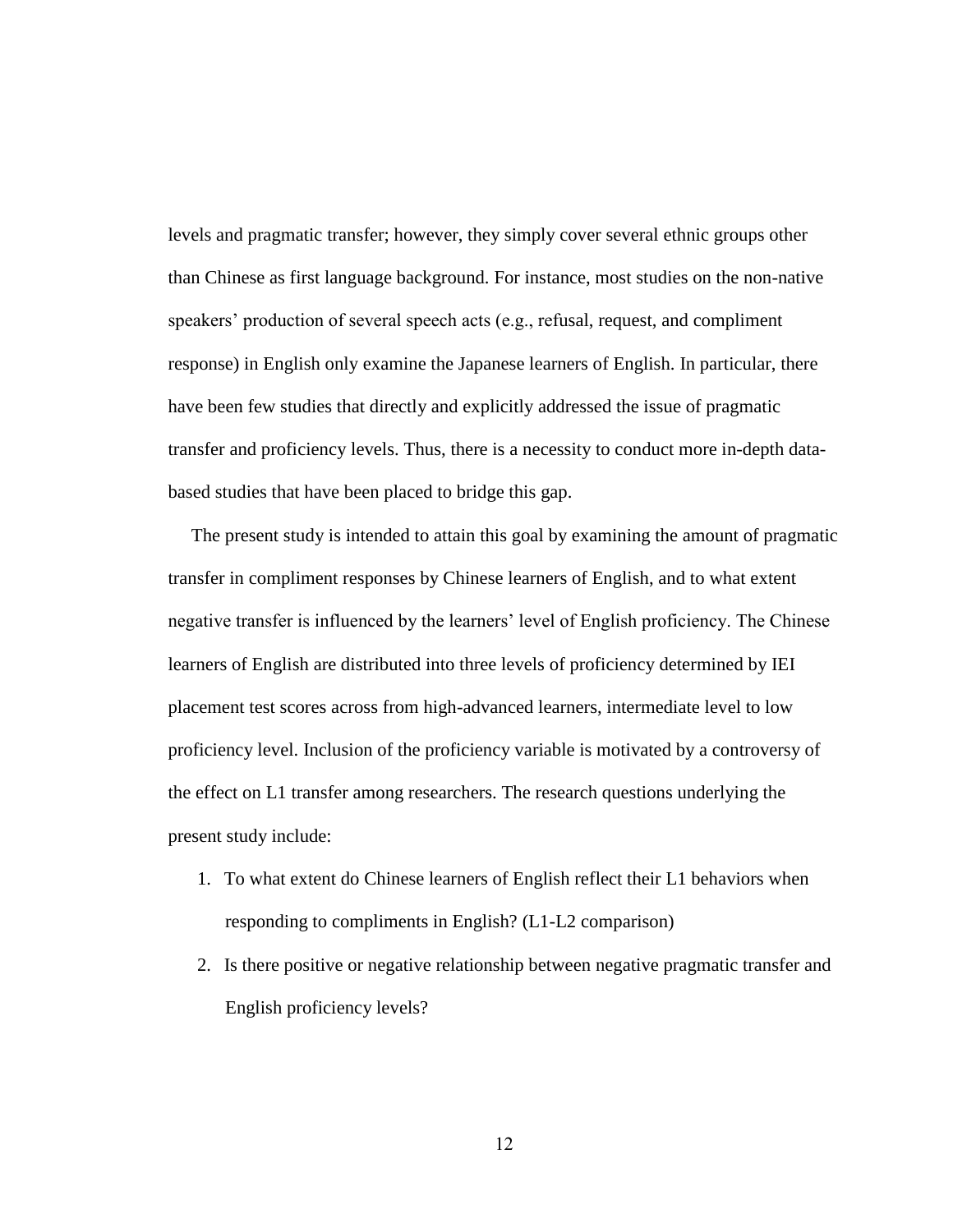It is expected that the finding obtained for the relationship between pragmatic transferability and L2 learners' proficiency levels will contribute to a better understanding of developmental aspects of L2 pragmatic competence. Also, it is hoped that the discovery of general patterns of pragmatic failure produced by a group of subjects from Chinese language background could be helpful to ESL/EFL educators who can use to illuminate situations in which students may fail pragmatically, and in turn to develop curricular to address these problematic areas.

#### **3. Method and Procedure**

#### *3.1. Participants*

 The Chinese participants for this study were 15 females and 5 males undergraduate and graduate students at Ball State University (Muncie, Indiana), aged from 22 to 32 years old. They are students of various disciplines such as computer science, business administration, engineering and educational psychology. Chinese participants across from low, intermediate, and high-advance levels of English proficiency were chosen for this study based on their TOEFL scores. The TOEFL score was chosen to evaluate Chinese ESL learners' proficiency levels because the Test of English as a Foreign Language (TOEFL) as an admission requirement for non-native English speakers at most of English-speaking colleges and universities can scientifically evaluate the ability of an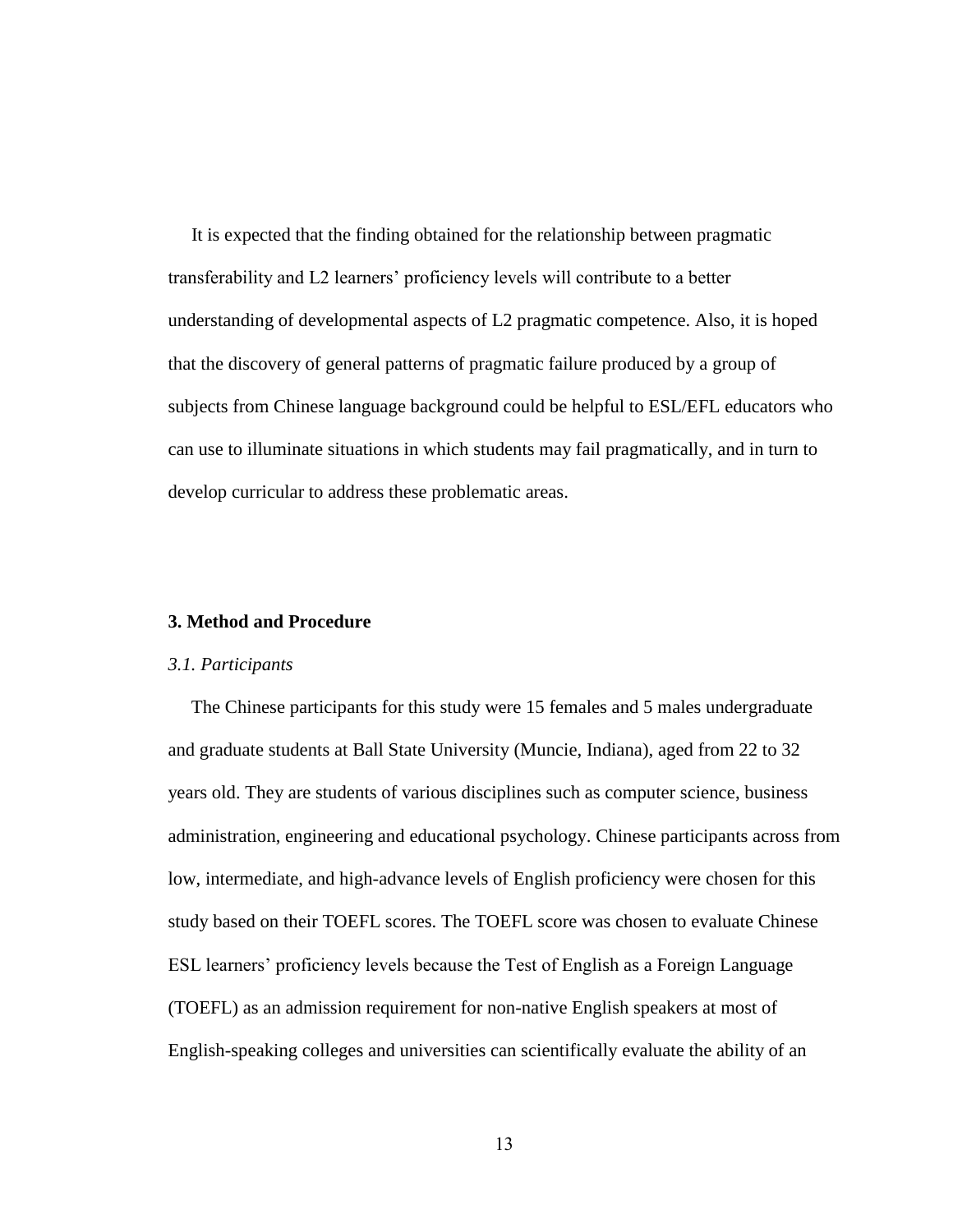individual to use and understand English in an academic setting. In addition, the TOEFL Committee of Examiners is composed of 12 specialists in linguists, language testing, and teaching with the main responsibility to advise on TOEFL content (http://en.wikipedia.org). The TOEFL is ensured as a valid measure of English language proficiency since it includes four sections, each measuring one of the basic language skills, i.e., reading, listening, speaking and writing. Twenty Chinese participants all took the iBT version of the TOEFL which is scored on a scale of 0 to 120 points. Table 1 below shows TOEFL scores for each group of Chinese learners with different proficiency levels:

Table 1. Comparison of TOEFL scores among Chinese groups of ESL learners with different proficiency levels.

| <b>TOEFL Score</b> | Low level | Intermediate level | High level |
|--------------------|-----------|--------------------|------------|
| Highest            | 82        | 98                 | 112        |
| Lowest             | 64        | 78                 | 94         |
| <b>Mean Score</b>  | 70        | 83                 | 101        |

 At the time of study, the Chinese participants reported time spent in the United States as ranging from 10 months, to almost 4 years. One participant had spent time in another English-speaking country for almost one year.

A stratified sampling technique was used in this study. Chinese participants were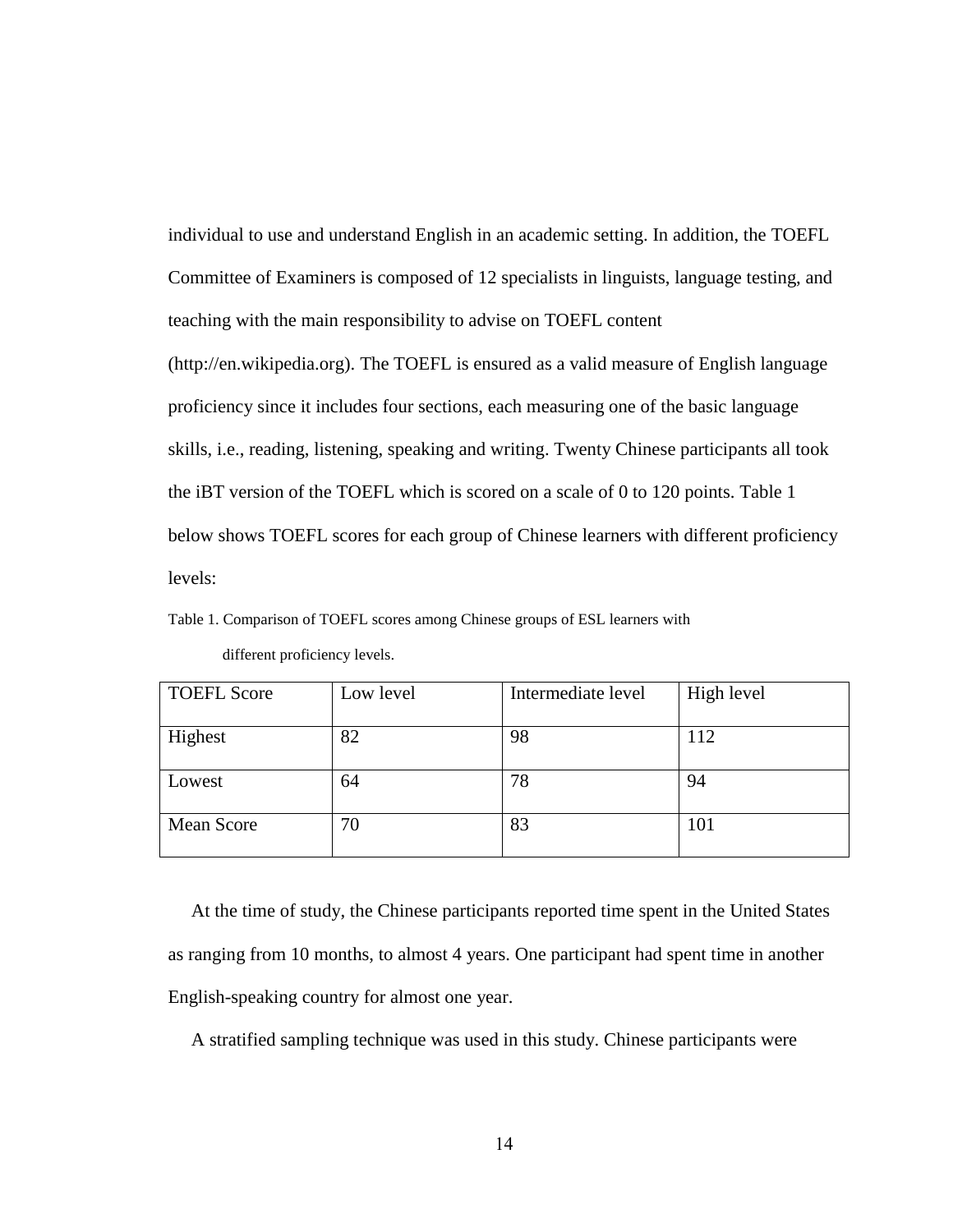restricted to adults engaged in a graduate study in an American (English-speaking) university with the expectation that subjects would be highly proficient in English. Each Chinese participant had studied English in a formal ESL setting for at least 10 months and in a formal EFL classroom setting for at least 12 years. Most of Chinese participants believe that their English study focused on grammar points, pattern drills and translation practices rather than oral conversational practice. The Chinese participants all used English in the university classes; 60% of them reported using English "often", "almost every day", or "all the time" with classmates for doing a group project, or with professor for asking or discussing academic problems while 40% reported using English "not often‖, or only at school or work. Less than half Chinese participants (23%) considered themselves fluent in English, while 45% participants reported they were "not quite" fluent even they got high scores in TOFEL test. Six participants (32%) reported that they were not fluent in English.

 Another group was made of 10 full American college students (6 females and 4 males) at the same university. Their ages range from 22 to 52 years old. Most of them are local residents of Indiana State.

#### *3.2 Materials*

 The participants were provided with a survey packet comprised of a Demographic Survey (Appendix A), and a Discourse Completion Task (Appendix B). In the written Demographic Survey, participants were asked to provide basic information, i.e., age,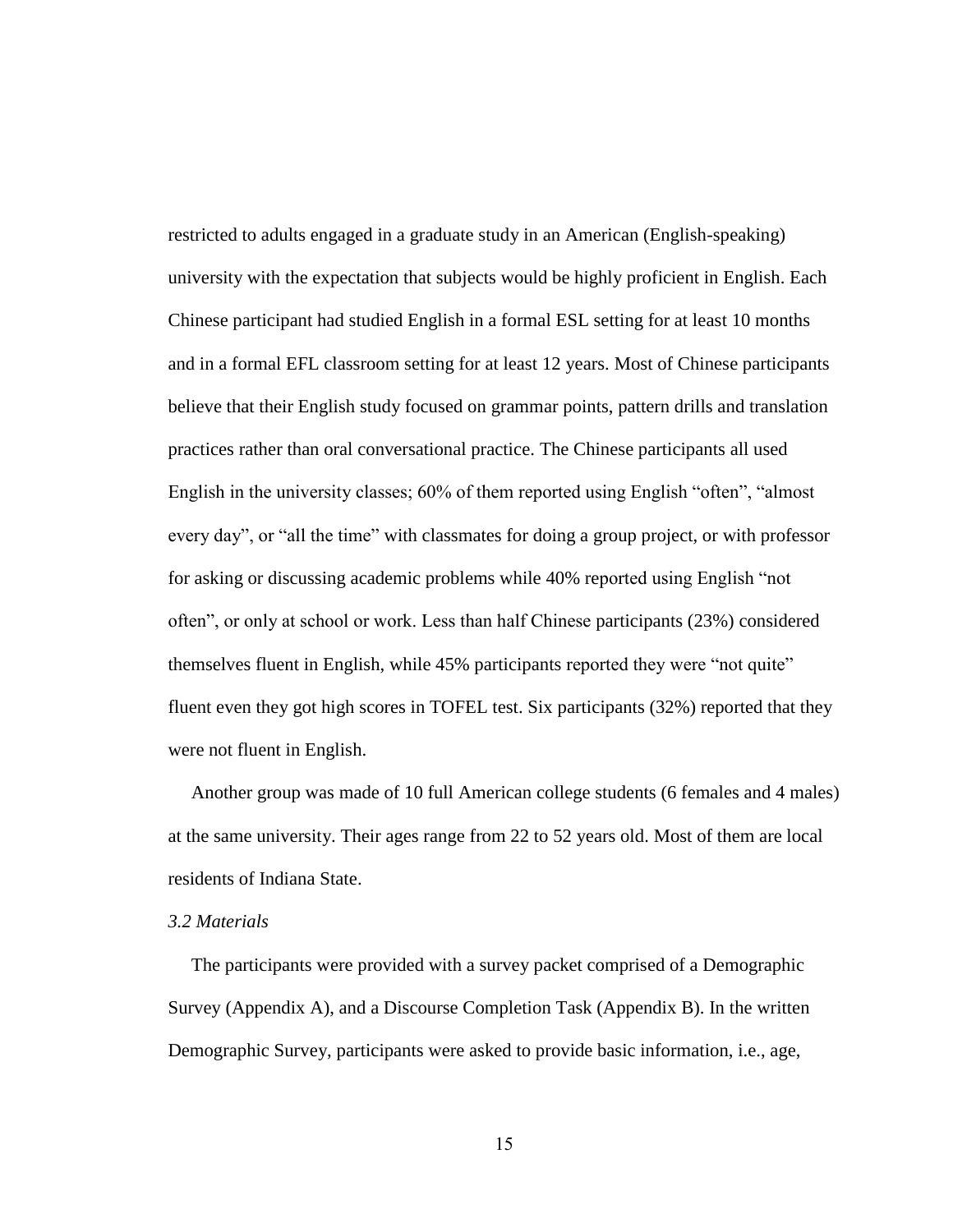gender, course of study/ current job, and their first language, as well as more specific information if the participant was a non-native speaker. Specific information elicited included: English learning environments, length of formal English study, frequency and context of English use, TOEFL scores, self-determination of English fluency, total time spent in United States, and total time spent in other English-speaking countries.

 The written discourse completion task (DCT), as Golato (2003) pointed out, explicitly required participants not to conversationally interact, but to particulate what they believe would be situationally appropriate responses within possible yet imaginary interactional settings. However, observational or interview data of naturally occurring interaction can be problematic in that it is difficult to rule out factors that may influence compliment responses, e.g., social distance between the addresser and addressed, target of compliment, contextual settings in which complimenting takes place, etc. In the present study, the Discourse Completion Test (DCT) consisting of 12 contextual situations was administered to 10 American native speakers and 20 Chinese L2 learners during a period of two weeks. The test was designed to elicit compliment responses by setting up a situation in a few sentences after which a compliment response was given (See Appendix B). In the discourse completion task, 12 situational settings relating to four different topics were employed: appearance, possession, ability and character. For each social situation, age, gender and social status difference between two speakers were considered. For example, a male speaker gave a compliment to female, or a senior person to a young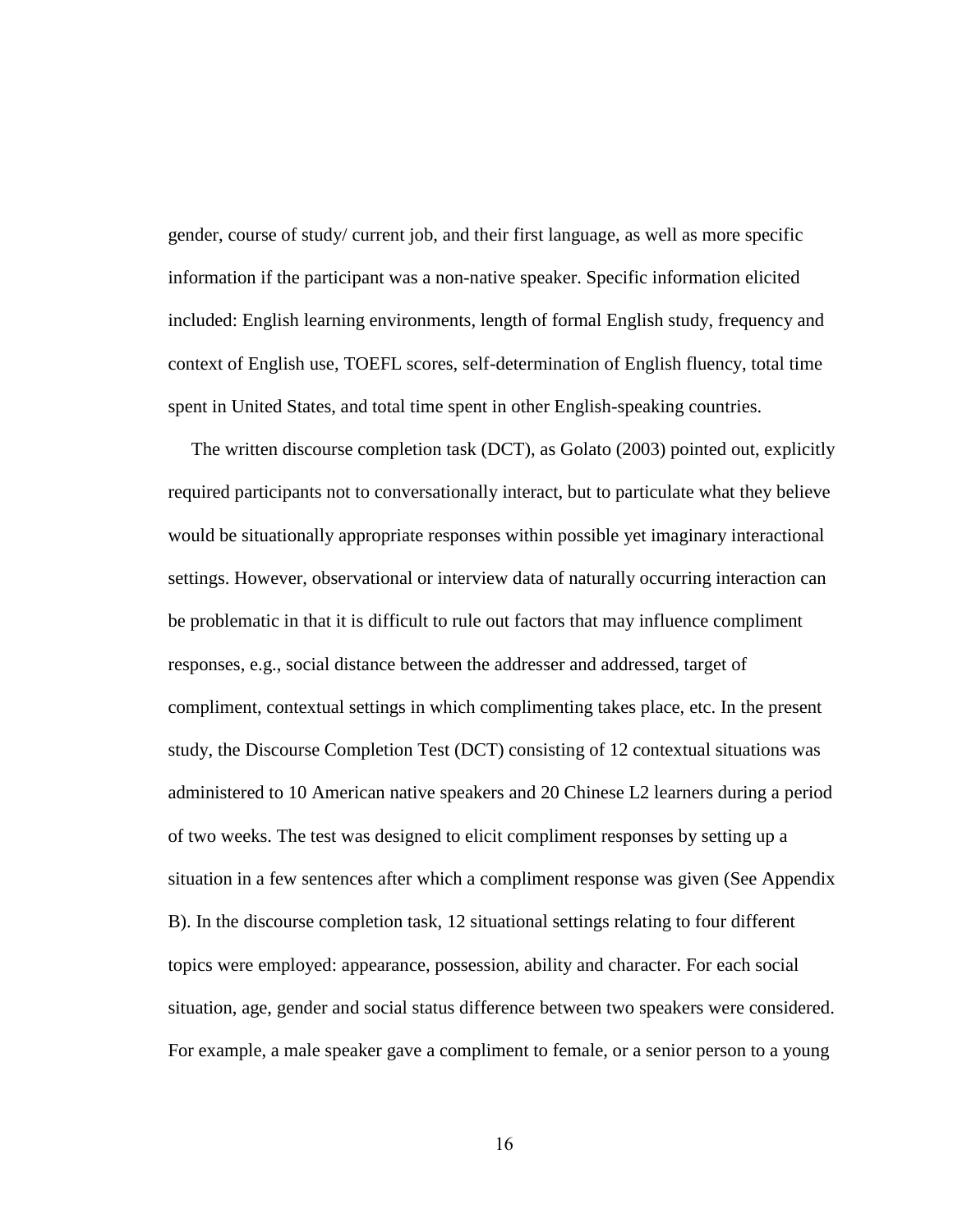teenager, or a person with high social status to a low status.

#### *3.3. Procedure*

 Participants were asked to participate in the study in groups by the researcher. The participants were provided with a survey packet comprised of a written Demographic Survey and a Discourse Completion Task (DCT). Participants were asked to complete a Demographic questionnaire (Appendix A) with survey questions that was carried out with a view to possible reasons for Chinese learners' pragmatic transfer, e.g., the length of stay in a target community, whether or not Chinese learners had direct exposure to English language or whether or not they received any classroom instruction of pragmatic knowledge, etc. It was conducted to encourage Chinese learners to talk about their experiences as foreigners in real-life situations with English native speakers.

 Subsequently, twenty Chinese students completed the DCT. Subjects responded by writing what their oral response would be to each situation posed. They were encouraged to respond quickly, and it was requested that they didn't carefully analyze what they thought their response should be. Chinese participants were asked to write their responses to match as closely as possible what they might actually say. Responses were returned to the researcher personally. Most participants responded immediately, taking about 15-25 minutes to complete the DCT in the researcher's presence. Thirty percent of the subjects completed the DCT outside of the researcher's presence and returned the survey one or two days after receiving it. This time delay could have affected the data by giving the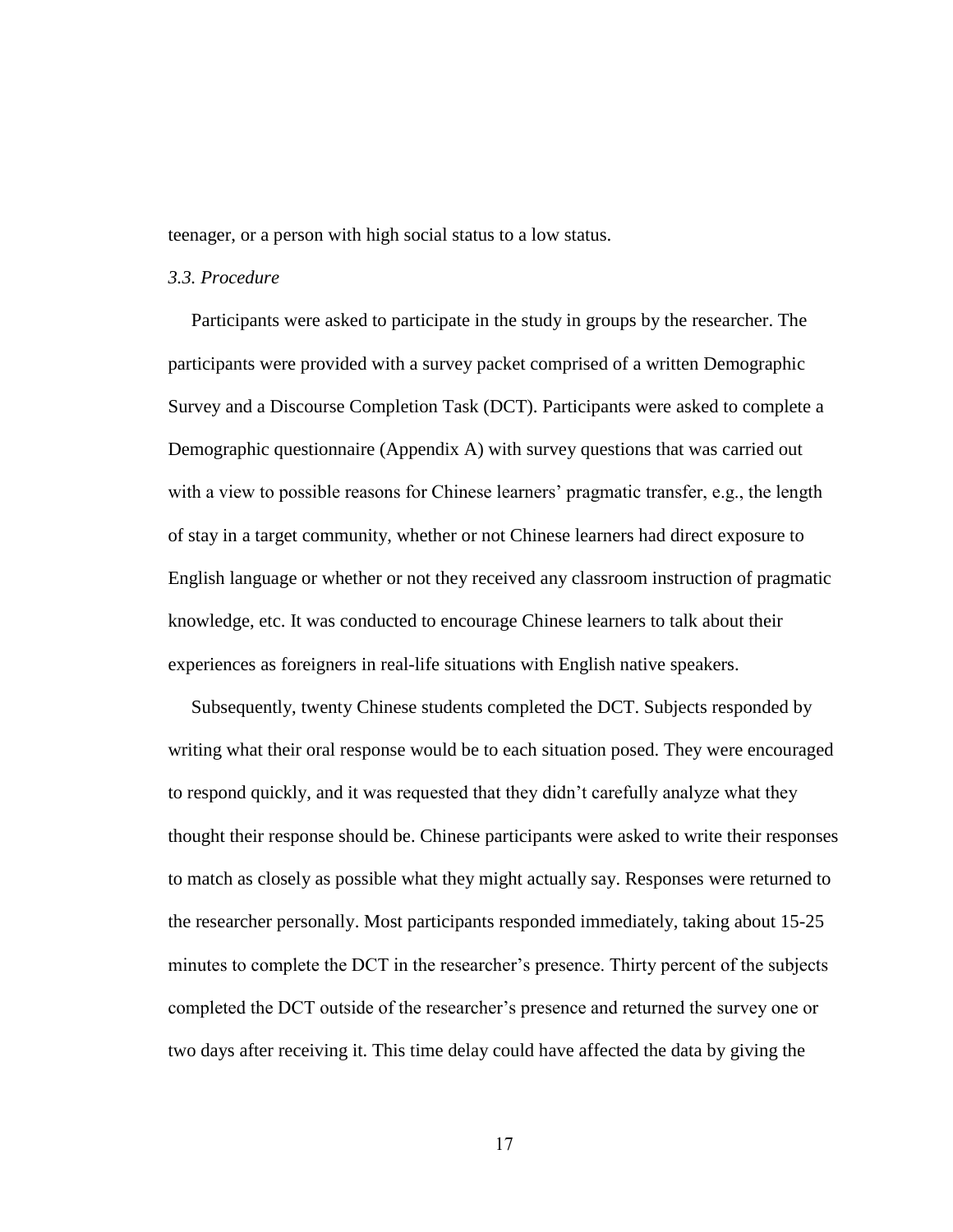subject extra time to reflect his/her responses, a luxury not available in spontaneous oral communication.

 Similarly, responses of ten American native speakers were collected as baseline data to evaluate the quality of speech produced by Chinese speakers. The responses of Chinese students were both qualitatively and quantitatively compared to those of American English speakers. That is, this paper not only analyzed Chinese L2 learners' amount of production of compliment responses, but examined what kind of linguistic realization strategies participants employ when responding a compliment. The classifications of compliment responses were mainly based on the literature by Herbert's (1986 & 1990) three categories, twelve-type taxonomy (Table 2):

### **Table 2. Herbert's taxonomy of compliment responses.**

| Response Type | Example |
|---------------|---------|
|---------------|---------|

#### A. Agreement

I. Acceptance

| 1. Appreciation Token | Thanks; thank you; [smile]             |
|-----------------------|----------------------------------------|
| 2. Comment Acceptance | Thanks, it's my favorite too.          |
| 3. Praise Upgrade     | Really brings out the blue in my eyes, |
|                       | doesn't it?                            |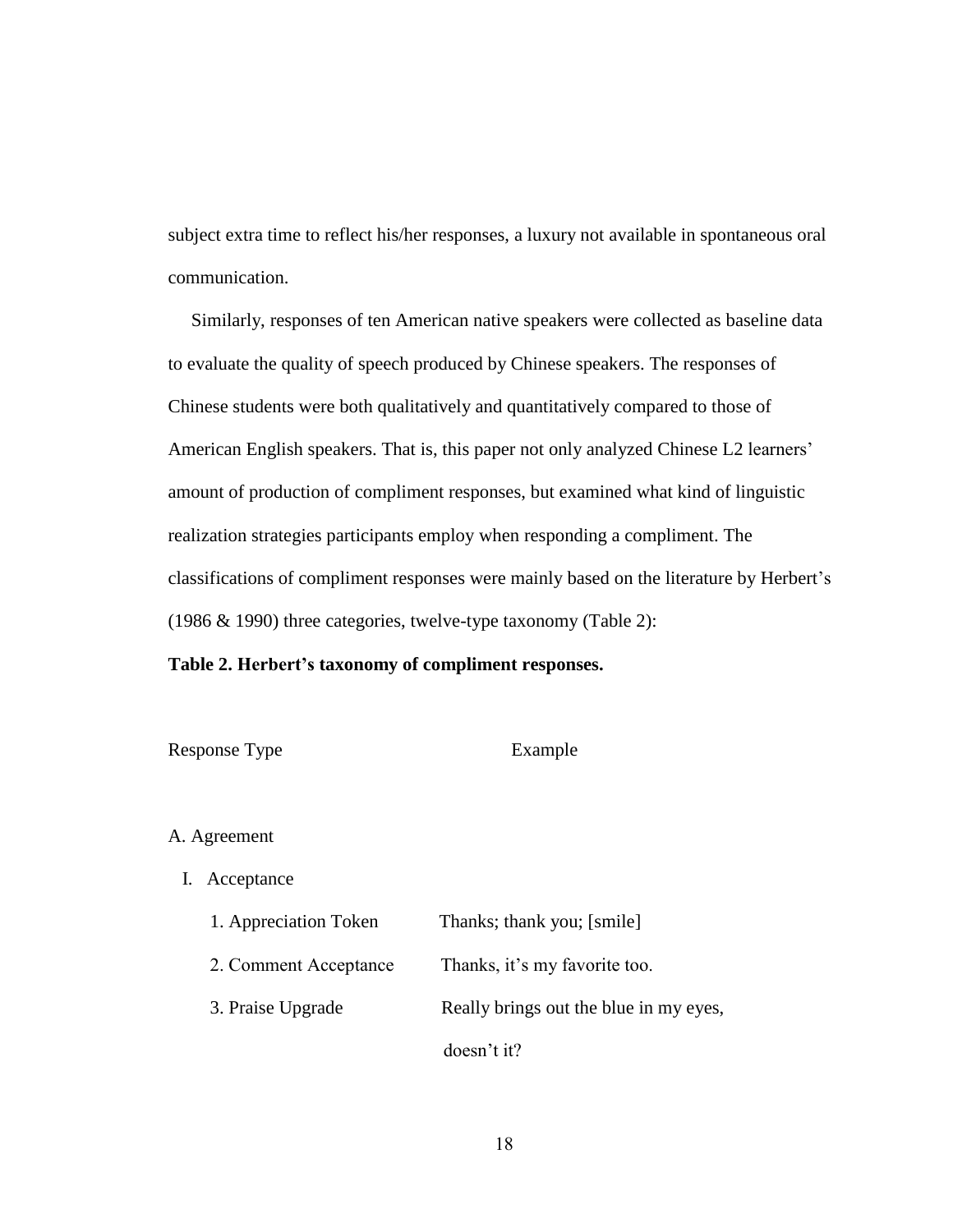| II. Comment History | I bought it for the trip to Arizona. |
|---------------------|--------------------------------------|
|---------------------|--------------------------------------|

# III. Transfers

| 1. Reassignment | My brother gave it to me.        |
|-----------------|----------------------------------|
| 2. Return       | So is yours. You look great too. |

# B. Nonagreement

| <b>Scale Down</b>      | It's really quite old.                                   |
|------------------------|----------------------------------------------------------|
| II. Request assurance  | Do you really think so?                                  |
| III. Nonacceptance     |                                                          |
| 1. Disagreement        | I hate it; it's all right, but Len's is nicer.           |
| 2. Qualification       | It's all right, but I hope I can do it better next time. |
|                        | That's what I should do. It's part of my job.            |
| IV. No Acknowledgement | [silence]                                                |
|                        |                                                          |

# C. Other Interpretations

|  | I. Request | You wanna borrow this one? |
|--|------------|----------------------------|
|--|------------|----------------------------|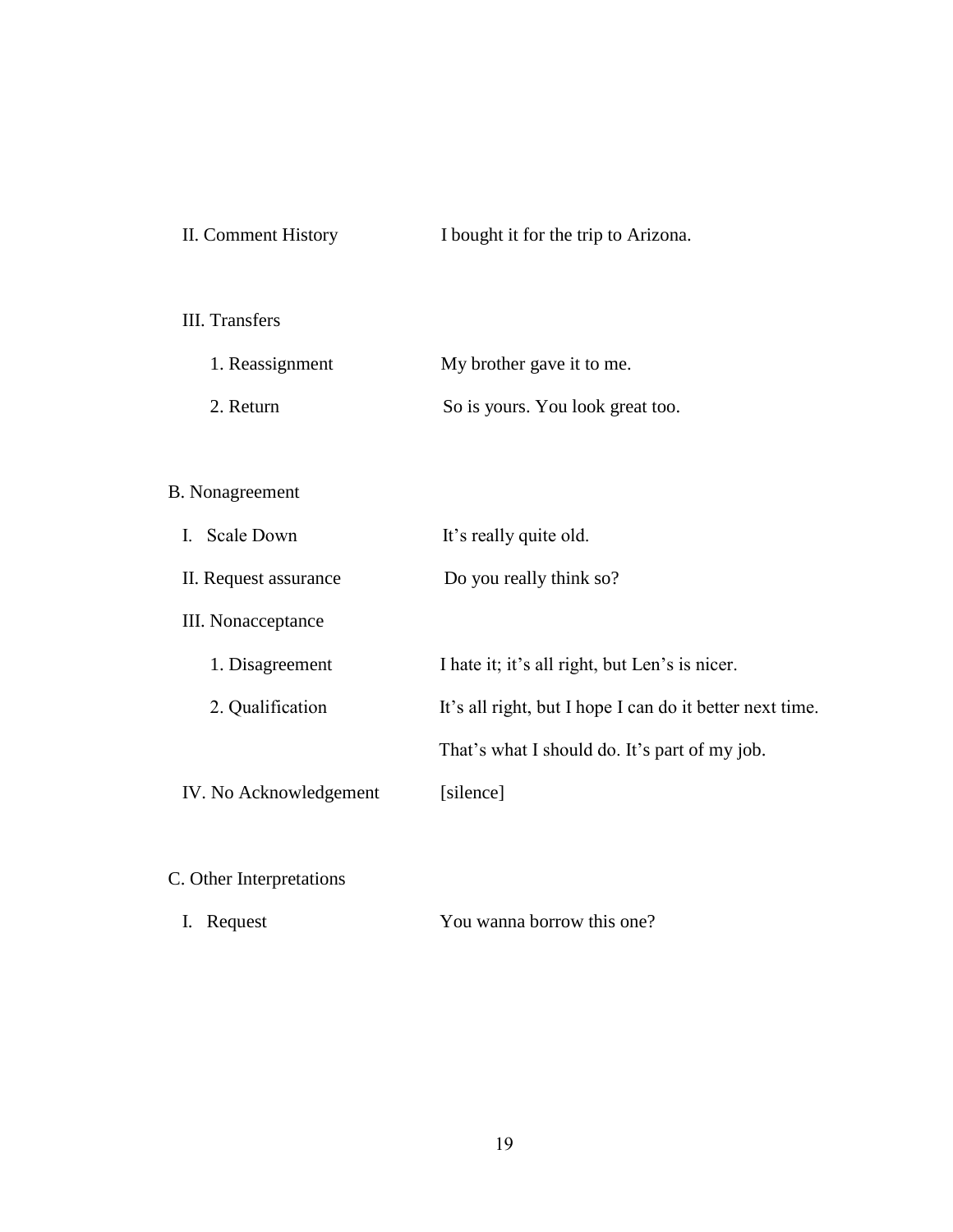#### **4. Data Analysis**

The compliment strategies were categorized after the Discourse Completion Task (DCT) questionnaires had been collected. Using responses from American native English speakers, a compliment strategy was formulated for each item. For example, an "Agreement compliment strategy" could be comprised of three individual speech act components: (1) Appreciation Token ("Thank you"), (2) Comment Acceptance ("Thanks, I like it so much"), and (3) Praise Upgrade ("Really brings out the blue in my eyes, doesn't it?"). For the reliability of coding, the DCT data were coded independently by the researcher and an American native English speaker. For example, if a respondent replied a compliment from his/her professor giving back the midterm report that was highly evaluated, saying "Thank you. I spent a lot of time on it. I am really worried about it", this was coded as: [comment acceptance] under the category of "Agreement" strategy. If a participant responded a compliment "You speak excellent French" from a French tourist asking for directions, saying ―You are just being nice. I know my French is horrible", thus this was coded as [disagreement] under the category of "Non-agreement" strategy. The coding from both Chinese and American research groups agreed with the research requirement, that is, with 100% interractor reliability, all data from both research groups would be useful in the process of data analysis and interpretation.

To answer the first question "To what extent do Chinese learners of English reflect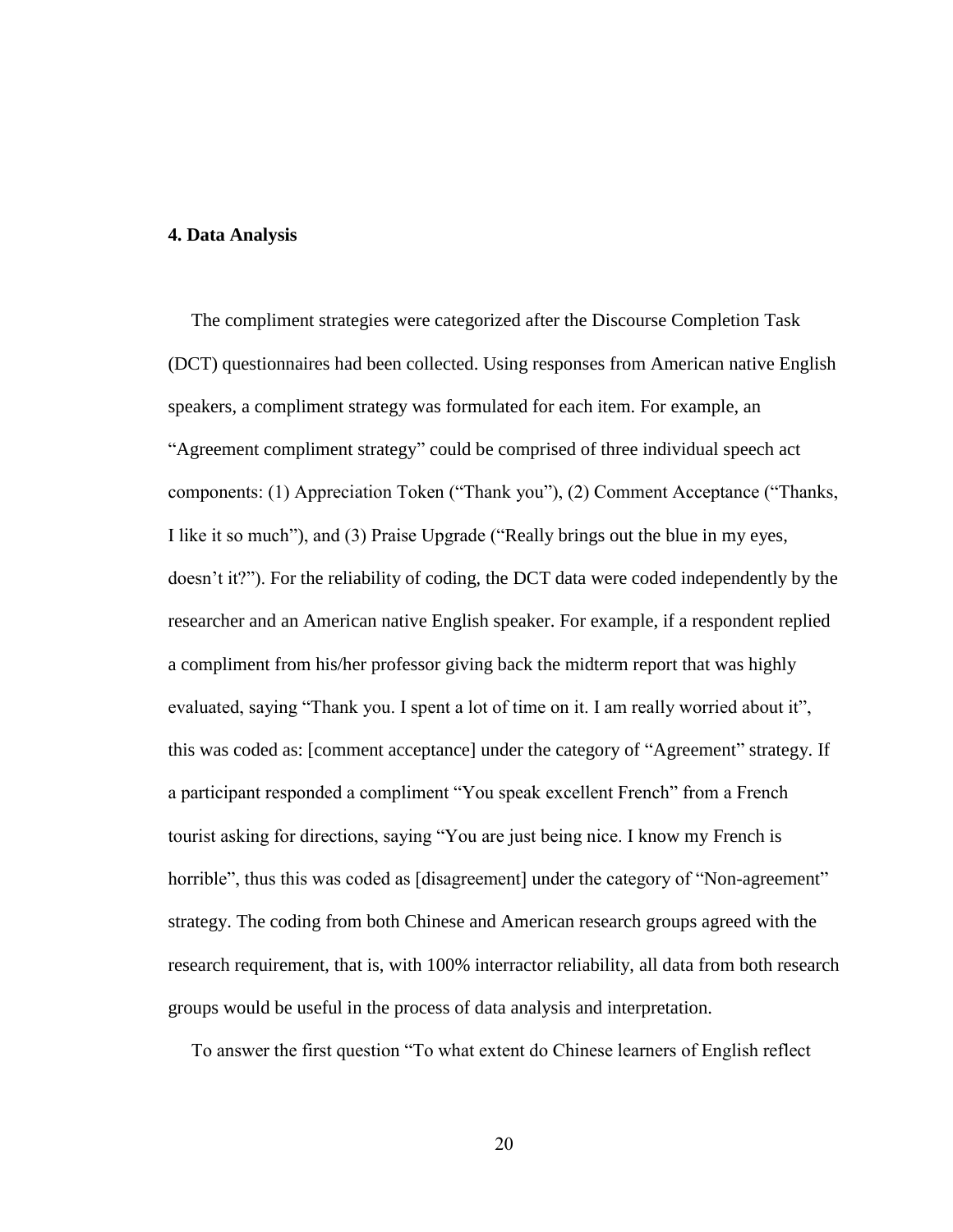their L1 behaviors when responding to compliments in English" the presence of each component was calculated for frequency of use for both Chinese and English participants. The frequency of each component is presented in the Tables 4 & 5, and Figures 1 & 2. Quantitatively, individual native speakers' responses were analyzed to determine if language forms were present in the largest number of responses. The Chinese ESL learners' responses were then reviewed to determine which language forms were present or absent as compared to the native speakers' responses. To answer the second research question concerning the relationship between L2 proficiency and pragmatic transfer, the frequency was calculated to find differences in the amount of the negative transfer between learners of different proficiency levels. To better understand the phenomenon of pragmatic transfer, the quality/content of semantic formulas was examined as well. With regard to the identification of pragmatic transfer, the method proposed by Kasper (1992) was adopted:

 A simpler and more adequate method is to determine whether the differences between the interlanguage and the learner's native language on a particular pragmatic feature are statistically significant, and how these differences relate to the target pragmatic feature in L1, L2 and IL can be operationally defined as positive transfer. Statistically significant differences in the frequencies of a pragmatic feature between IL-L2 and L1-L2 and lack of statistically significant differences between IL and L1 can be operationally defined as negative transfer (pp. 223-224).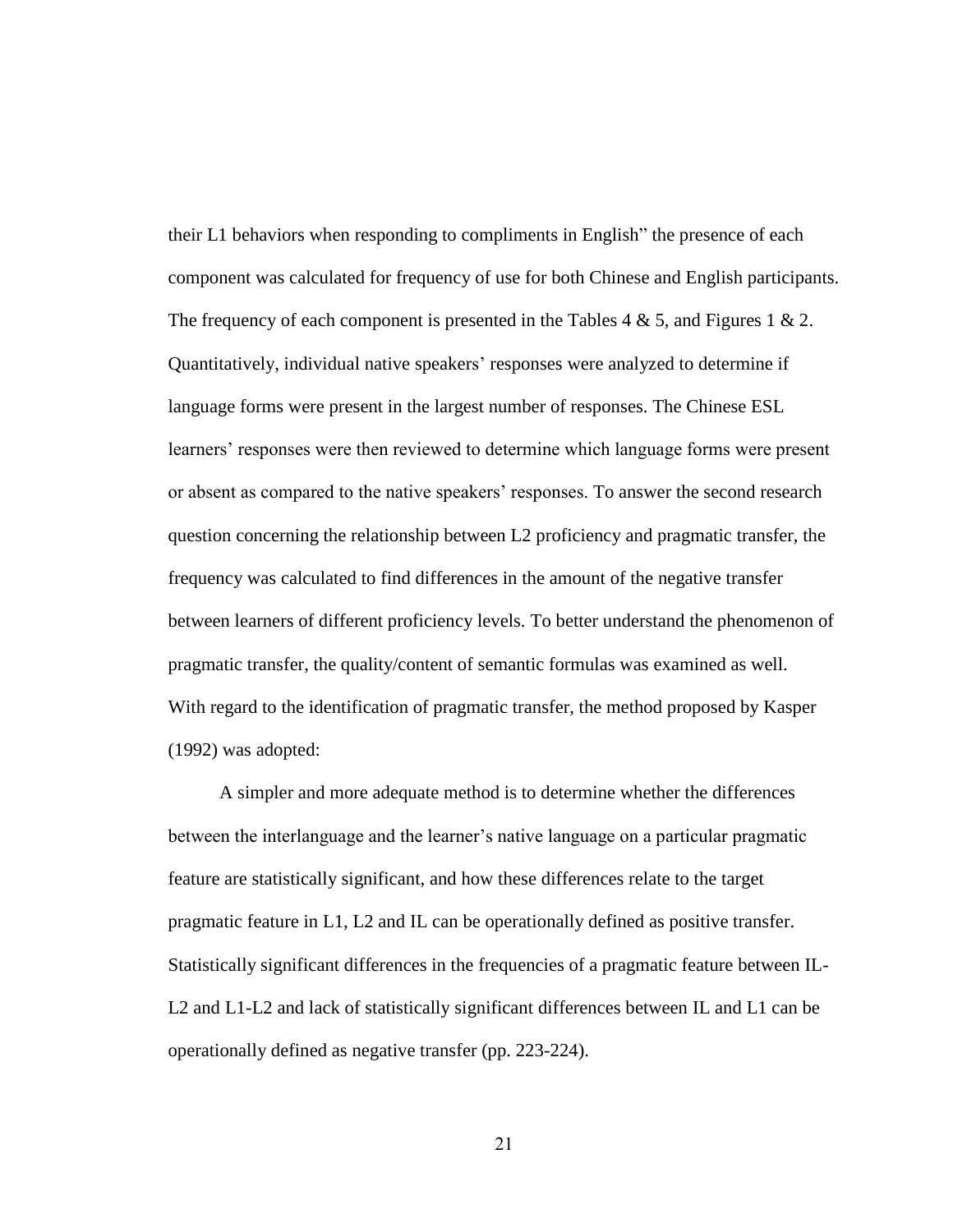To test the statistical significance of differences found, the taxonomy developed by Herbert (1986 & 1990) was modified based on the corpus of this study. For instance, "Request" was dropped off from the classification scheme because this was not reflected in the data from American English nor Chinese ESL learners. In addition, "Expressing" embarrassment/Joking" was added into the taxonomy "Other Interpretations" due to the fact that this was a frequently used strategy, and when it appeared, it was interpreted in the way that the addresser showed agreement with the prior compliment, but in order to avoid self-praise. What also deserves mention is "Suggestion" was added into the classification scheme. Analysis of the data from Chinese ESL learners showed that while they used "Suggestion" response type, they neither directly refused nor accepted a compliment, instead, they accepted compliments indirectly to show their modesty, saying ―You can have/buy one like that if you want‖. The resulting classification categories are shown in Table 3.

#### **Table 3. Herbert's taxonomy of compliment responses.**

Response Type Example

#### A. Agreement

I. Acceptance

1. Appreciation Token Thanks; thank you; [smile]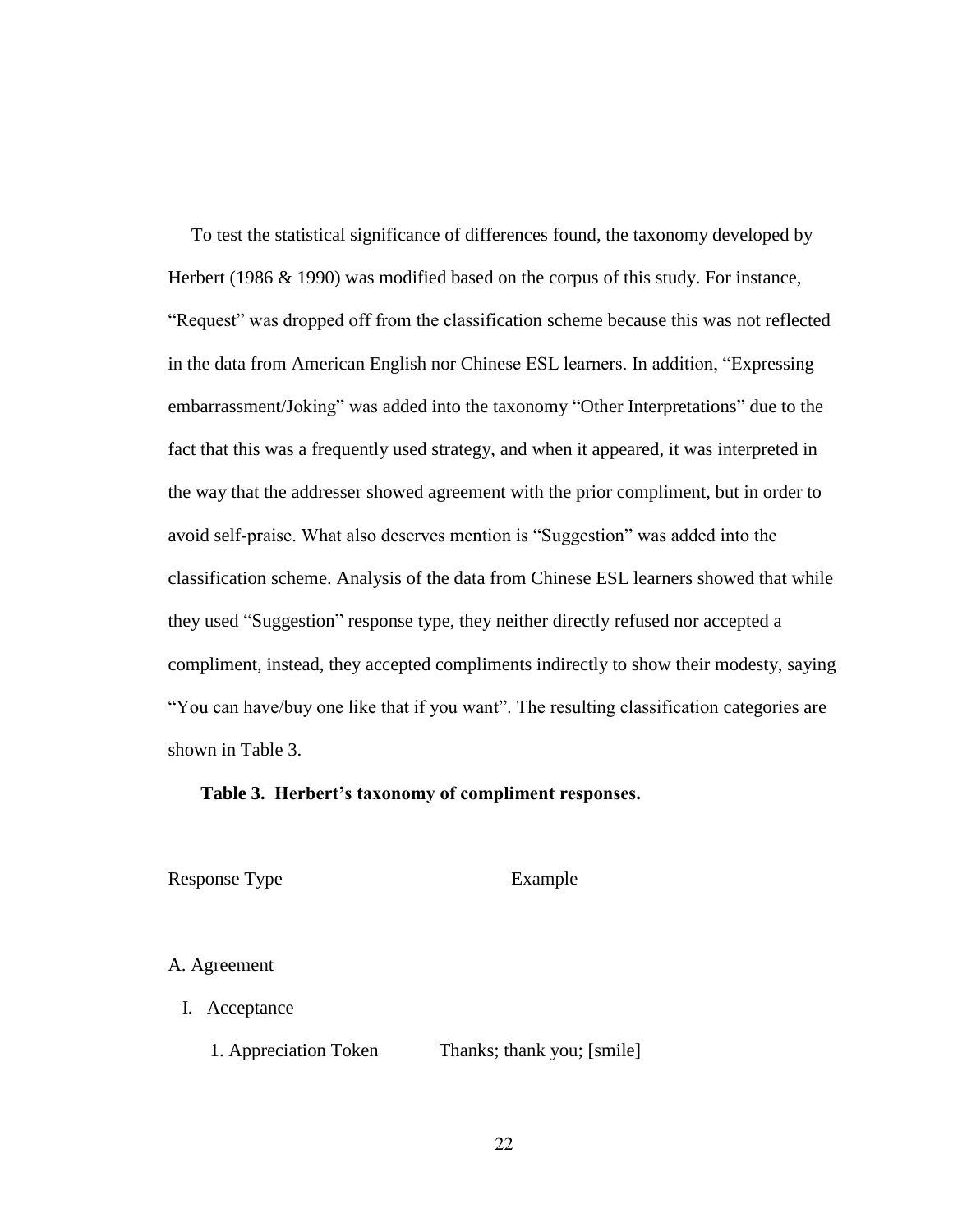| 2. Comment Acceptance    | Thanks, it's my favorite too.                            |
|--------------------------|----------------------------------------------------------|
| 3. Praise Upgrade        | Really brings out the blue in my eyes,                   |
|                          | doesn't it?                                              |
| II. Comment History      | I bought it for the trip to Arizona.                     |
|                          |                                                          |
| <b>III.</b> Transfers    |                                                          |
| 1. Reassignment          | My brother gave it to me.                                |
| 2. Return                | So is yours. You look great too.                         |
|                          |                                                          |
| <b>B.</b> Nonagreement   |                                                          |
| I. Scale Down            | It's really quite old.                                   |
| II. Request assurance    | Do you really think so?                                  |
| III. Nonacceptance       |                                                          |
| 1. Disagreement          | I hate it; it's all right, but Len's is nicer.           |
| 2. Qualification         | It's all right, but I hope I can do it better next time. |
|                          | That's what I should do. It's part of my job.            |
| IV. No Acknowledgement   | [silence]                                                |
|                          |                                                          |
| C. Other Interpretations |                                                          |

# I. Suggestion You can have one like that one day.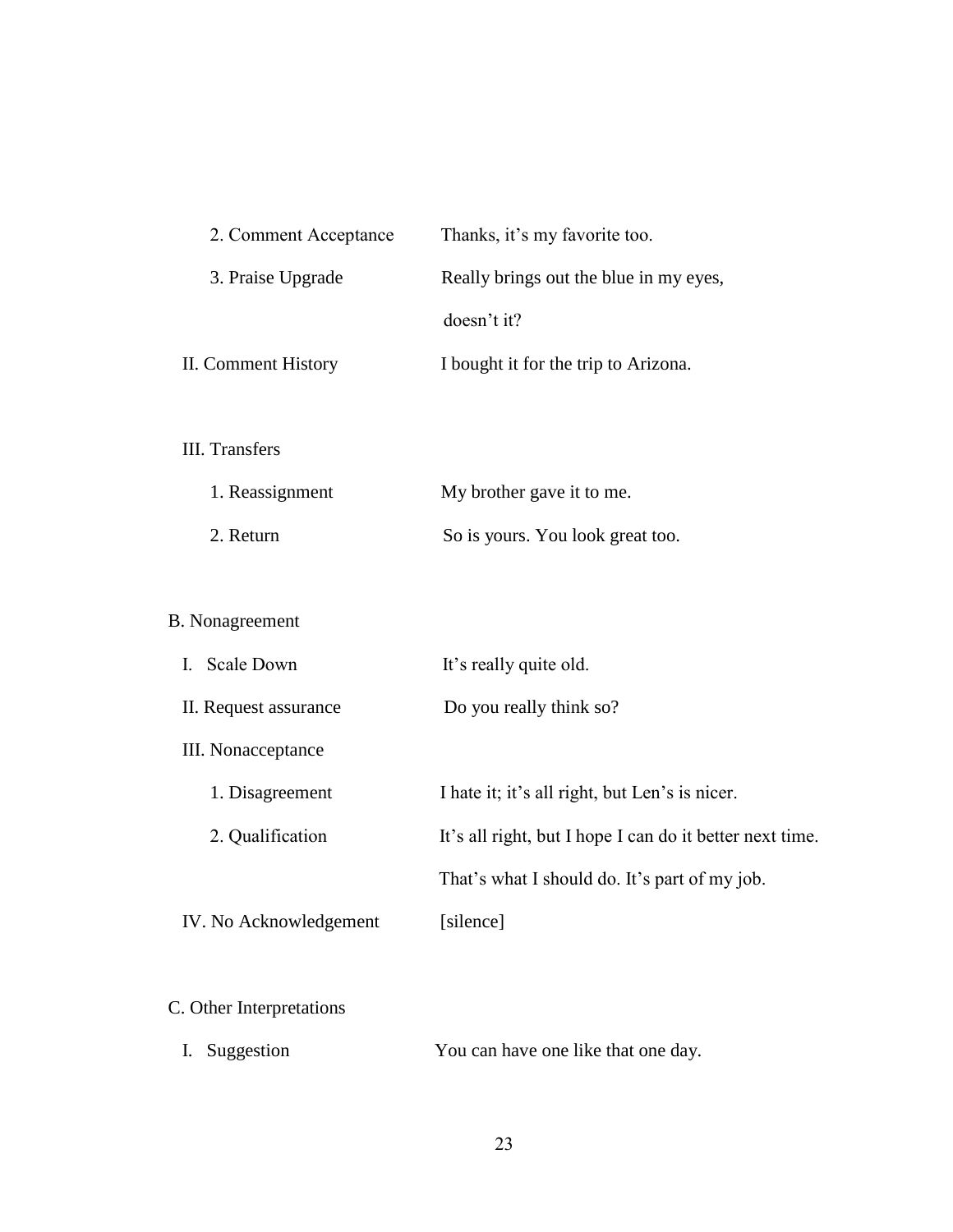You can have one if you want.

#### II. Expressing Embarrassment/Joking

#### **5. Results and Discussion**

#### *5.1. Frequency of the semantic formulas*

 The differences among research groups in the frequency of the semantic formulas were examined in two perspectives. First, the semantic formulas were grouped as general compliment strategies, i.e., "Agreement", "Non-agreement", and "Other interpretations" based on the Herbert's (1986 & 1990) classification system. The second part of this section examined the research groups' differences in the frequency of each compliment component in the semantic formulas, i.e., "Appreciation Token", "Comment Acceptance", and "Disagreement" and so on. The frequency of use (# of responses exhibiting component/total # of responses) was employed to detect whether the difference was statistically significant.

#### *5.1.1. The general patterns of CRs strategies*

Figure 1. Comparison of American English and Chinese native speakers' productions of CRs strategies.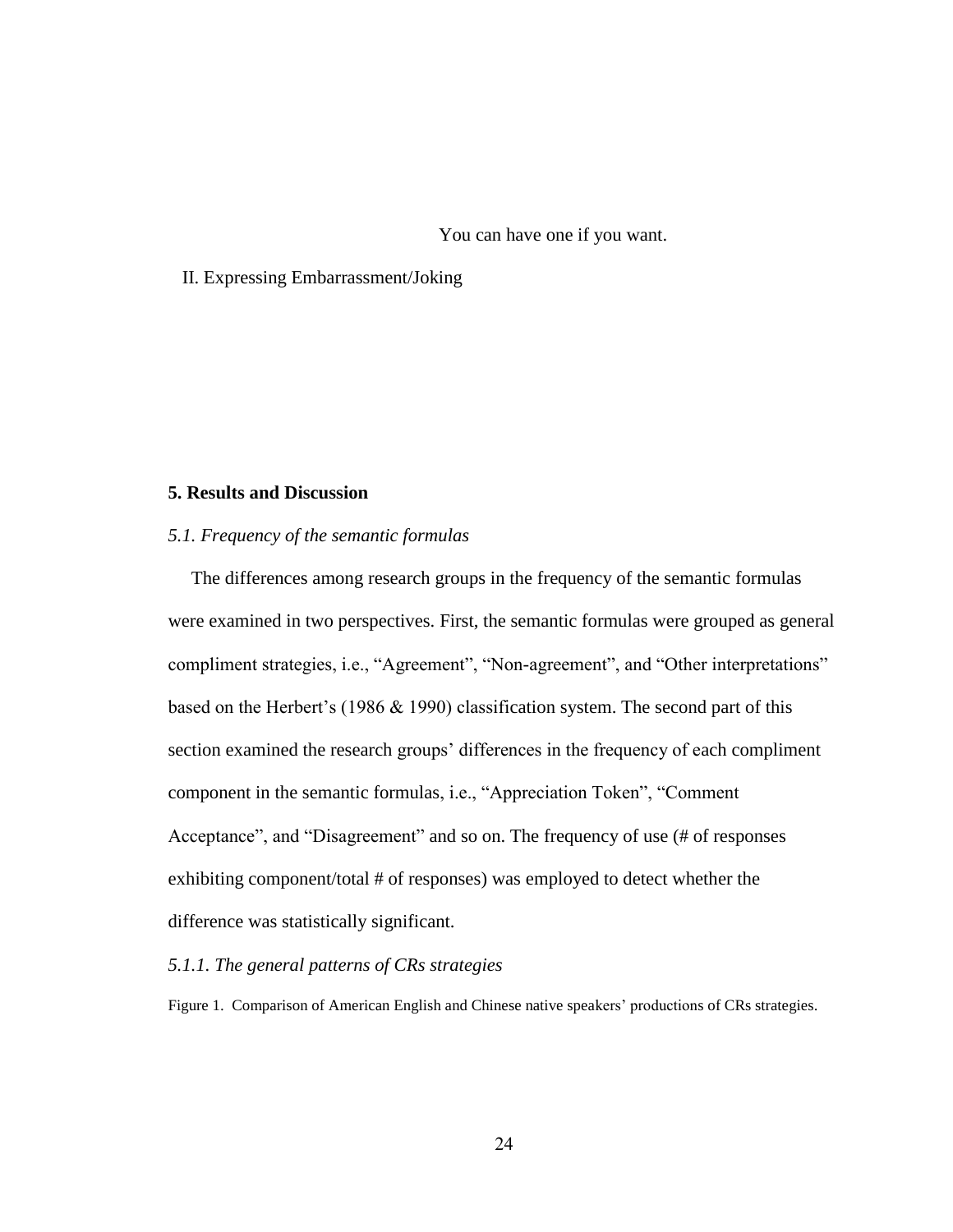

 As seen in Figure 1, an apparent trend was demonstrated that the preference for both research groups was in the order of "Agreement", "Non-agreement" and "Other interpretations". As shown in Figure 1, almost 75% of the Chinese responses fell into the category "Agreement". In contrast, American native English speakers' production of "Agreement strategies" amounted to 90.01% for the total which carried the most weight in the pattern distribution. However, focusing on the first research question "To what extent do Chinese learners of English reflect their L1 behaviors when responding to compliments in English", we can clearly see that the difference between two research groups lied in that Chinese native speakers used more "Non-agreement" strategy and ―Other interpretations‖ than American speakers. Unlike native English speakers, Chinese ESL learners produced "Disagreement" strategy that made up 17.5% of the total, which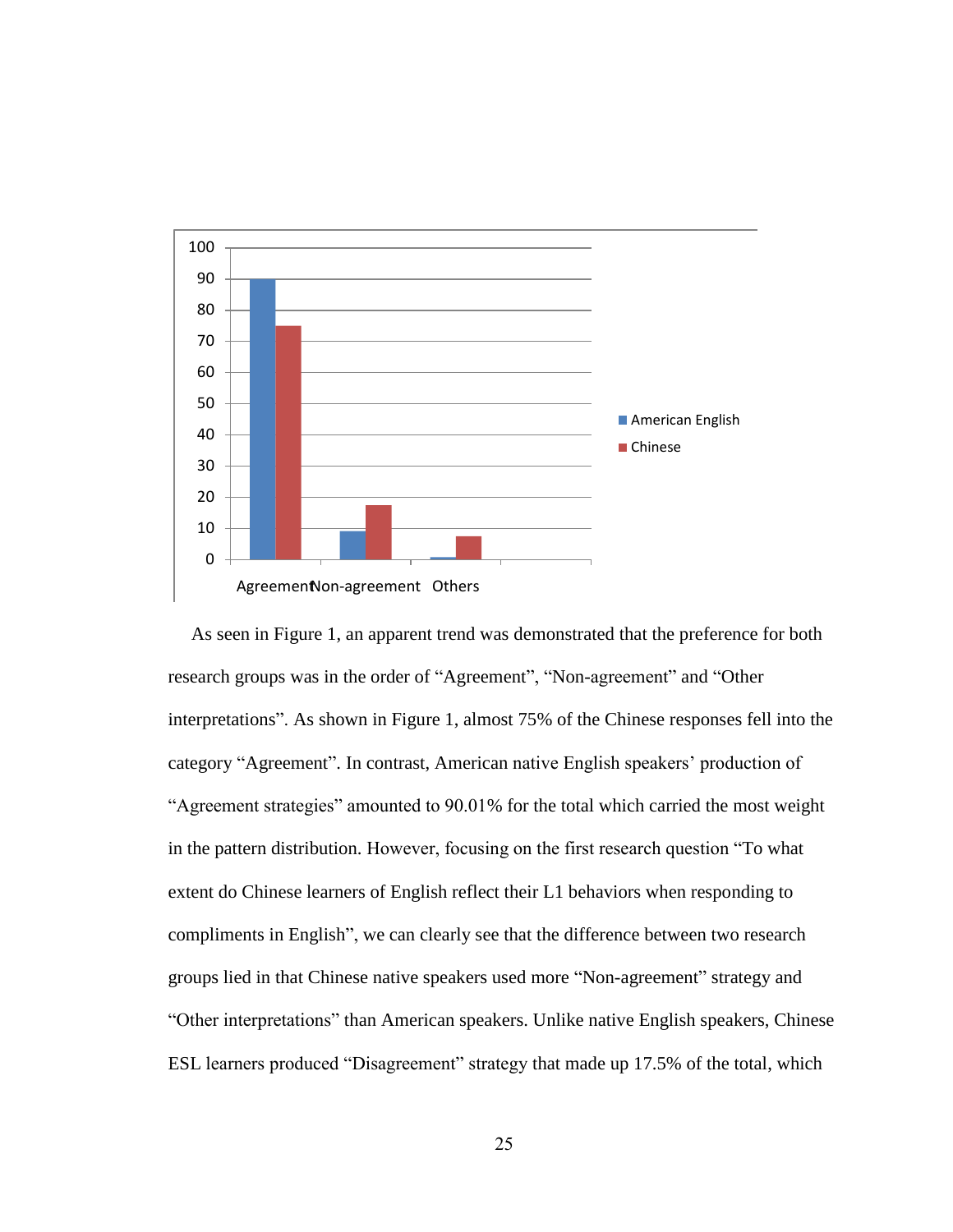was significantly higher than American English speakers' productions. In addition, for American English speakers, only 0.83% of the total fell into the category of "Other interpretations", on the contrary, the percentage of Chinese ESL learners' responses amounted to 7.5%. Thus, both groups were similar in terms of the preferred order of CRs strategies; however, the subtle difference was found that Chinese ESL learners produced more "Disagreement" and "Other interpretations" than American native English speakers.

 This finding was in line up with the previous work by Chen's (1993) comparative study of compliment responses between Chinese L2 learners of English and American native English speakers that Chinese learners of English tended to reject compliments while American English speakers tended to accept and appreciate them. In this sense, "Agreement" would be considered as a natural and appropriate strategy to respond to a compliment in the target English culture, while "to decline or disagree" would be perceived as socioculturally inappropriate strategy by native English speakers.

 Moreover, apart from examining different uses of general CRs strategies by Chinese ESL learners and American native English speakers, we now shall pay attention to differences in the use of CRs strategies among Chinese ESL learners with different proficiency levels (low, intermediate and high level).

Table 4. The use of CRs strategies from Chinese ESL learners with different proficiency levels.

| <b>CRs</b> Strategy | $L$ OW | Intermediate | High   | Native English |
|---------------------|--------|--------------|--------|----------------|
| Agreement           | 63.66% | 73.61%       | 84.53% | 90.01%         |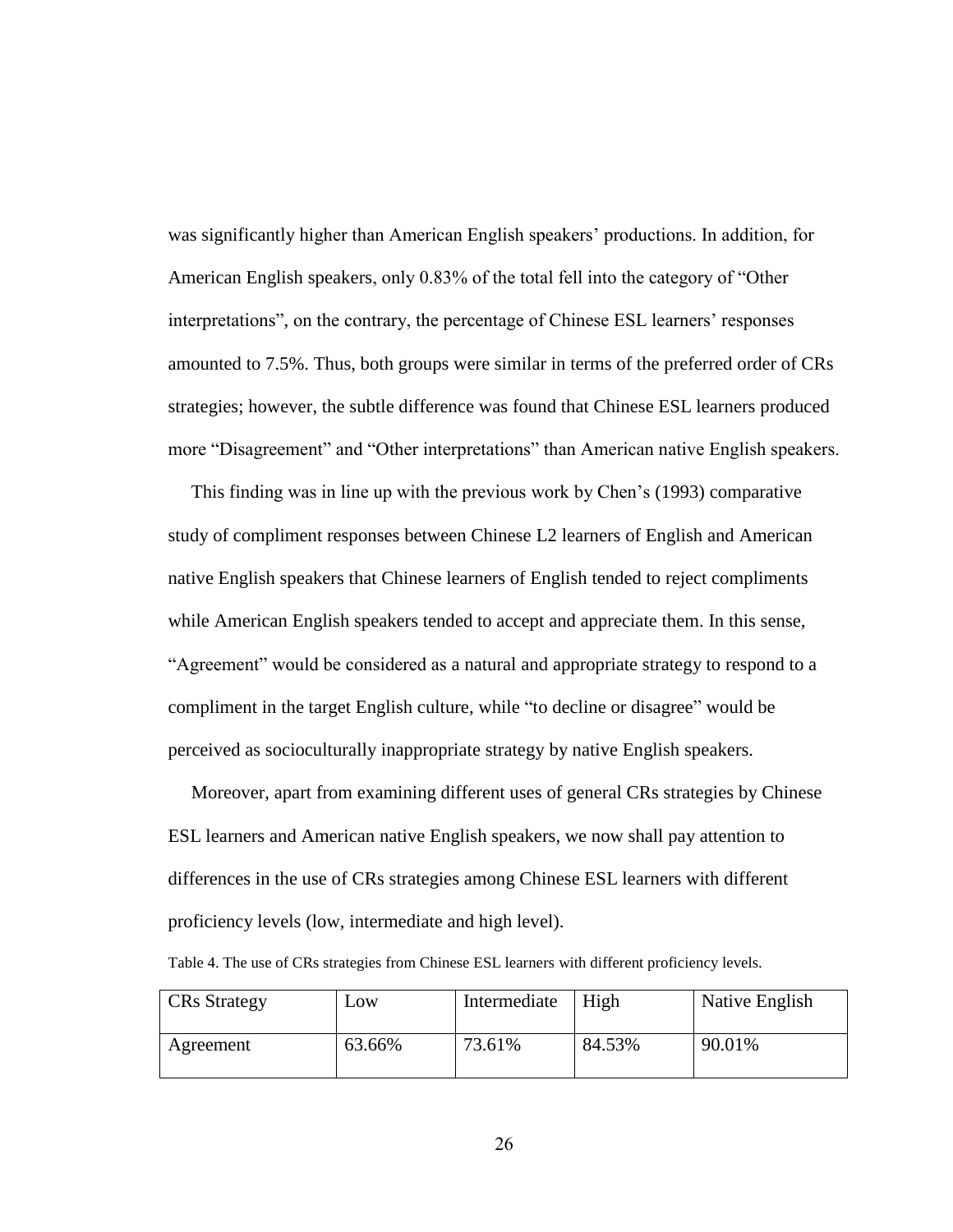| Non-agreement                | 24.63% | 16.67% | 13.09% | 9.16% |
|------------------------------|--------|--------|--------|-------|
| <b>Other Interpretations</b> | 11.71% | 9.72%  | 2.38%  | 0.83% |

 As shown in Table 4, the typical compliment strategy used by American native English speakers was "Agreement", and then followed by "Disagreement" and "Other interpretations". Comparing Chinese research groups, it was found that the preferred order in the use of "Agreement" strategy was going from high, intermediated level to low level learners. The "Agreement" response type was produced with almost the same frequency between Chinese high level learners (84.53%) and American native English speakers (90.01%), which was significantly higher than the other groups. As seen in Table 4, one noteworthy difference that occurred among Chinese research groups was in the component of "Non-agreement" response type. The percentage of "Non-agreement" formula in the group of Chinese low level learners amounted to 24.63%, which was higher than that in the group of intermediate levels (16.67%) and that in the group of high levels (13.09%). Another distinction of note was that Chinese low level learners utilized 11.71% of "Other interpretations" formula, which was more than intermediate level learners (9.72%) and high level learners (2.38%).

 Since native English speakers' responses were set up as baselines to evaluate Chinese ESL learners' productions of CRs strategies, native responses showed that the preferred use of agreement or acceptance of compliments was considered as a natural and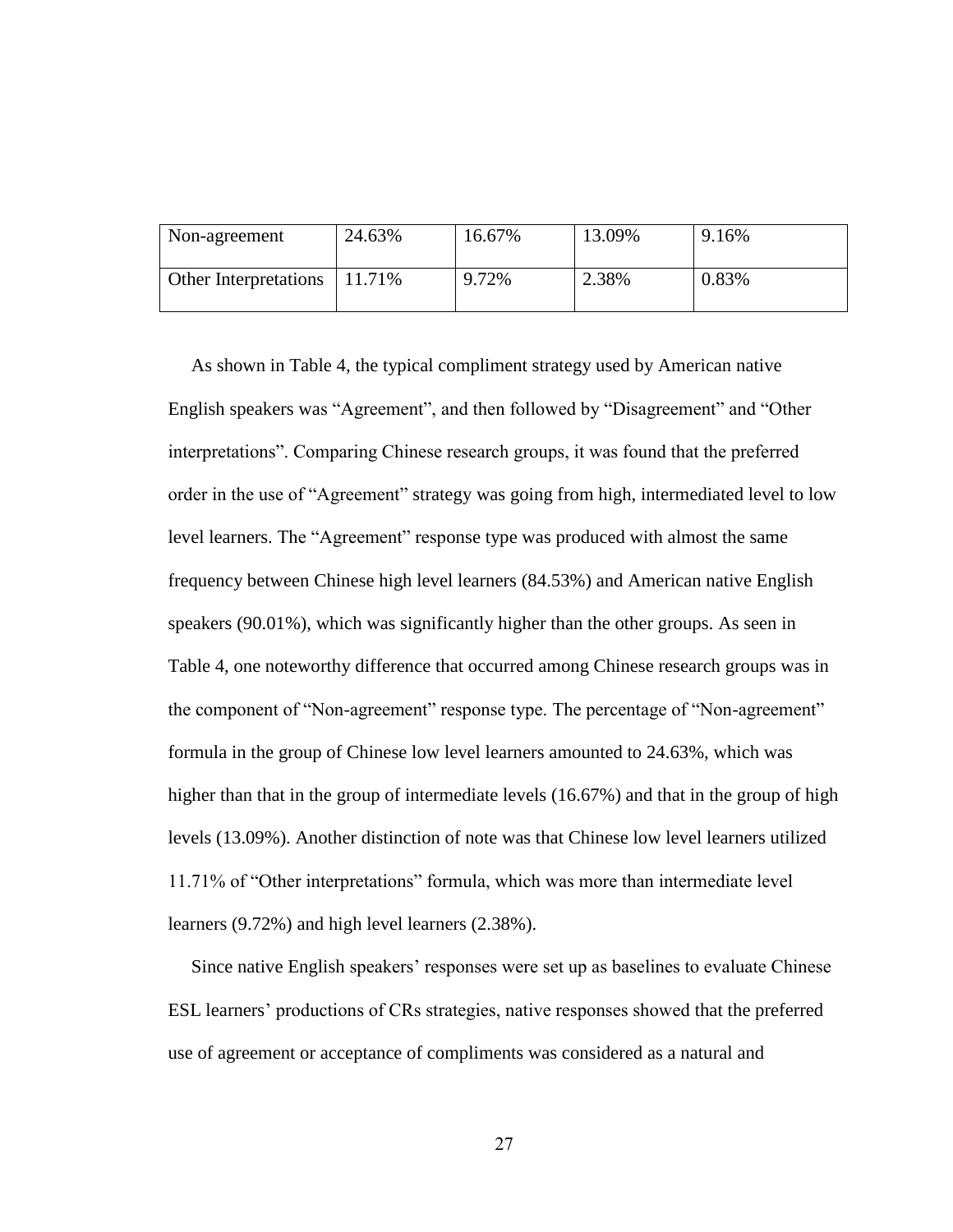appropriate strategy in the target English culture. However, "Non-agreement" and "Other interpretations" are socioculturally inappropriate for American English speakers since both strategies imply that the addressee try to keep a distance from the speaker's gesture of kindness (Brown & Levinson, 1987). As shown in Figure 2 below, it was expected to note that Chinese high level learners employed "Agreement" strategy more than the other groups. In addition, the "Disagreement" and "Other interpretations" formulas in the group of low level learners were produced with a significantly higher percentage than the other two groups. This probably indicated that Chinese low level ESL learners were more likely to be negatively influenced by their Chinese conventions than the other two groups. The finding shown in Figure 2 was that comparing three groups of Chinese ESL learners, the group that approximated native norms and responses were learners with high linguistic proficiency levels. In short, language proficiency level seemed to be an important factor, that is, the higher Chinese L2 learner's proficiency was, the more native-like responses they produced.

Figure 2. The use of CRs strategies from Chinese ESL learners across different proficiency levels.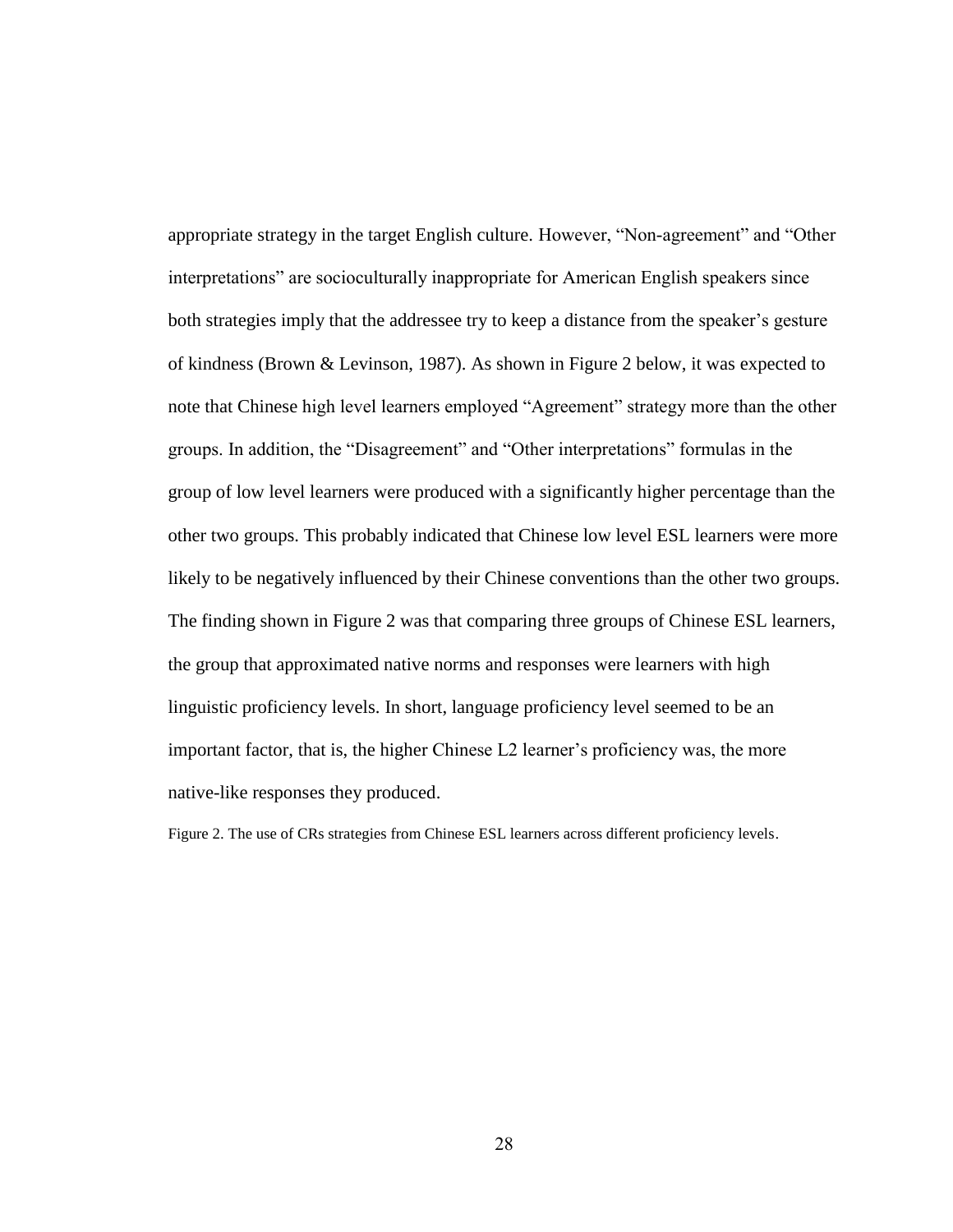

# *5.1.2. The CRs strategy patterns in sub-categories*

In this section, the differences in the use of CRs strategies between Chinese ESL

learners and American native English speakers were examined in the frequency of each compliment component in the semantic formulas, i.e. "Appreciation Token", "Comment Acceptance", and "Scale Down" and so on.

Table 5. American native English speakers' productions of CR realization strategies.

| <b>CRs</b> Strategy | <b>Response Type</b>      | <b>American English</b> |  |
|---------------------|---------------------------|-------------------------|--|
|                     | <b>Appreciation Token</b> | 30                      |  |
|                     | <b>Comment Acceptance</b> | 37.5                    |  |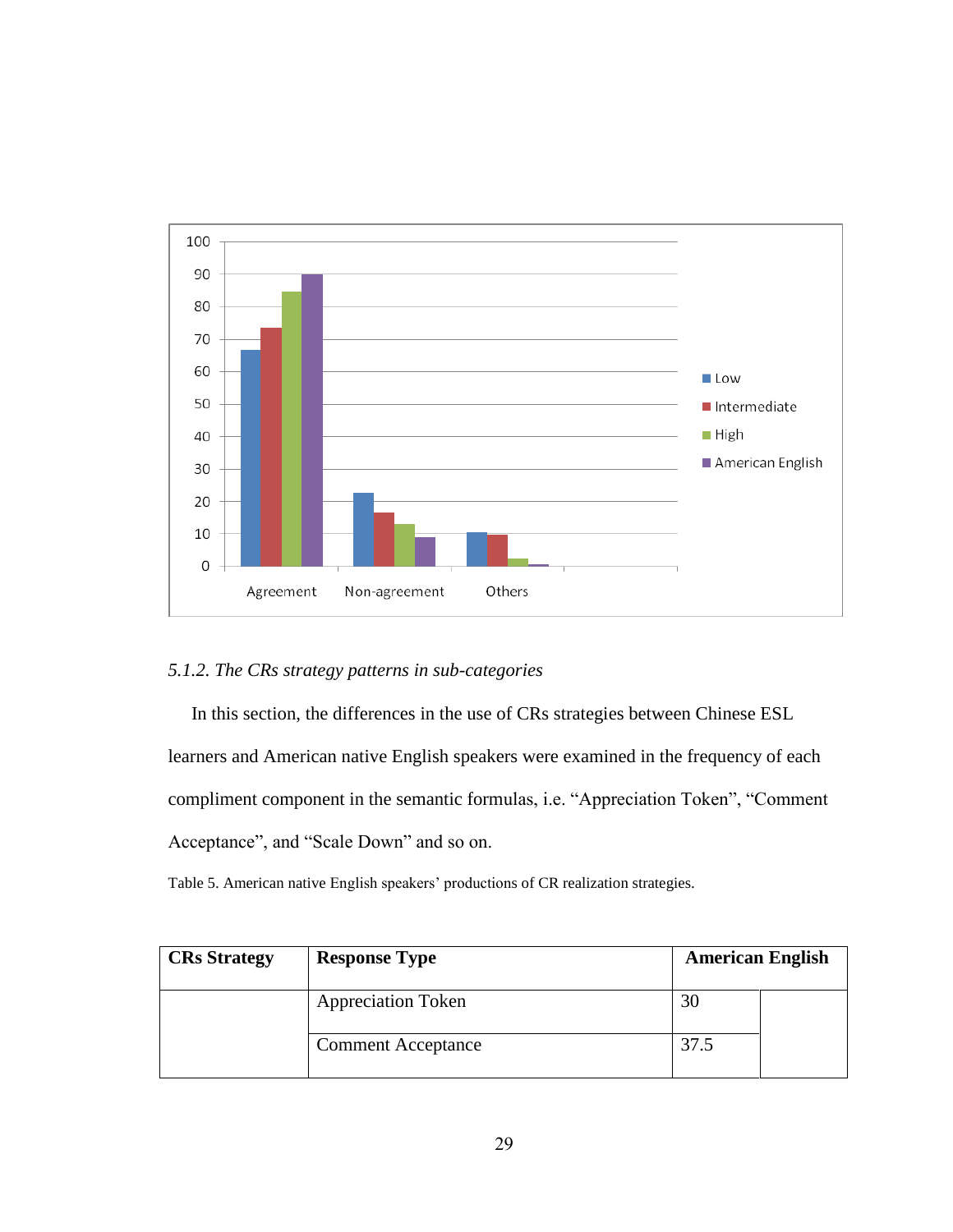| <b>Agreement</b>       | <b>Comment History</b>                 | 2.5            | 90.01% |
|------------------------|----------------------------------------|----------------|--------|
|                        | Praise Upgrade                         | 4.17           |        |
|                        | Reassignment                           | 5.84           |        |
|                        | Return                                 | 10             |        |
|                        | <b>Scale Down</b>                      | 4.17           |        |
|                        | <b>Request Assurance</b>               | 0.83           |        |
| Non-agreement          | Disagreement                           | 2.5            | 9.16%  |
|                        | Qualification                          | 0.83           |        |
|                        | No Acknowledgement                     | 0.83           |        |
| <b>Other</b>           | Suggestion                             | $\overline{0}$ |        |
| <b>Interpretations</b> | <b>Expressing Embarrassment/Joking</b> | 0.83           | 0.83%  |
| <b>Total</b>           |                                        | 100%           |        |

 In order to interpret data, politeness strategy and face value have to be considered. In Chinese culture, both politeness and face are salient, while in the American English culture only politeness is salient in society at large (Brown & Levinson, 1987). As shown in Table 5, under the category of "Agreement" strategy, the "Appreciation Token" and ―Comment Acceptance‖ types were produced with almost the same frequency by native English speakers. In addition, only 10% of the "Return" response type indicated that native English speakers also preferred using "Return" strategy when responding to a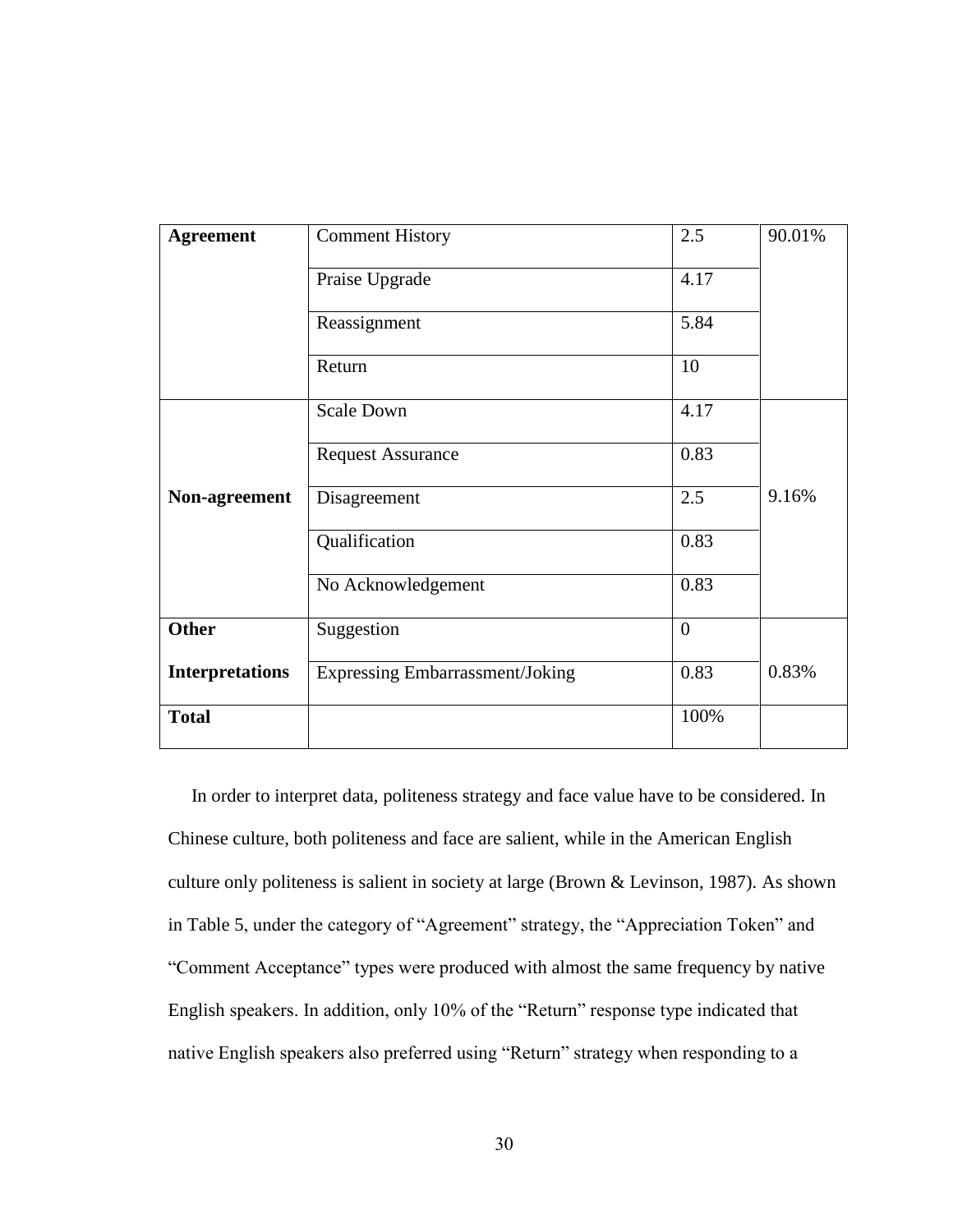compliment. It was found that the typical compliment response strategies for American English speakers agreeing or accepting a compliment were "Appreciation Token", "Comment Acceptance" and "Return". For example,

*Situation #8* Addresser: "Congratulations! That was a great play"

CR 4: Thank you. (Appreciation Token)

*Situation #6* Addresser: "Wow, awesome! My cell phone doesn't do that. It's great!" CR 3: "Thanks. I am really excited about it. (Comment Acceptance)

*Situation #3* Addresser: "Hi, I haven't seen you in ages. You look great!"

CR 1: "Thanks a lot. You are looking good too. (Return)

As seen in Table 5, it was found that the "Scale Down" formula in the native speakers' responses was higher than the "Disagreement" formula, which probably indicated that native English speakers preferred to disagreeing or declining a compliment indirectly. For example,

*Situation #4* Addresser: "Wow! What a nice watch (Rolex)! I wish I had one like that."

CR9: "It's fake." (Scale Down)

*Situation #10* Addresser: "You speak excellent French!"

CR 10: "You are just trying to be nice. I know my French is terrible.

#### (Disagreement)

Moreover, Table 5 showed that the "Request Assurance", "Qualification" and "No acknowledgement" formulas were produced with the same frequency of 0.83% by native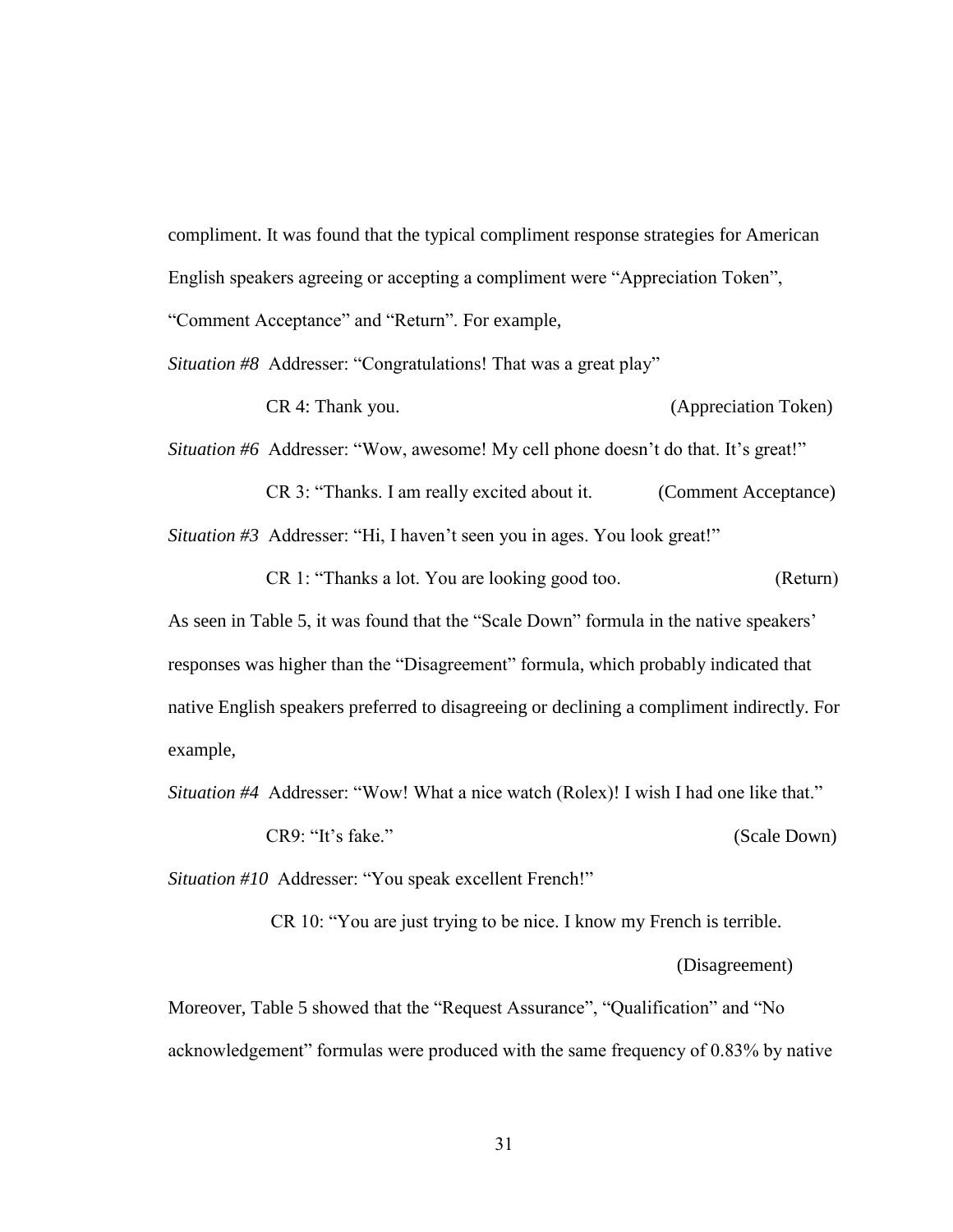English speakers, which probably indicated that these three response types were not frequently and naturally used in the target English culture. For example,

*Situation #9* Professor: "You did a brilliant job on your report. It was very well written!"

CR 2: "Oh, really? So you liked what I had to say about [subject]?

(Request Assurance)

*Situation #2* Male Addresser: (At a crowded party) "The blouse looks pretty on you."

CR 4 (Female): "cold hard stare. Then I turn away. He shouldn't talk about my blouse—that sounds like he's staring at my breasts."

(No Acknowledgement)

*Situation #3* Addresser: "Hi, I haven't seen you for ages. You look great!"

CR 5: "Are you kidding me? I'm completely frazzled. You're looking way better than I am." (Qualification)

As shown in Table 5, under the category of "Other interpretations" it was interesting to note that the absence of "Suggestion" response type by native English speakers was expected. That is because in the target English culture, it's not naturally appropriate to employ "Suggestion" strategy, saying "You can have one like this if you want" when responding to a compliment like "Wow, your cell phone is awesome". In addition, only 0.83% of the "Joking" formula indicated that native English speakers seldom expressed their embarrassment by making a joke with the addresser when responding to a compliment. For example,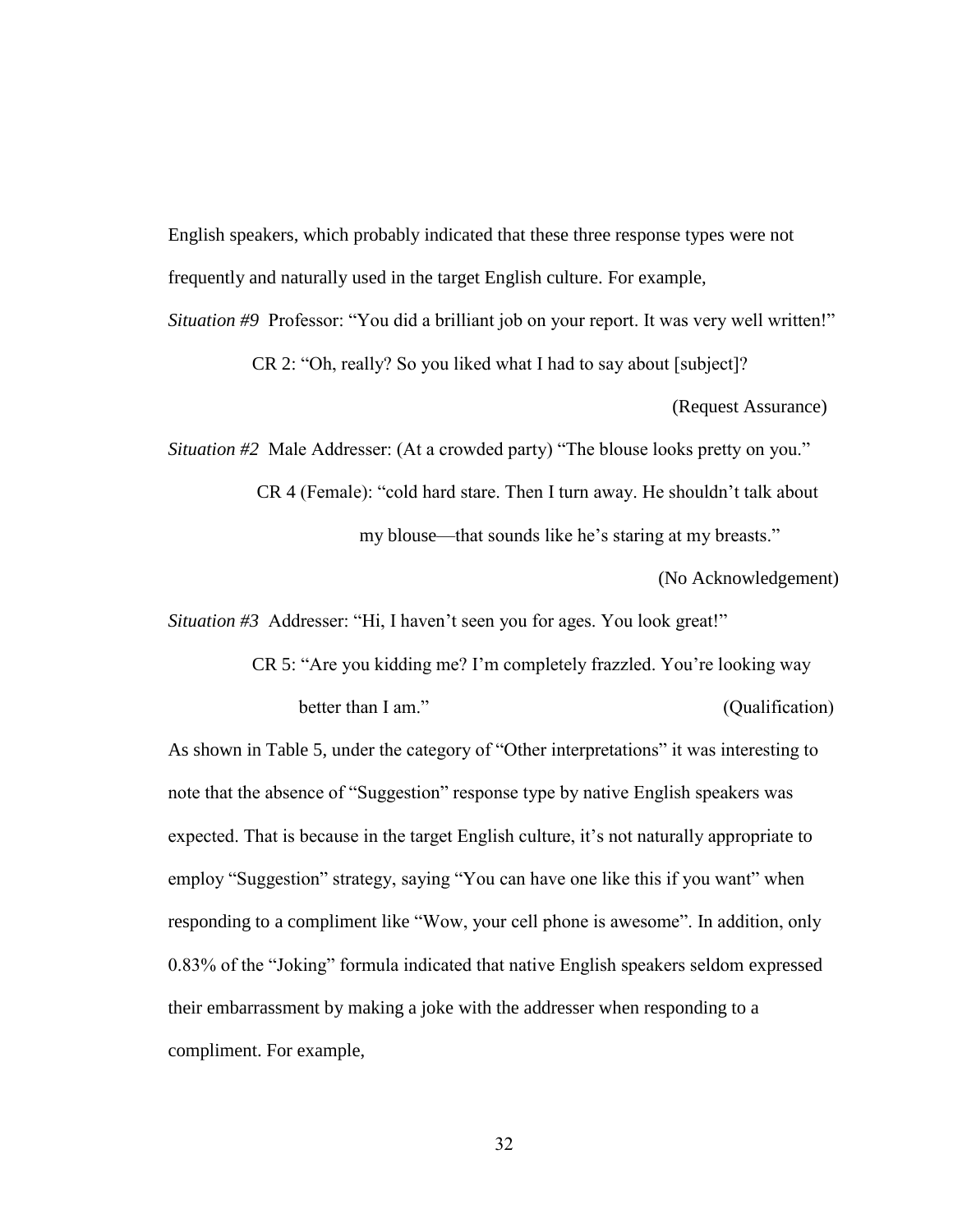*Situation #12* Landlord: "Hey, you're very organized."

CR 4: "Well, one of us has to be. (joking, me and my landlord are cool like that.) (Joking)

 After examining native English speakers' productions of compliment realization strategies, we now shall shift attention to compare the use of CRs realization strategies among three groups of Chinese ESL learners with different proficiency levels.

Table 6. Comparison of the use of CRs realization strategies by Chinese ESL learners across different proficiency levels.

| <b>CRs Strategy</b> | <b>Response Type</b>      | Low            |       | <b>Intermediate</b> |       | <b>High</b> |       |
|---------------------|---------------------------|----------------|-------|---------------------|-------|-------------|-------|
|                     | <b>Appreciation Token</b> | 23             |       | 27.78               |       | 40.49       |       |
|                     | <b>Comment Acceptance</b> | 14.28          |       | 23.61               |       | 26.19       |       |
| Agreement           | <b>Comment History</b>    | $\overline{0}$ |       | $\theta$            |       | 1.19        |       |
|                     | Praise Upgrade            | $\overline{0}$ | 63.66 | 2.78                | 73.61 | 2.38        | 84.53 |
|                     | Reassignment              | 4.76           |       | 9.72                |       | 8.33        |       |
|                     | Return                    | 21.62          |       | 9.72                |       | 5.95        |       |
|                     | <b>Scale Down</b>         | 3.57           |       | 1.39                |       | 3.57        |       |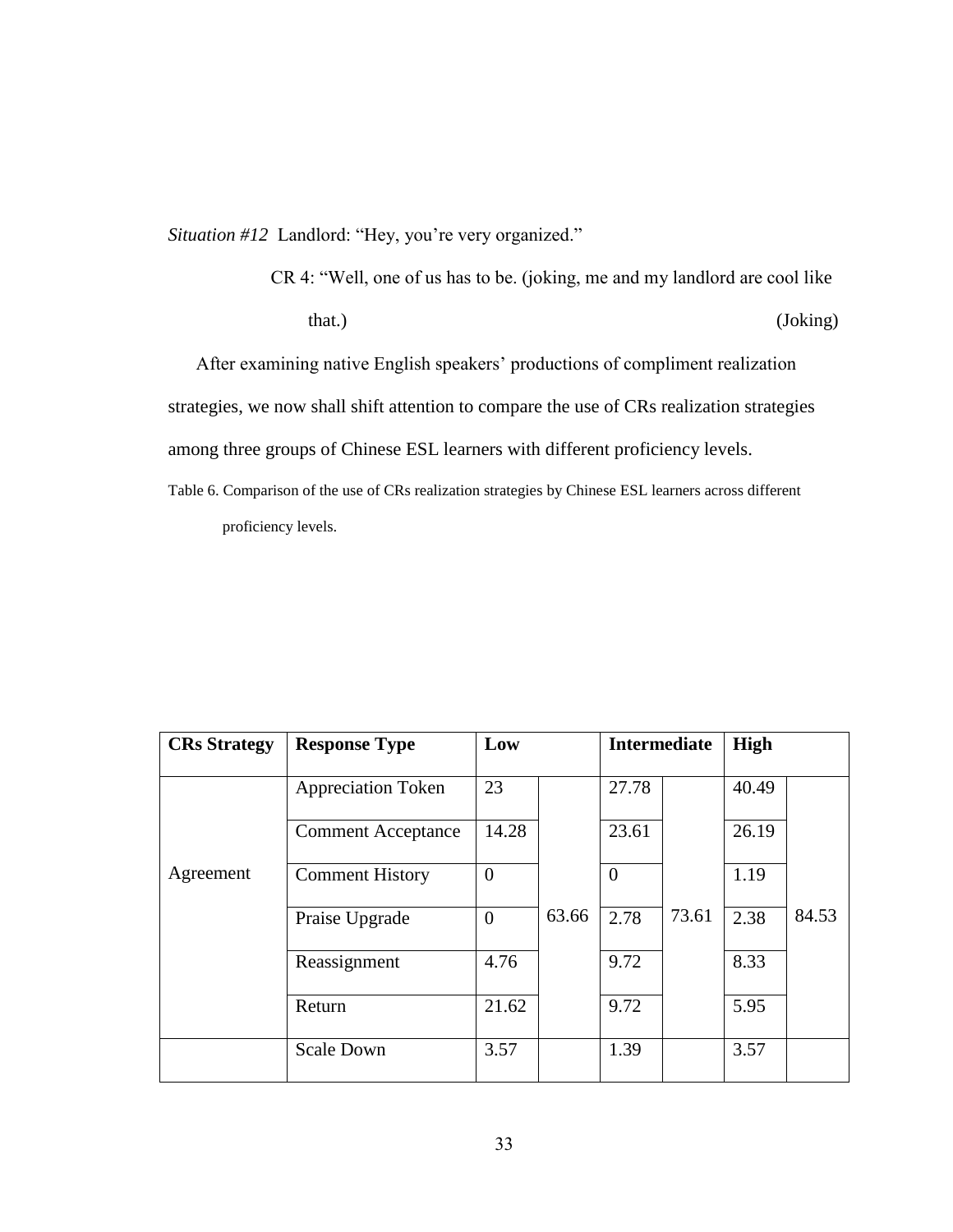|                 | <b>Request Assurance</b> | 3.57     |       | 4.17 |       | 3.57           |       |
|-----------------|--------------------------|----------|-------|------|-------|----------------|-------|
| Non-            | Disagreement             | 4.38     | 24.63 | 2.78 | 16.67 | 2.38           | 13.09 |
| agreement       | Qualification            | 13.11    |       | 9.94 |       | 2.38           |       |
|                 | No Acknowledgement       | $\theta$ |       | 1.39 |       | 1.19           |       |
| Other           | Suggestion               | 9.52     |       | 8.33 |       | 2.39           |       |
| Interpretations | Expressing               | 1.19     | 11.71 | 1.39 | 9.72  | $\overline{0}$ | 2.38  |
|                 | Embarrassment/Joking     |          |       |      |       |                |       |
| Total           |                          | 100%     |       | 100% |       | 100%           |       |

 Table 6 showed that there were significant differences among Chinese ESL learners with different proficiency levels in the occurrences of different types of compliment responses. As seen in Table 6, it was interesting to find that all three research groups employed the same first three strategies including "Agreement" strategy, going from "Appreciation Token" to "Comment Acceptance", which resemble with native responses. In particular, for Chinese high level learners, the largest part of Chinese responses in the category "Agreement" was the "Appreciation Token" formula. And 26.19% of the total fell into the category of "Comment Acceptance", e.g. "I will try to do it better/I will keep working hard". Only two Chinese native speakers employed "Praise Upgrade" strategy. However, in consideration of overall CRs realization strategy, it was expected to find that Chinese high level learner employed all of "Agreement" components in the semantic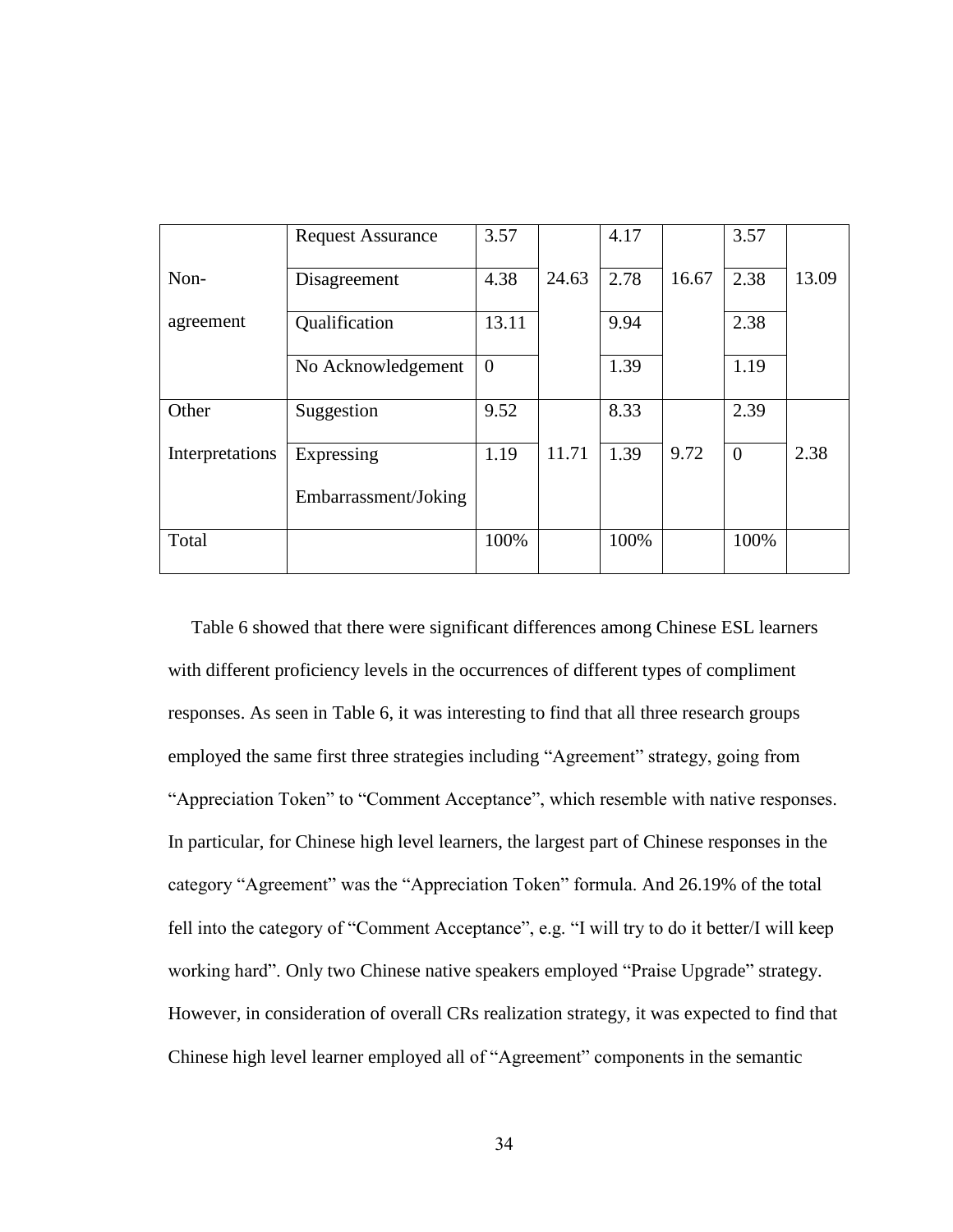formulas while the "Comment History" formula was absent in the Chinese intermediate level's productions. Moreover, Chinese low level learners neither utilized the "Comment" History" nor the "Praise Upgrade" formulas. This probably indicated that Chinese high level learners had more free choice and flexibility in the use of compliment realization strategies when agreeing or accepting a compliment than the other two groups. It supported the hypothesis that ESL learner with low proficiency levels failed to express their L2 norms at the pragmatic level since they didn't have enough control over their L2.

Another noteworthy difference found in the component of "Appreciation Token" response type was that even Chinese ESL learners tried to employ native-like acceptable CRs strategy, they failed to use in the appropriate situations*. For example,* 

*Situation #2 At a crowded Thanksgiving dinner party, an American male in his late 20s whom you haven't met before comes over and says to you: "The blouse looks pretty on you." You reply:* 

This situation was created with the purpose to examine whether or not Chinese ESL learners would realize the real illocutionary force under the compliment. In this situation the male/female's compliment functioned as a start of flirting or flattering. Most of the Chinese ESL learners employed the "Appreciation Token" strategy since it was the most safely used strategy for responding a compliment. Unlike Chinese ESL learners, the flexibility was found in the native English speakers' productions of CRs realization strategies. The first three strategies employed by native English speakers included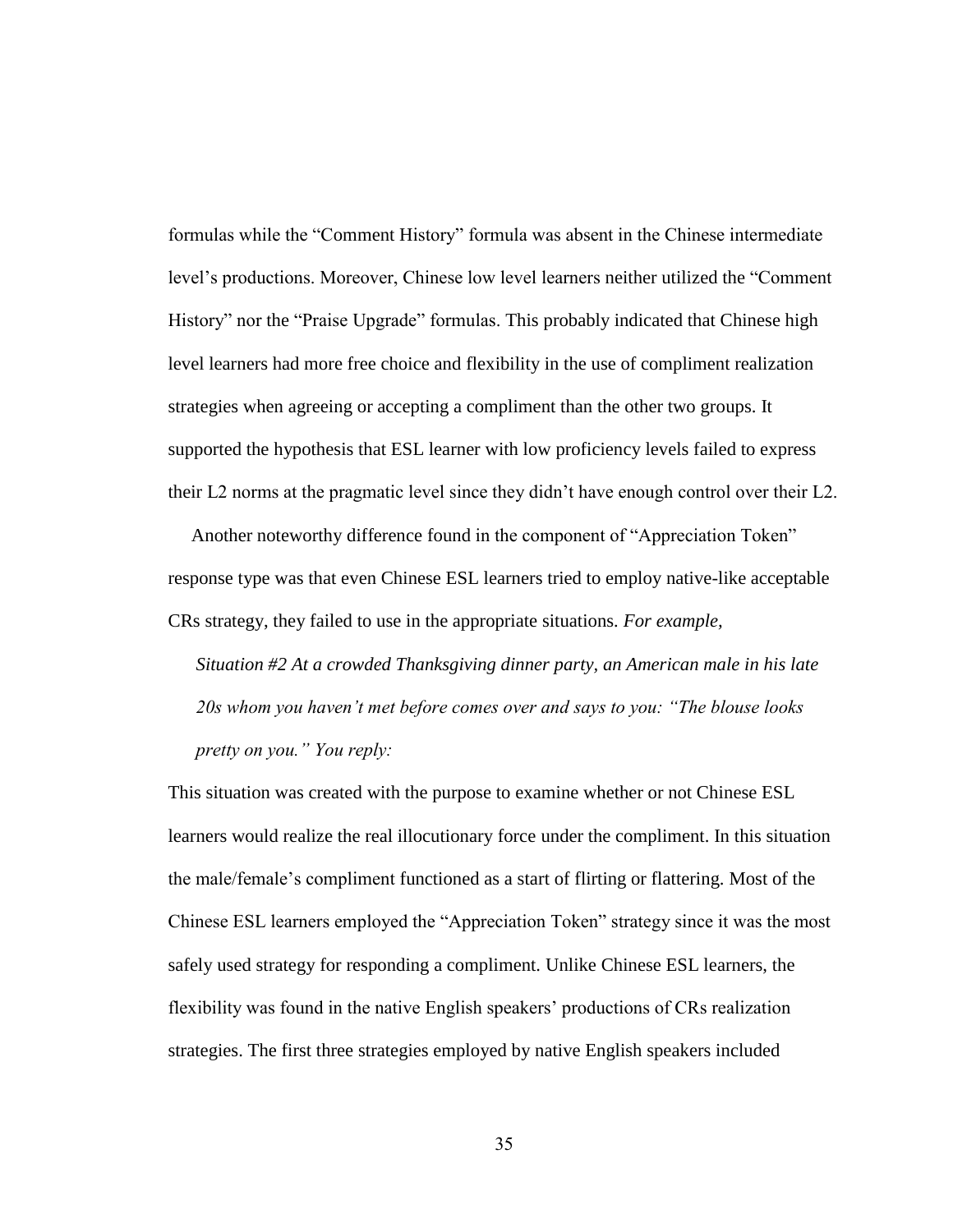"Appreciation Token", "Return" and "No acknowledgement". For example,

Situation #2 Male Addresser: "The blouse looks pretty on you."

CR 1 (Female): "Thank you. My boyfriend picked it out for me."

(Appreciation Token)

 CR 2 (Female): (cold hard stare). Then I turned away. He shouldn't talk about my blouse – that sounds like he's staring at my breasts.

(No Acknowledgement)

CR 4 (Female): (with some surprise but no doubt) "Thanks. You look great too."

 (I'd probably do my best to continue the conversation.) (Return) Compared with native responses, only one Chinese ESL learners clearly demonstrated that she realized the real purpose of this compliment by saying "Thank you" and then added comments like "I don't like to talk to the guy who looks old, but to some young guys at my age, I would introduce myself first". With her added comments, we can completely tell that she not only appropriately used the "Appreciation Token" semantic formula, but demonstrated her understanding of the conversational situation in which this CRs strategy was required. However, for other Chinese ESL learners, it was hard to tell whether or not they realized the potential illocutionary force even if they employed seemingly acceptable CRs strategies.

In the "Non-agreement" sub-categories, one noteworthy difference that occurred among Chinese research groups was that only Chinese high level learners usually used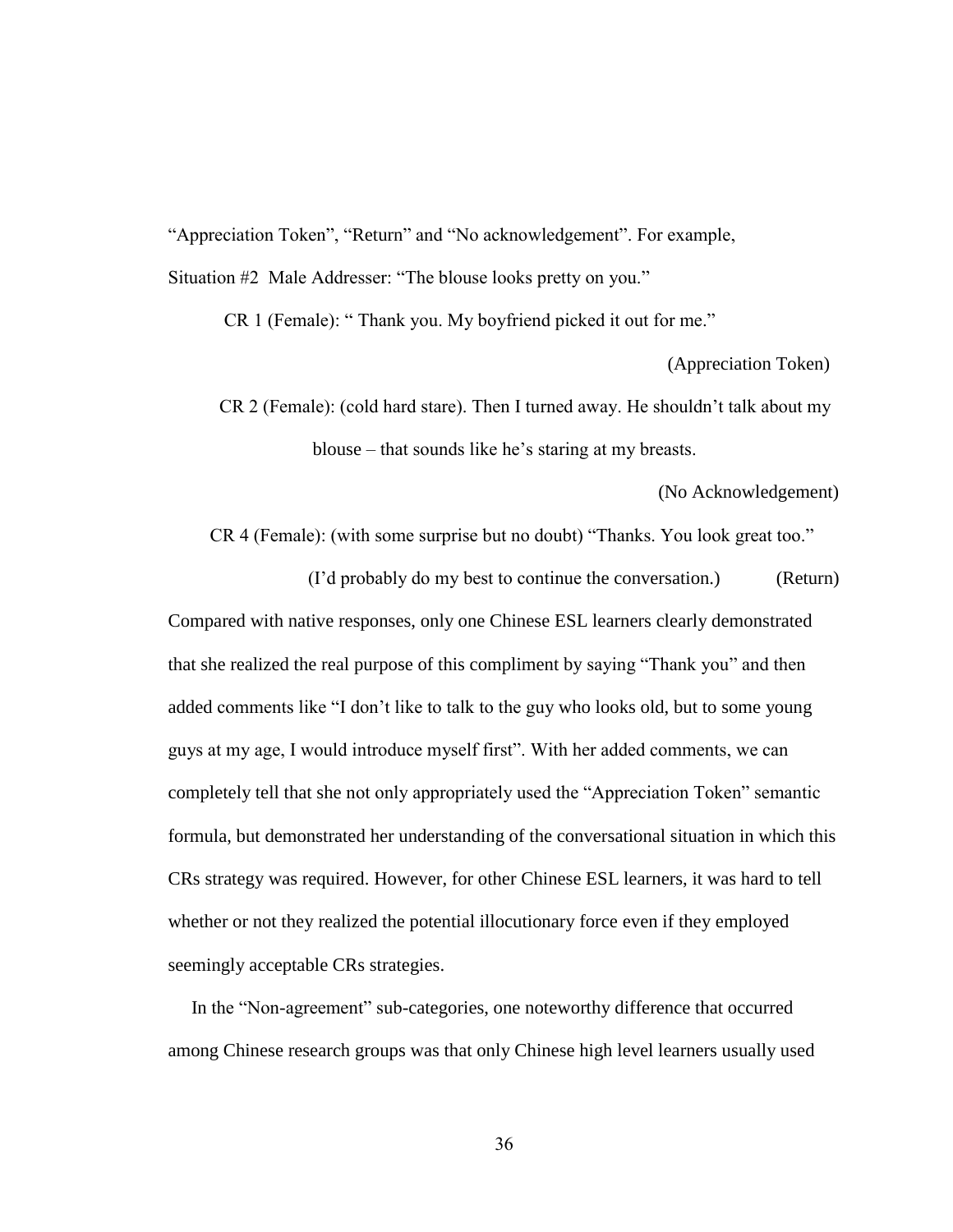"Scale Down" strategy followed by the "Disagreement" formula, which was similar with native responses. However, in the responses of Chinese low and intermediate level learners, the "Qualification" carried the most weight of the total which was significantly higher than the other response types. For example,

*Situation #11* Addresser: "I really appreciate your help. You are so patient and caring."

 $CR$  2: "I just did what I can do. Please don't say that." (Qualification) *Situation #10* Addresser: "You speak excellent French!"

> CR 4: "You can do the same thing. If you were force to practice almost everyday. (Qualification)

In the "Other interpretations" sub-categories, all three Chinese research groups employed the "Suggestion" as their first frequently used strategy. However, the distinction of note was that compared with Chinese high level learners, the "Suggestion" formula produced by both groups of Chinese ESL learners with intermediate and low levels was significantly higher. For example,

*Situation #4* Addresser: "Wow! What a nice watch. I wish I had one like that."

CR 4 (Low): "You can have one if you want." (Suggestion)

*Situation #6* Addresser: "Wow, how awesome! My cell phone doesn't do that. It's really great."

CR 2 (Intermediate): "Thanks. You can buy one if you like it." (Suggestion)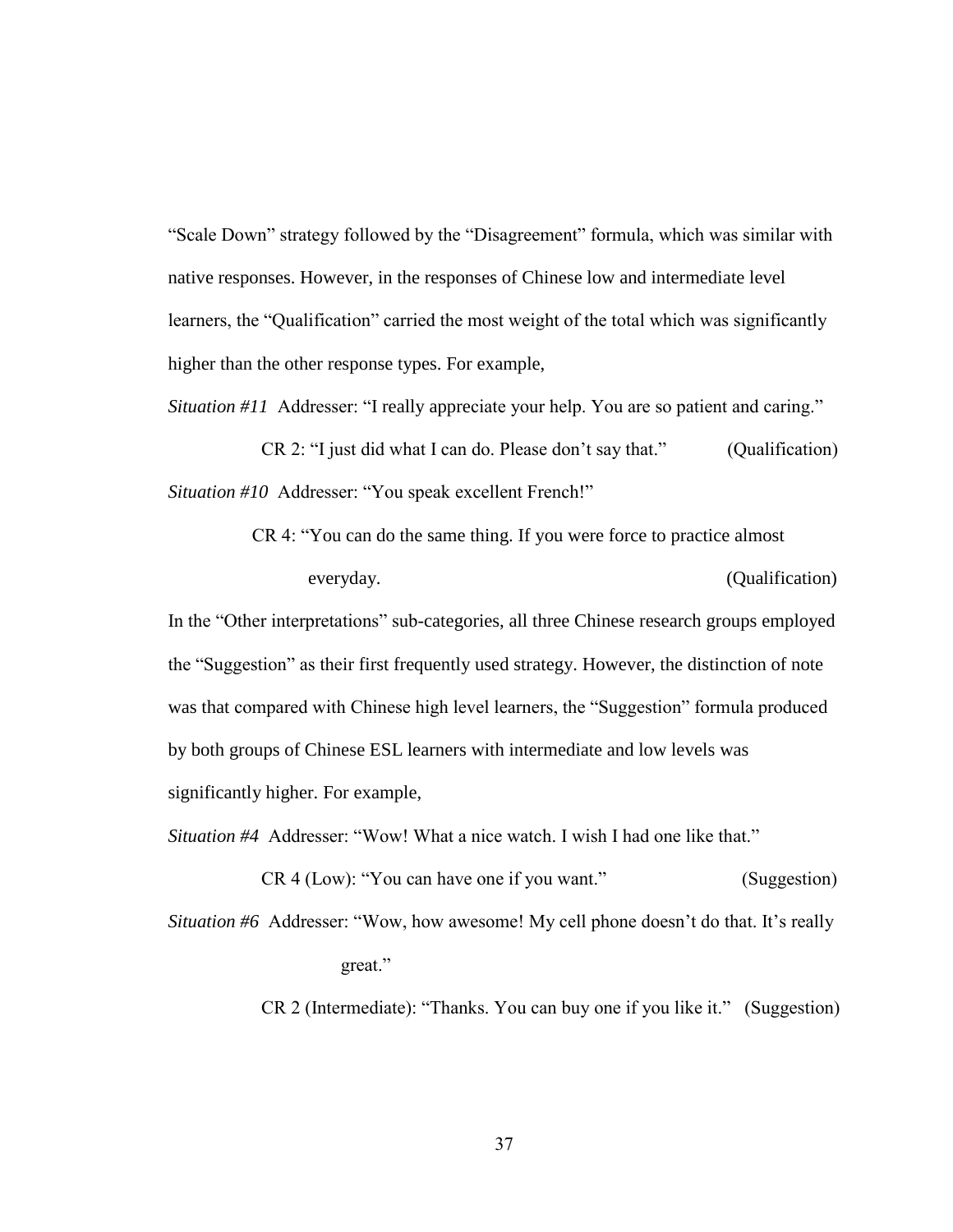The absence of the sub-category "Expressing Embarrassment" in responses of Chinese high level learners was expected while both groups of ESL learners with low and intermediate levels produced the "Expressing Embarrassment" with almost the same frequency. For example,

*Situation #7* Mom: "Well done. The food tasted lovely."

 $CR$  2 (Intermediate): "Do you want to do give some rewards to me?" (Joking) CR 2 (Low): "Then how about making me some favorite pudding for thanks?" (Joking/Expressing Embarrassment)

 After examining the differences in the frequency of each compliment component in the semantic formulas among Chinese ESL learners with different levels, results from this part was in line up with the previous section that the group that approximated native norms and responses were learners with high linguistic proficiency levels. That is, the higher Chinese L2 learner's proficiency was, the more native-like responses they produced.

### *5.2. Quality of components of CRs strategies*

 The quantitative data above clearly demonstrated that compared with American native English speakers, Chinese ESL learners did negatively transferred L1 sociocultural conventions on their L2. In addition, compared three groups of Chinese ESL learners, it was expected to find that Chinese high level learners resembled with native English speakers more than the other two groups both in terms of general compliment response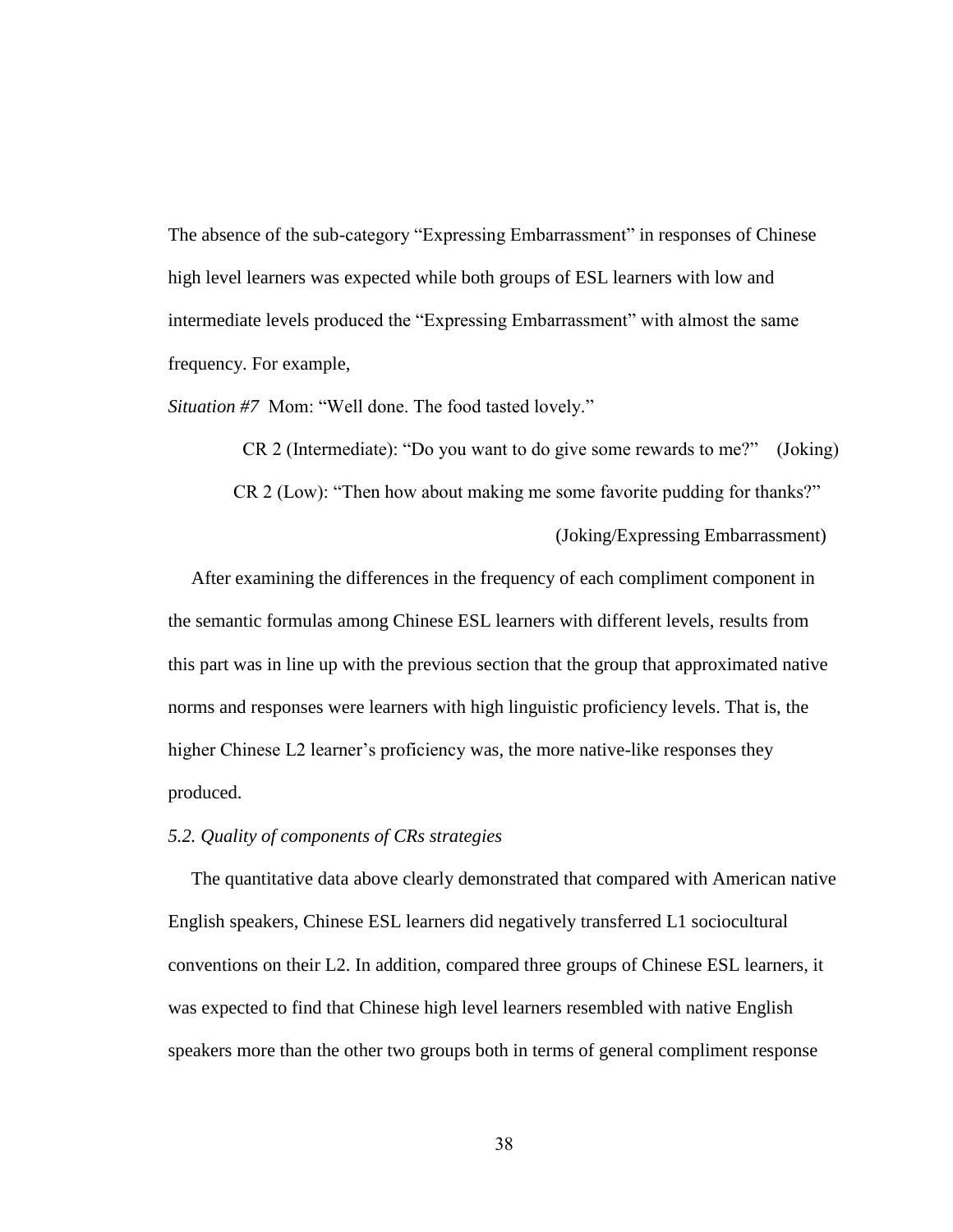strategies and in specific compliment response types. In this section, the qualitative data was also included to examine the second research question focusing on "the relationship between negative transfer and the learners' proficiency levels". The inclusion of qualitative data was considered simply because of the findings that while Chinese ESL learners and American native English speakers sometimes produced CRs strategies with almost the same frequency, and even the compliment strategies used by Chinese ESL learners across different proficiency levels were almost identical. However, the quality of the components produced by different research groups was different. In general, responses from Chinese ESL learners at different proficiency groups were linguistically correct, but often lacked the pragmatic elements that allow these face-threatening acts to be well received by the interlocutor.

#### *5.2.1. Evidence of pragmatic transfer*

#### *A. The use of "Return/Reassignment" response type*

When receiving a compliment, Chinese ESL learners employed the "Return" response type simply because in the Chinese cultural expectation, in employing these response types, the complimentee seemed to imply that she/he agreed with the addresser and accepted credit for the positive face (Brown & Levinson, 1987). In addition, by returning or transferring the compliment back to the addresser, the addressee appeared to mean that she/he was not that special, and the addresser was also worthy of equivalent compliment. In this way, the addressee humbled him/herself by diminishing the complimentary force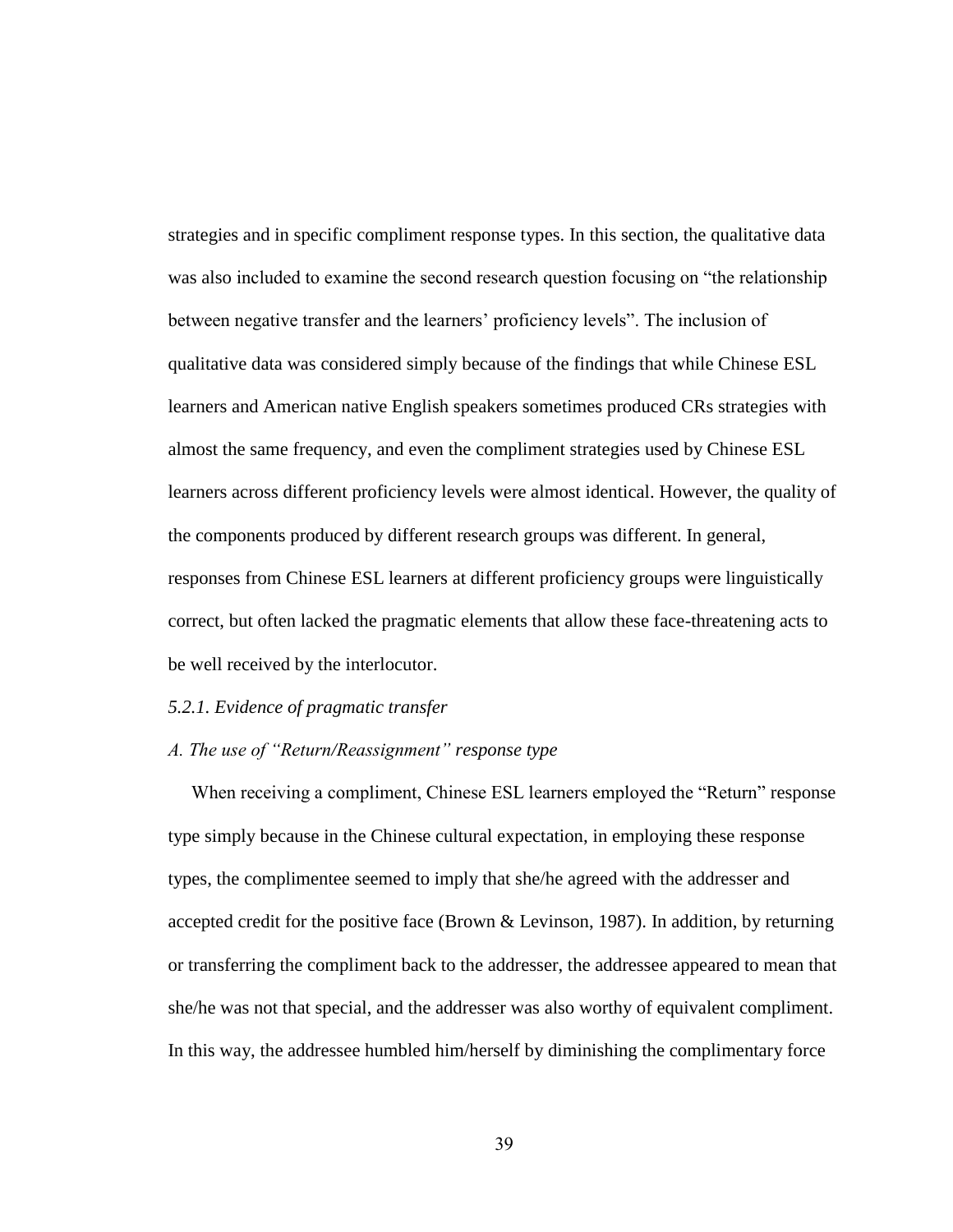of the original praise (Brown & Levinson, 1987), especially when complimented by the addresser with high social status. For example, in situation #9, when receiving a compliment from the professor who gave back a midterm paper, saying "You did a brilliant job on your report. It was very well written", many Chinese low level learners employed the "Return" strategy saying "Thank you for your help and direction (guidance)". The "Return" strategy was negatively transferred from their L1 and was inappropriately used in this situation. Since native English speakers usually used the "Return" strategy in the situation in which they were complimented on their appearance by classmates or friends, saying "Hi, I haven't seen you for ages. You look so great!", and then they replied "Thanks, you look great too". In terms of the frequency as shown in Figure 3, we clearly see that the "Return" strategy produced by Chinese low level learners amounted to 21.62%, then followed by the group of intermediate level learners with the frequency of 9.72% and high level learners with the percentage of 5.95%. This probably indicated that the order of negative transfer of the "Return" strategy was going from low, intermediate to high level learners.

Figure 3. Comparison of the negative pragmatic transfer by Chinese groups of ESL learners.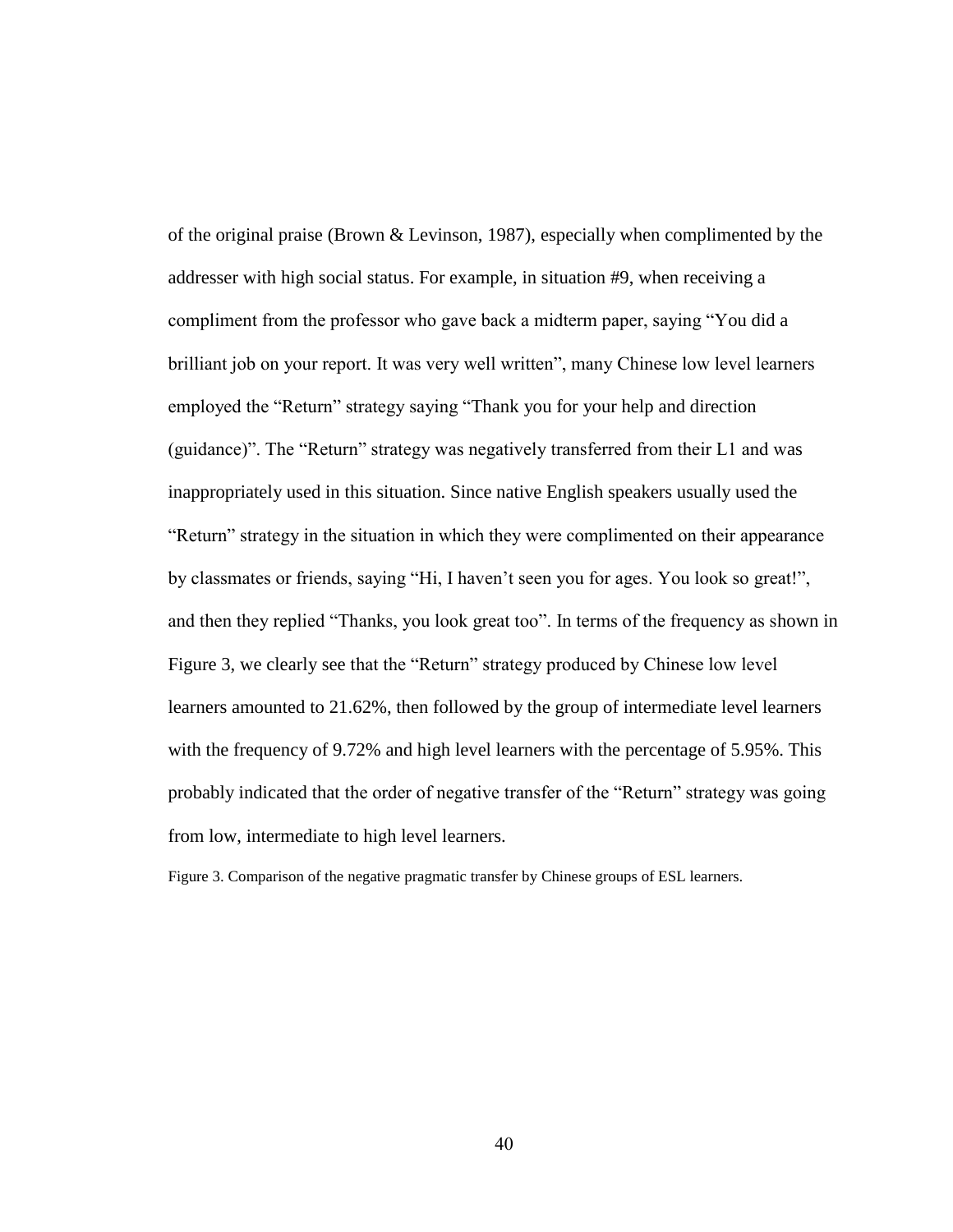

Moreover, when complimented by native English speakers, the "Reassignment" strategy was inappropriately used compared with native responses. For example, in the situation #8, when receiving a compliment from a college schoolmate whom the addressee didn't know at all, saying "You did a good job. That was a good play", two out of seven Chinese low level learners replied "That is the effort of everyone. /That is the team's work". The "Reassignment" formula was considered as a natural polite strategy because in Chinese culture, it was expected to appreciate good efforts from other members when working in a team or group. It was unacceptable to take credit only on the addressee. However, all of ten native English speakers used "Appreciation Token" strategy in this situation, as their first compliment response type, saying "Thank you. /Thanks‖. Thus, Chinese low level learners negatively transferred L1 sociocultural norms on the speech act of CRs strategy in English. In contrast, the absence of the "Reassignment" formula in the other two groups was expected, which probably indicated that Chinese low level learners negatively transferred Chinese conventional forms on L2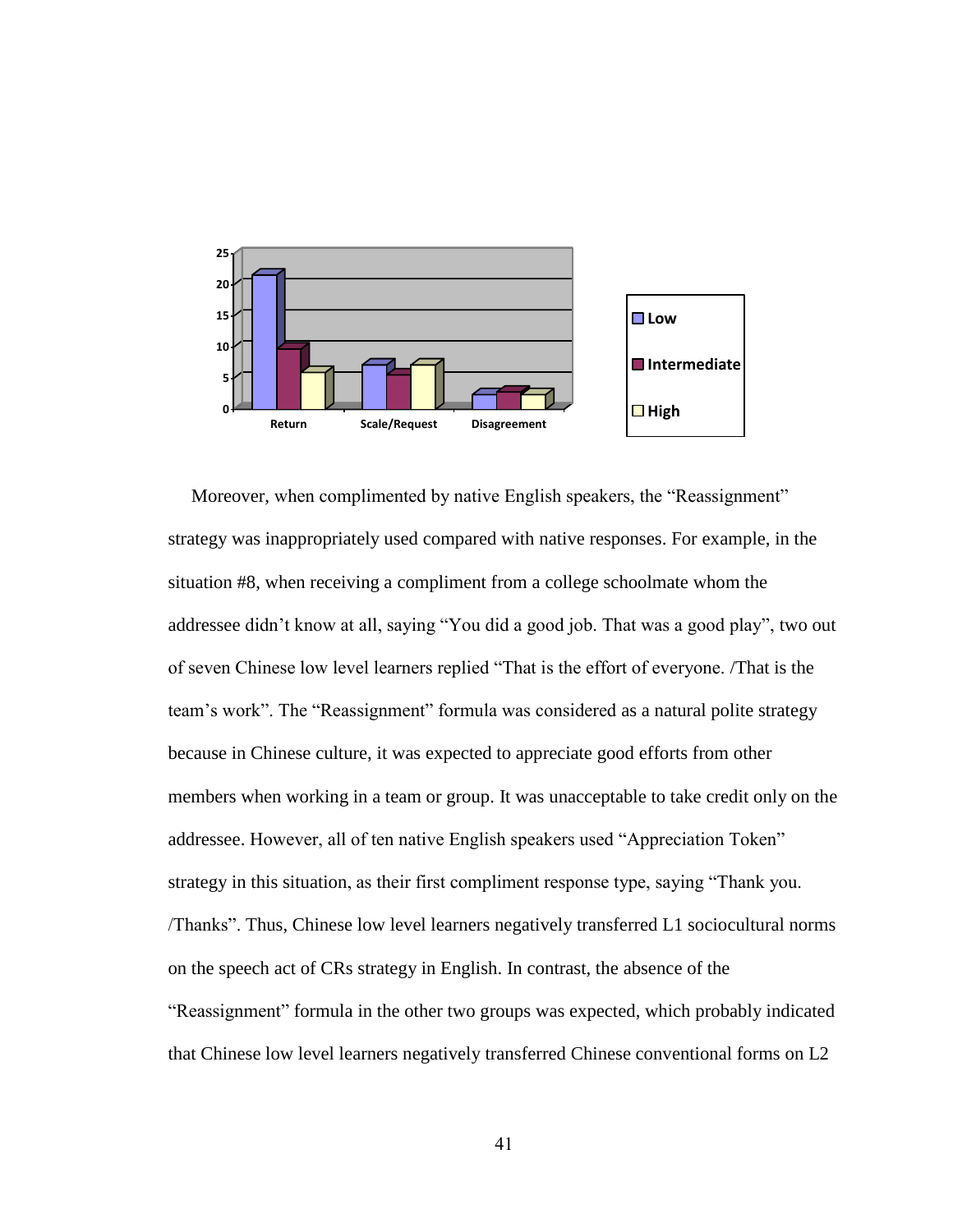more than the group of intermediate and high level learners.

*B. The use of "Scale Down/Request Assurance" strategies* 

 When complimented by others, Chinese ESL learners showed their disagreement directly or indirectly. They either scaled down the compliments by saying "It's not that/really good" or made a request assurance. For example,

Situation #5 Sales person: "You really have a cool hat on."

CR 5 (Low): "It's just all right. (Scale Down)

Situation #3 Addresser: "Hi, I haven't seen you in ages. You look great."

CR 3 (Intermediate): "Really? Are you kidding me? (Request Assurance) Situation #6 Addresser: "Woe, how awesome! My cell phone doesn't do that. It's really great!‖

> CR 1 (High): "Yeah but I guess I probably won't use much of the fancy functions." (Scale Down)

In employing the "Scale Down/Requesting" Strategy, the addressee tried to play down the value of the object praised, thus suggesting only a partial agreement with the complimenter and signaling the addressee's need to avoid self-praise (Gao & Ting-Toomey, 1998). In other words, to be modest or polite in Chinese culture involved rejection or disagreement of a compliment. If a compliment was explicitly accepted, this was considered immodest or impolite. However, in the target English culture, it was expected to accept and appreciate compliments. Thus, the more the "Scale"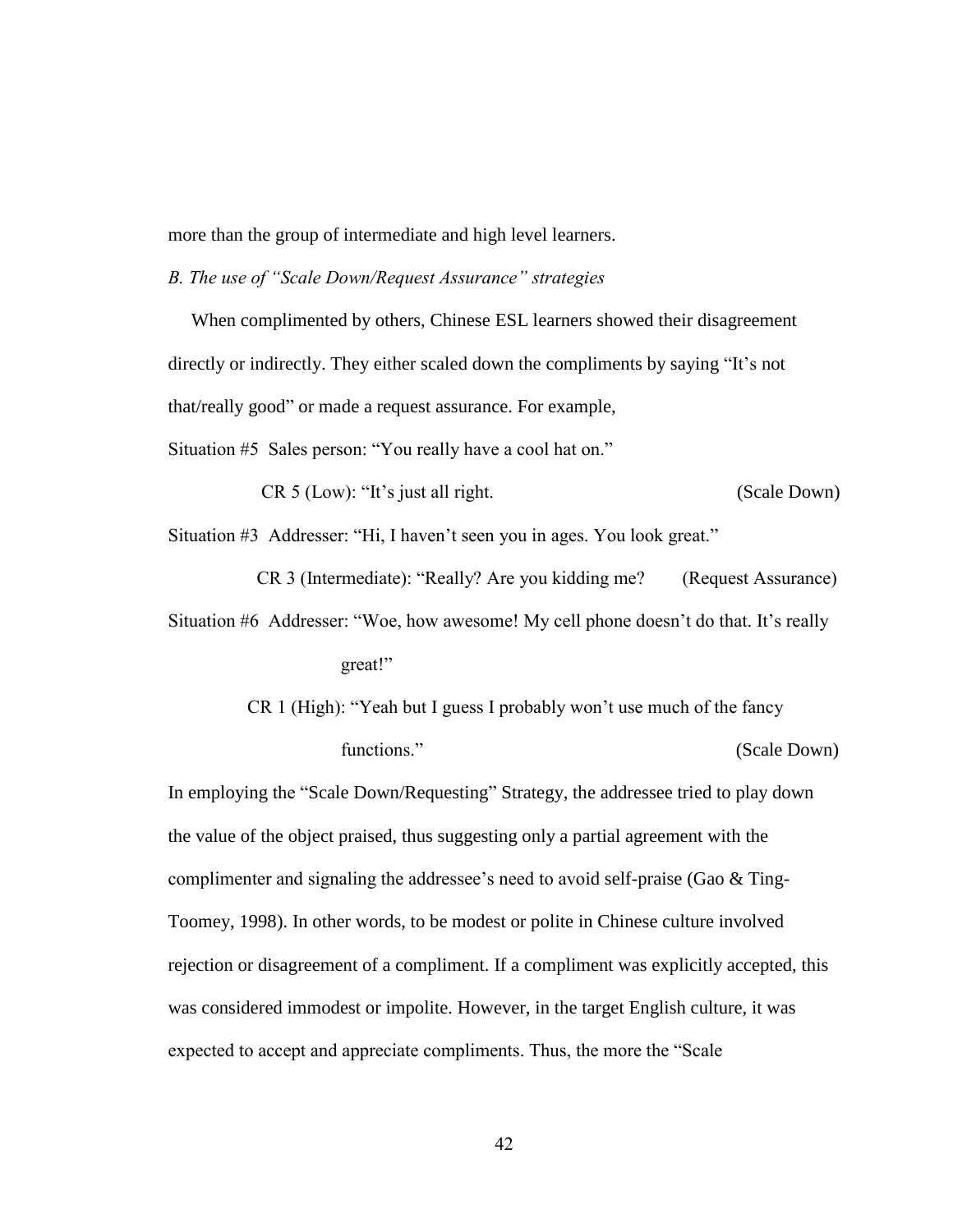Down/Requesting" strategy used, the more Chinese ESL learners negatively transferred their L1 on L2.

In terms of frequency, as seen in Figure 3, it was interesting to find that the "Scale" Down/Requesting" formulas were produced with exactly the same frequency of 7.14% between Chinese low level and high level learners. On the contrary, the group of Chinese ESL learners with intermediate level produced the "Scale Down/Requesting" formula with considerably lower percentage of  $5.64\%$ .

#### *C. The use of "Disagreement" strategy*

Negative pragmatic transfer was also observed in the content of "Disagreement" given by Chinese ESL learners, especially those with lower English proficiency level. In Chinese culture, by rejecting the compliment, the recipient of the compliment appeared to show disagreement in a direct and clear way and thus damaged the positive face needs of the complimenter. In particular, in rejecting a given compliment, the addressee didn't care much about maintaining the addresser's face or causing a bad impression, since she/he may want to avoid self-praise rather than satisfying the addresser's face needs (Brown & Levinson, 1987). In contrast, in English culture, only politeness is salient in the society at large. It's inappropriate to employ the "Direct Disagreement" strategy when responding to a compliment. For example,

*Situation #5* Sales person: "You really have a cool hat on."

 $CR 6 (Low): "It's not beautiful. I don't want this hat."$  (Disagreement)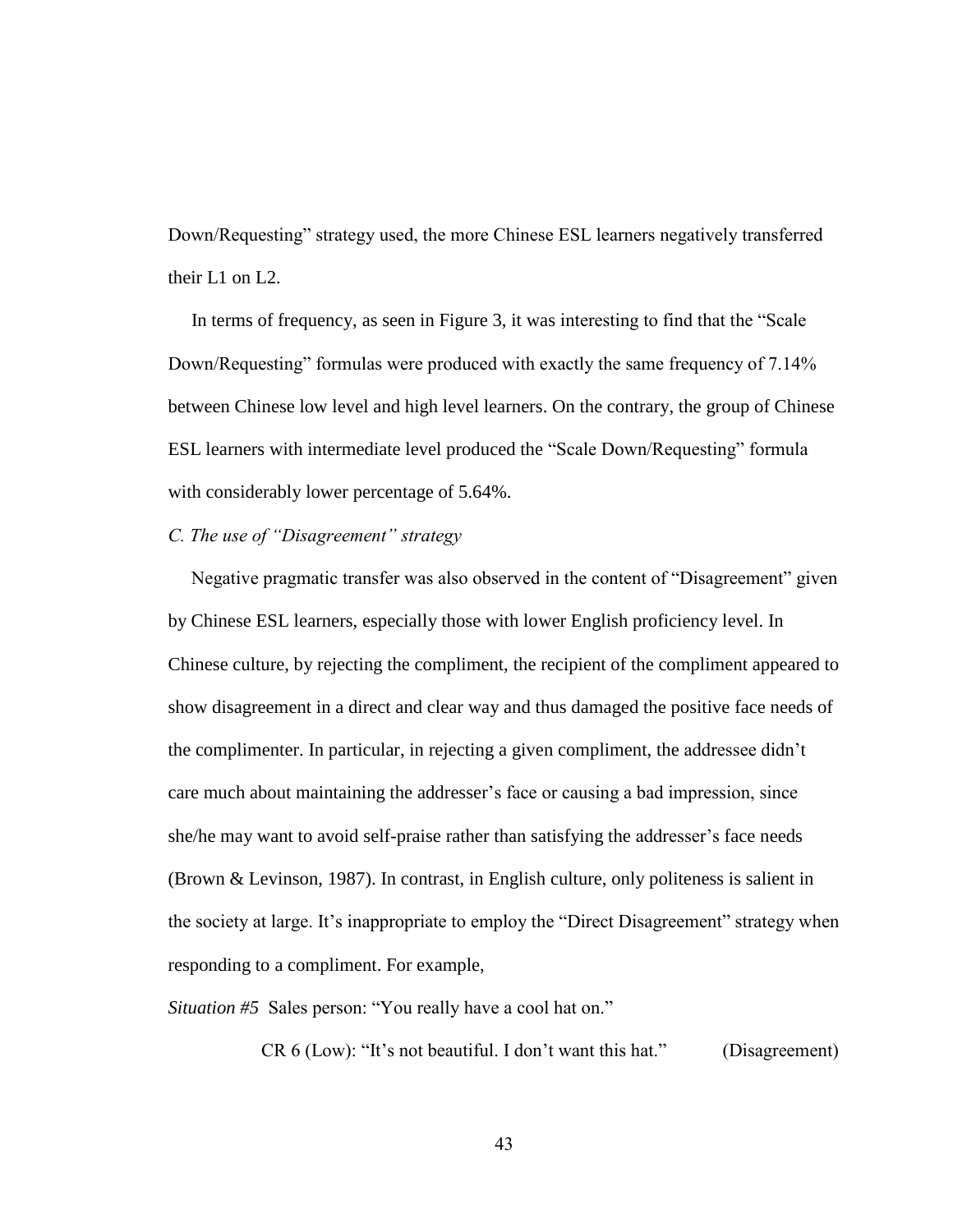*Situation #3* Addresser: "Hi, I haven't seen you in ages. You look great."

CR 6 (Intermediate): "You're so sweet, but I know you must be kidding. After all these years, I know I look terrible." (Disagreement) *Situation #10* Addresser: "You speak excellent French!"

 $CR 4$  (High): "Well, I don't think my French is good." (Disagreement) Figure 3 clearly demonstrated that for Chinese low level learners, 4.38% fell into the category of "Disagreement" response type, which was higher in comparison of the other groups. As seen in Figure 3, the "Disagreement" strategy was produced with almost the same frequency between Chinese intermediate and high level learners. The finding probably indicated that Chinese low level learners negatively transferred Chinese sociocultural implications on their L2 more than the other two groups.

#### *D. The use of "Qualification" response type*

 Another example of negative pragmatic transfer in the choice of semantic formula existed in the use of "Qualification". The production of the "Qualification" strategy deeply reflected a Chinese traditional cultural value. When receiving a compliment, Chinese ESL learners tended to accept it reluctantly by adding more comments to show their modesty in that they were not satisfied with themselves and they had to work hard and then could make an improvement through the future work. For example, *Situation #7* Mom: "Well done. The food tasted lovely."

CR 1 (Intermediate): "We are family, isn't it? I just did what I should do.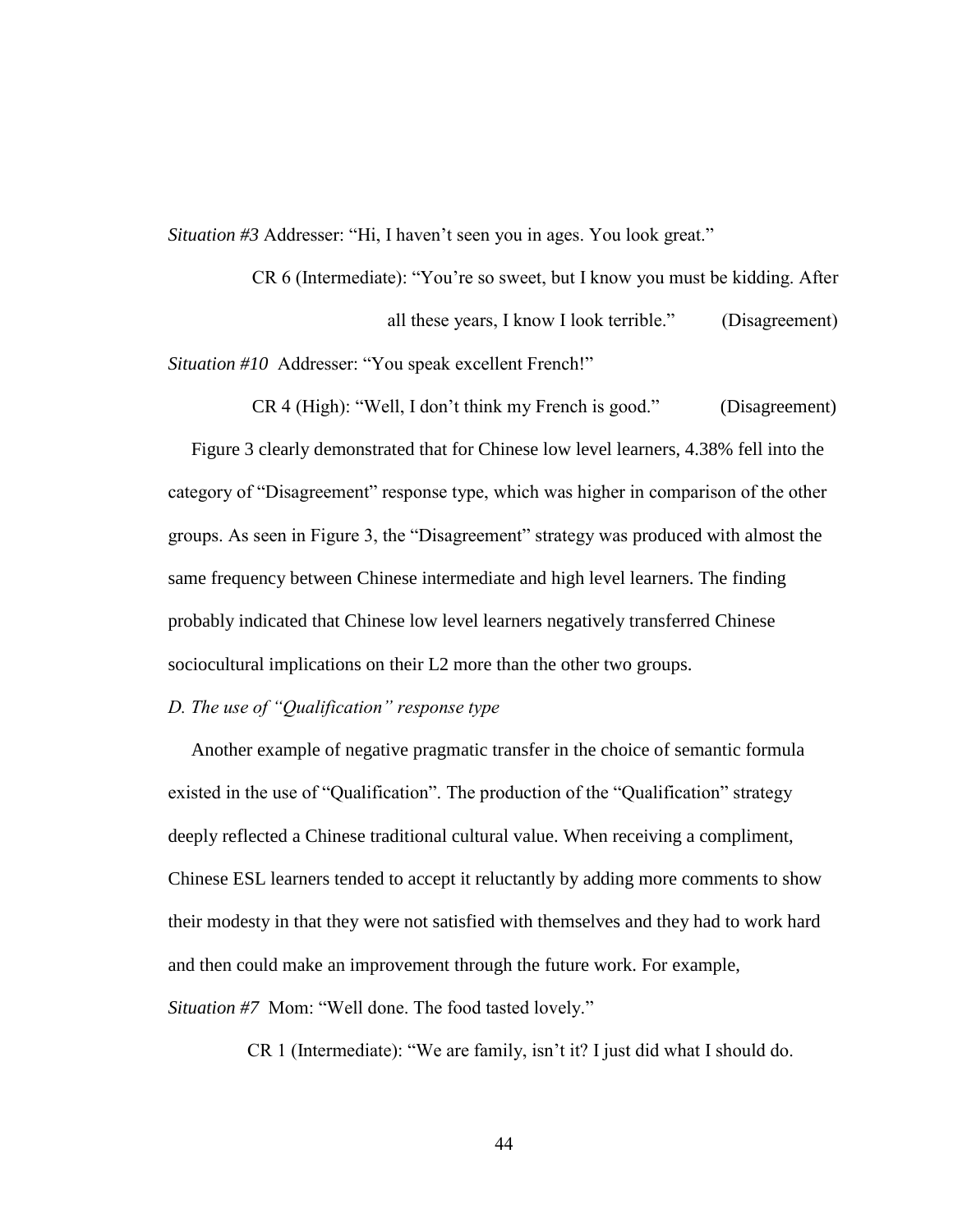# *Situation #12 You're helping your landlord prepare for a Christmas party at her home.*  Landlord: "Hey, well done. You're very organized."

CR 6 (Intermediate): "That's part of my nature/personality." (Qualification) *Situation #9* Professor: "You did a brilliant job on your report. It was very well written."

 $CR 4$  (High): "I hope I can do it better next time." (Qualification) As examining the frequency of "Qualification" strategy by Chinese ESL learners with different proficiency levels, a distinction of note in Figure 4 was that Chinese low level learners employed the "Qualification" strategy with the percentage of 13.11%. The ―Qualification‖ response type was produced by Chinese intermediate level learners with the frequency of 9.94%. The "Qualification" formula in both groups of low and intermediate level learners was significantly higher than that in the group of high level learners. For example, one Chinese ESL learner with lower proficiency level used the ―Qualification‖ strategy three times when responding to a compliment:

*Situation #7* Mom: "Well done. The food tastes lovely."

CR 1: "That is what I should do."

*Situation #8* Addresser: "Congratulations! That was a great play!"

CR 1: "Thanks, but that is what I should do."

*Situation#10* Addresser: "You speak excellent French!"

CR 1: "I think I need to learn a lot of it in the future."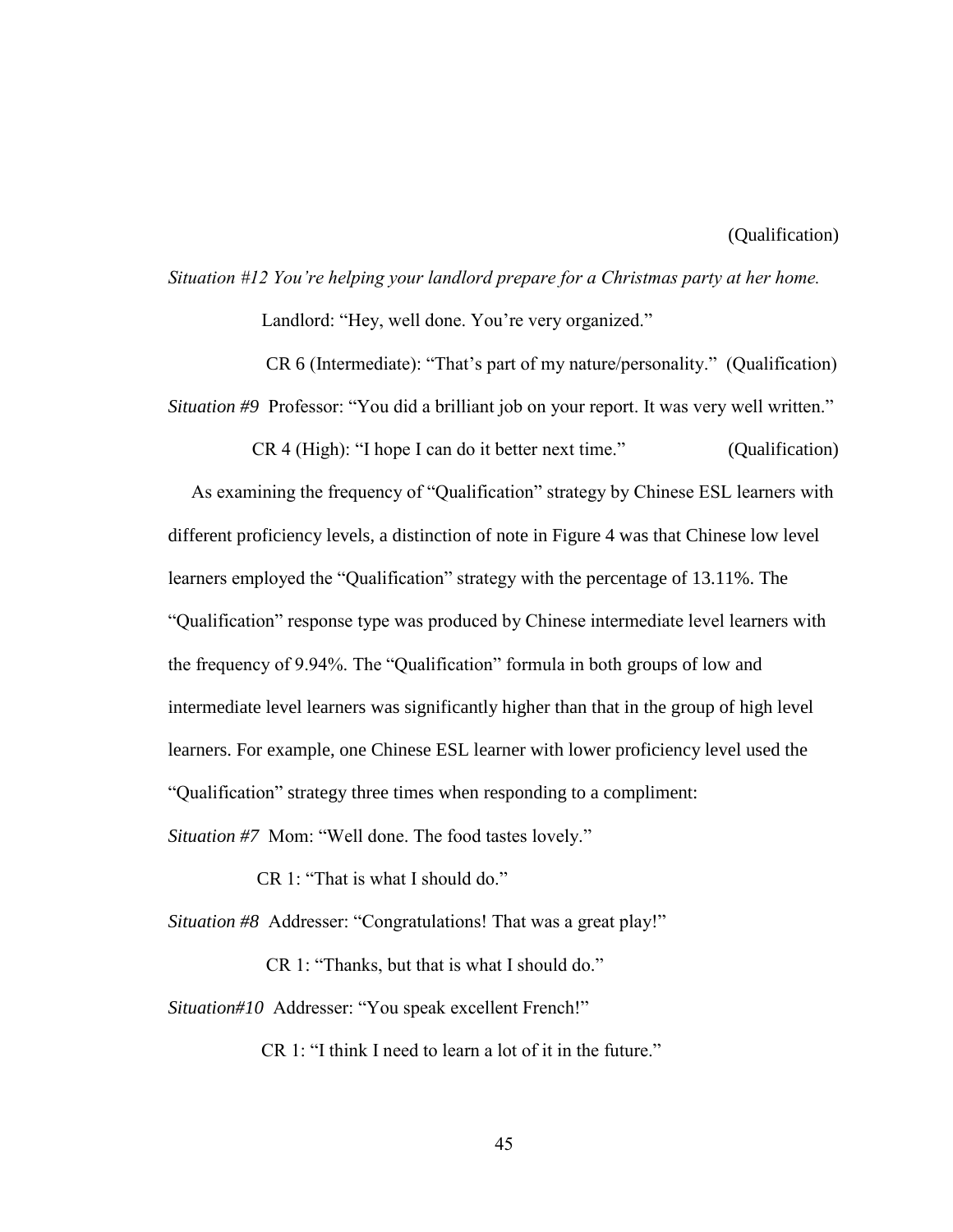When receiving a compliment on her ability, she tried to play down the compliment and showed her modesty by employing the "Qualification" strategy. Both quantitative and qualitative data implied that the order of negative transfer of the "Qualification" strategy was going from low, intermediate to high level learners. That is to say, the lower the Chinese ESL proficiency level is, the more they negatively transferred L1 norms on the L2.



Figure 4. Comparison of the negative pragmatic transfer by Chinese groups of ESL learners.

### *E. The use of "Suggestion" strategy*

 One noteworthy negative pragmatic transfer that existed in the semantic formulas was the use of "Suggestion". As complimented on their possessions, Chinese ESL learners utilized the "Suggestion" strategy to invite the addresser to draw additional conversational implications (Brown & Levinson, 1987). In Chinese culture, this response type could be interpreted in the way that the addresser showed agreement with the prior compliment, but in order to avoid self-praise, the addressee tried to play down this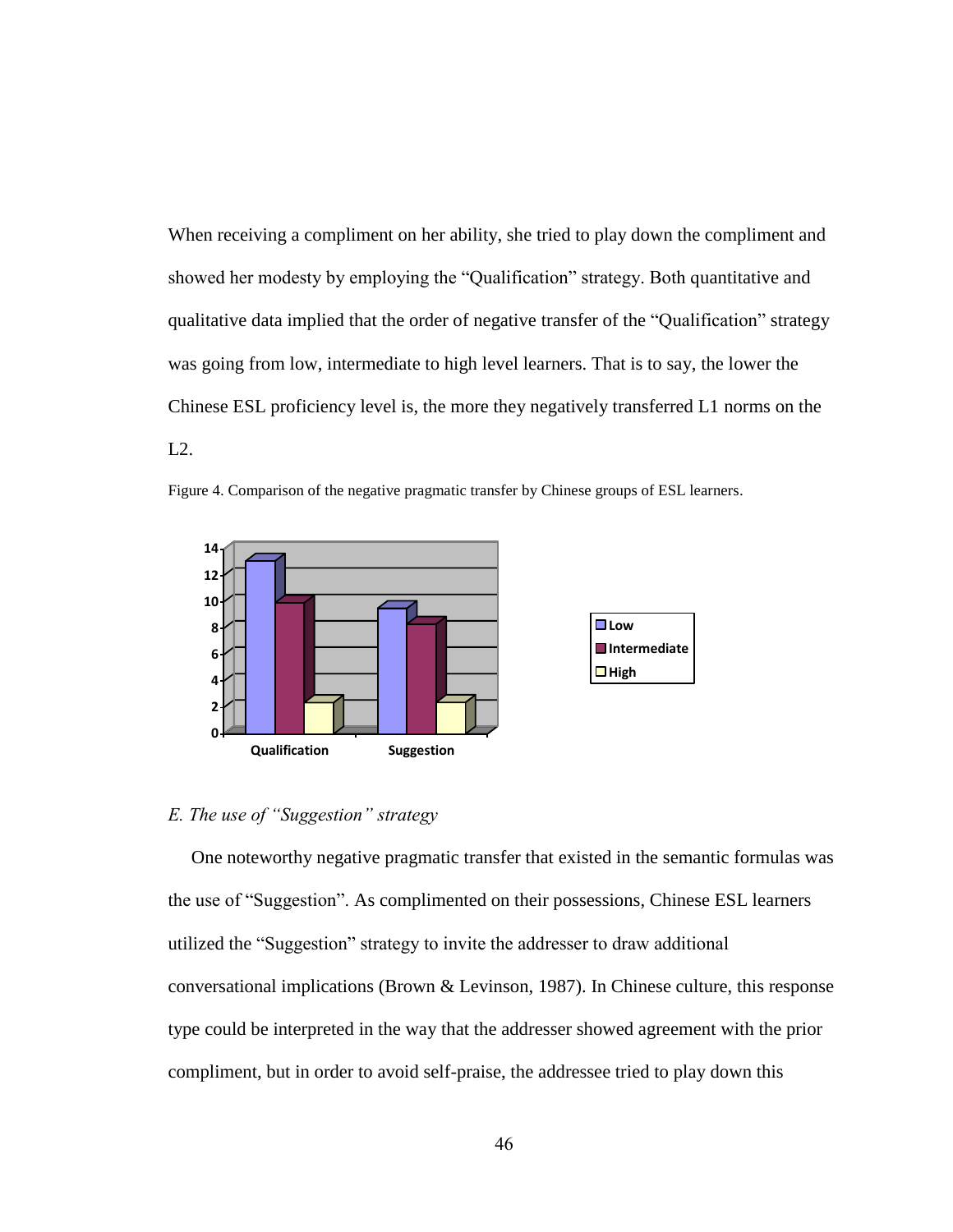agreement by using a "Suggestion" strategy. It may imply that the addressee wanted to accept the praise, but pretended to disagree in order to show modesty. For example,

*Situation #6* Addresser: "Woe, how awesome! My cell phone doesn't do that. It's really great!"

> CR 3 (High): "I ordered this one online for free, so you can get one if you want. The only thing you need to do is to renew your contract." (Suggestion)  $CR$  2 (Intermediate): "It's my new phone, you can buy one. It's not

> > expensive." (Suggestion)

In examining the frequency of "Suggestion" strategy by Chinese ESL learners with different proficiency levels, Figure 4 demonstrated that the percentage of "Suggestion" response type by Chinese low level learners amounted to 9.52% while Chinese intermediate level learners produced the "Suggestion" strategy with the frequency of 8.33%, both of which were significantly higher than that in the group of high level learners. Another distinction of note was that when compliments on possessions were given in three different situational settings, two of seven Chinese ESL learners with lower proficiency level employed the "Suggestion" strategy twice while this occurrence was absent in neither groups of Chinese ESL learners with intermediate and high levels. For example,

Situation #4 Addresser: "Wow! What a nice watch! I wish I had one like that."

CR 2 (Intermediate): "I bought it when it's on sale. Maybe you can go there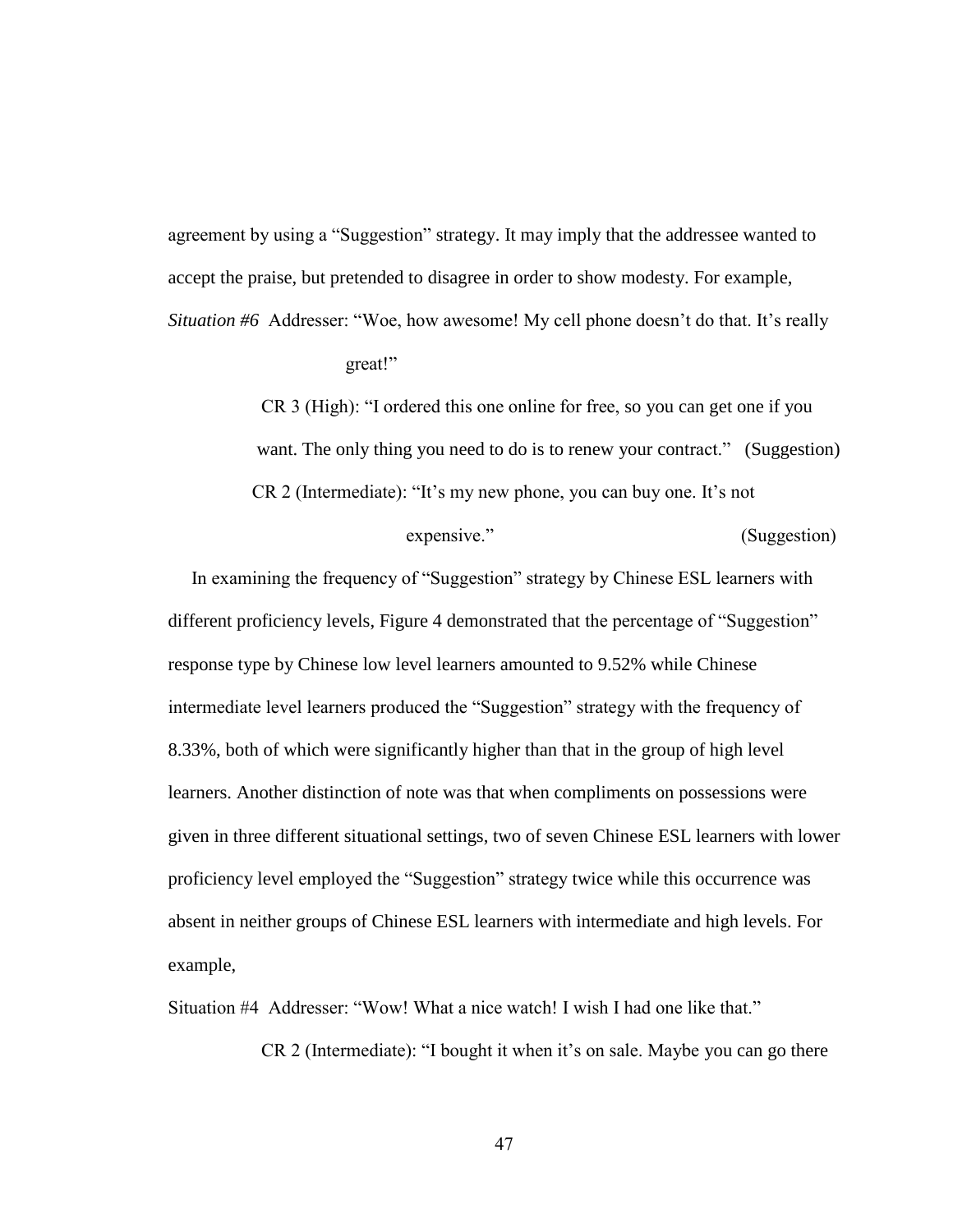Situation #6 Addresser: "Woe, how awesome! My cell phone doesn't do that. It's really great!‖

> CR 2 (Intermediate): "Yeah, it's a new one. I bought it online. You can have a one. It's not expensive." (Suggestion)

When receiving a compliment on her possessions, she tried to play down the compliment and avoid a self-praise by using the "Suggestion" strategy. As shown in Figure 4, the findings probably indicated that Chinese low level learners negatively transferred the ―Suggestion‖ strategy more than the other groups. In short, language proficiency level seemed to be an important factor.

 These findings above confirmed that the group that most approximated the English norm were learners with high linguistic proficiency and it was easier for lower proficiency learners to be influenced by their L1 behavior than higher proficiency learners. The less proficient learners didn't have enough control over the L2 to produce target-like linguistic norms at the pragmatic level, thus, they were more likely to negatively transfer L1 sociocultural norms than proficient learners.

#### **6. Conclusion**

The present study aimed at examining the differences between Chinese ESL learners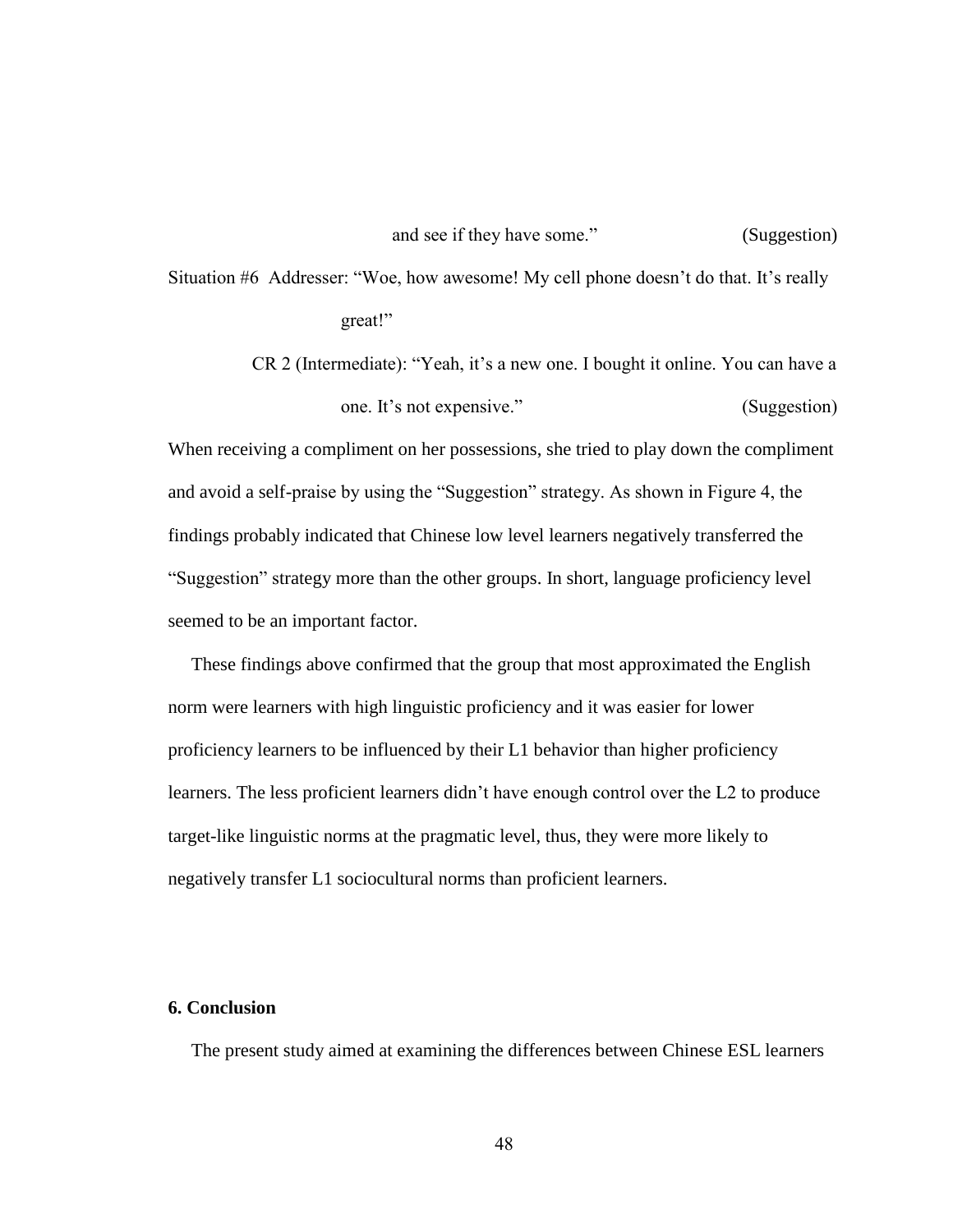and American native English speakers' productions in the speech act of compliment response and also analyzing the effects of linguistic proficiency of Chinese ESL learners on their negative pragmatic transfer from L1 sociocultural behaviors to L2, that has not received a great deal of attention in the interlanguage pragmatic studies carried out so far. In this sense, I dealt with three groups of ESL learners whose language proficiency varied according to their TOEFL scores. Results from my study showed that while the range of semantic formulas seems to be universal, differences in the use of general CRs strategies among groups and evidence of negative pragmatic transfer have been found in both the frequency and the content of the semantic formulas.

 Concerning the frequency of the semantic formulas, the overall group comparisons showed substantial differences in the use of general compliment strategies, i.e. "Agreement", "Non-agreement" and "Other interpretations". The native speakers of English were found to utilize more "Agreement" strategy but less "Non-agreement" strategy than did Chinese ESL learners. This finding lent support to empirical observations provided by several researcher concerning differences between Chinese and American's productions of compliment responses. Chinese, a high context and collectivistic culture, is concerned with face-maintenance and thus prefers to humble themselves by disagreeing or playing down the compliment (Chen, 1993 & Cheng, 2003). American, on the other hand, a low context and individualistic culture, values overt communication codes and thus prefers to agree or accept the compliment in a direct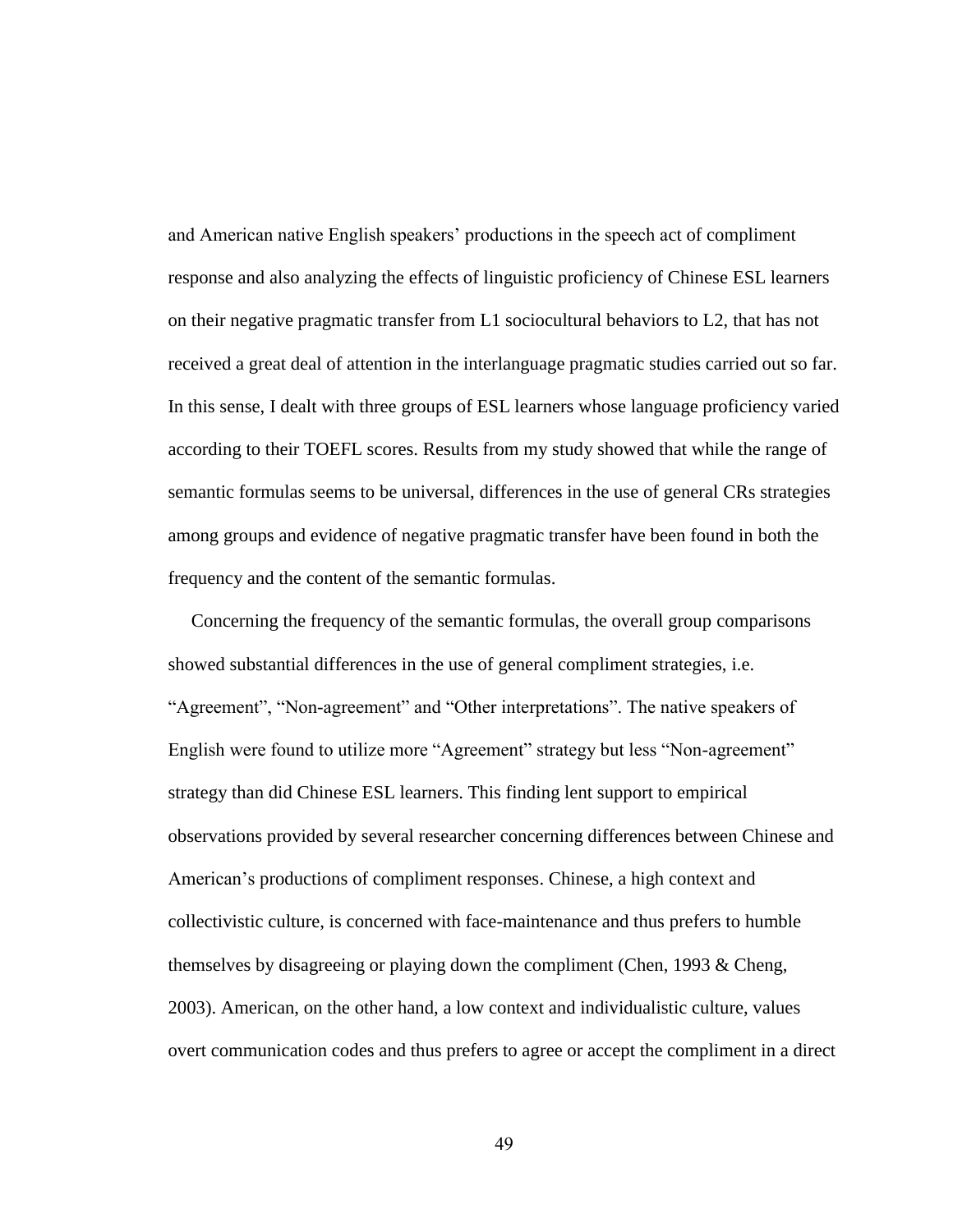manner.

 As aforementioned, the compliment responses were elicited from 12 different situations that were classified into 13 sub-categories, i.e., "Appreciation Token", "Comment Acceptance", "Scale Down" and "Qualification", etc. The analysis of data revealed that language proficiency seemed to be an important factor. Among 13 semantic formulas in which American native English speakers significantly differed from Chinese ESL learners in the frequency of the use, the group who approximated with native English productions was learners with high linguistic proficiency levels. That is, the higher the Chinese learners' proficiency level was, the more target-like response they produced.

 Concerning the relation between negative pragmatic transfer and proficiency level, it was examined in both the frequency and the content of the semantic formulas. The negative pragmatic transfer was found in the use of "Return/Reassignment", "Request/Scale Down", "Disagreement", "Qualification" and "Suggestion" strategies. The findings from this section confirmed that it was easier for lower proficiency learners to be negatively influenced by their L1 behavior than higher proficiency learners. The less proficient learners didn't have enough control over the L2 to produce target-like linguistic norms at the pragmatic level, thus, they were more likely to negatively transfer L1 sociocultural norms than proficient learners.

The hypothesis of Takahashi and Beebe (1987), Maeshiba et al. (1996), and Flor M.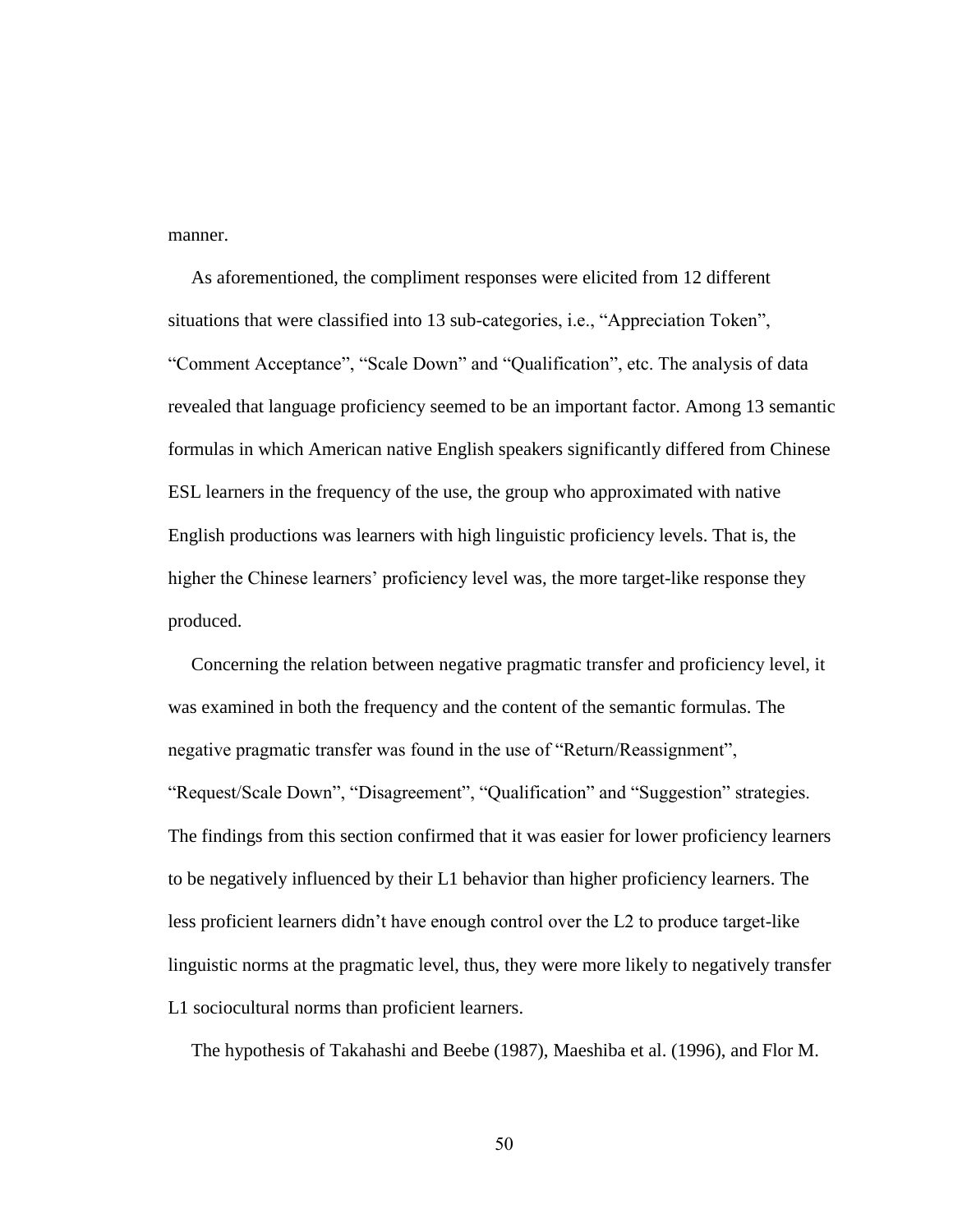(2003) which held that negative transfer increased as the learner's proficiency level increased (i.e., that transfer was greater among higher proficiency learners than among lower proficiency learners) was not supported in this study. In my study, it was expected to note that the difference in the amount of the negative transfer among learners of different proficiency levels was very apparent. This study was in line up with the previous work by Robinson (1992), Maeshiba et al. (1996), and Flor (2003) in that learners with higher language proficiency adopted more English sociocultural norms whereas low-level learners failed to produce native-like responses because they were more likely to be negatively influenced by their L1 refusal behaviors.

 Pedagogically, this study illuminates several areas in which Chinese ESL learners might appear inappropriate when responding to a compliment. The possible pragmatic failure was found more among Chinese ESL learners with lower proficiency levels who negatively transferred their L1 sociocultural rules to L2. Unlike advanced learners who produced more native-like compliment responses, lower level learners tended to play down or disagreed the compliment. To help out low level learners achieve optimal pragmatic success, teachers need to make students aware of specific speech act sets and the accompanying linguistic features that are necessary to produce appropriate and wellreceived speech acts. Teachers could use discourse completion task in the classroom to give an instruction of pragmatic rules, and then use role play activities to mimic an authentic situations, beginning with the more semantically formulaic compliment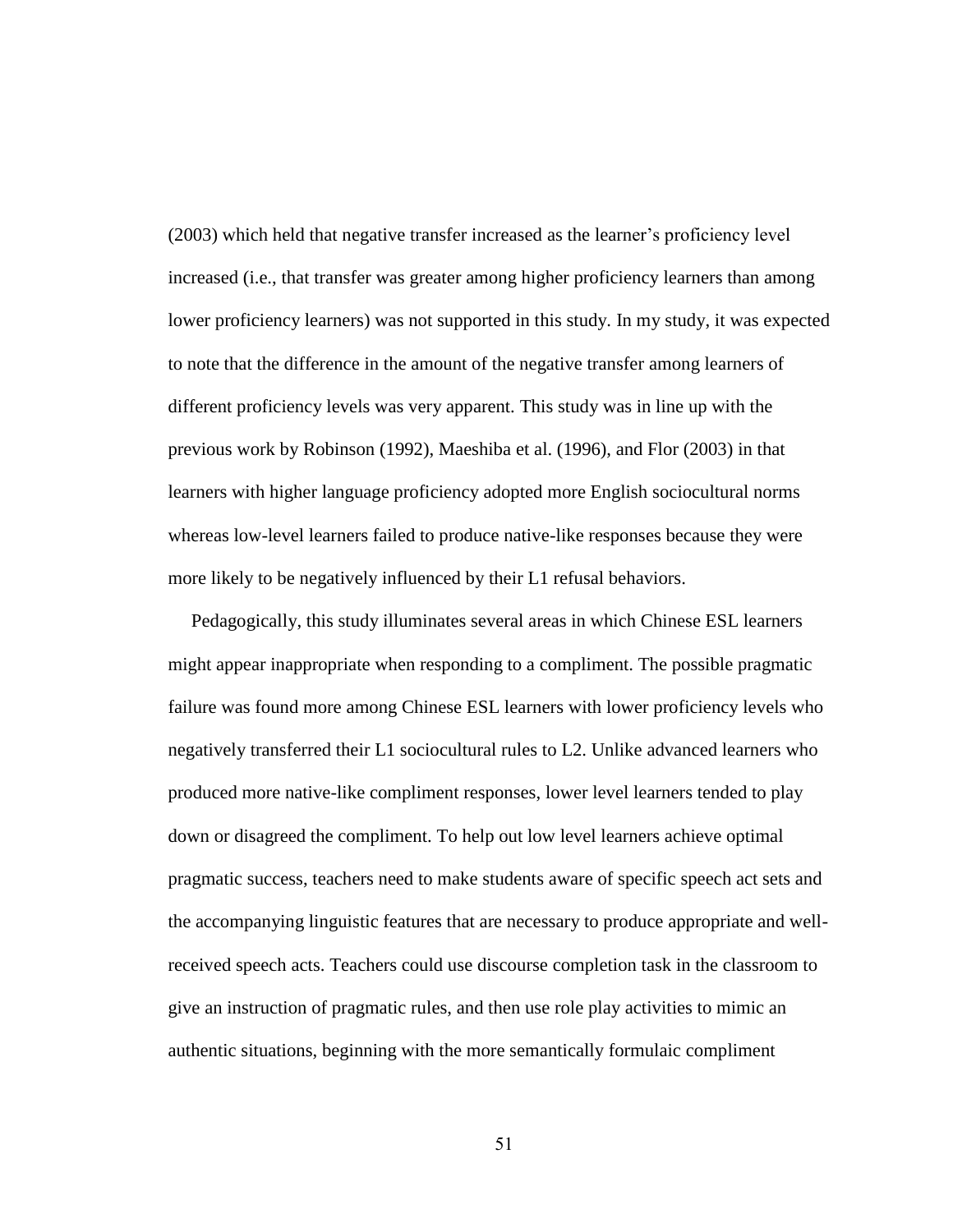responses. Lessons should be designed to include compliment and compliment response in different cultural contexts. To increase input, teachers should use audiovisual media together with regular practice of prefabricated expressions. Instructors can record or videotape short authentic dialogues featuring compliment and compliment response performed by native speakers. These dialogues should be representative of potential situation in which gender, and social distance or power are included. It is also important that these dialogues include different types compliment responses with different topics. After presenting these dialogues the instructor can move forward to interpretation and production activities. During the interpretation phase, the instructor should draw learners' attention to both social situational settings and its linguist execution, emphasizing potentially problematic areas. Once learners have been introduced to various authentic compliment and compliment responses and have discussed them, they can be assigned to practice and role-play their own compliment response in pairs. By doing this, it might be easier for students to acquire specific speech acts, which demand more social interaction as well as many face-saving moves. Further studies might investigate semantic formulas, or speech act sets as potential teaching material for curriculum development, as well as classroom applications of the DCT.

This study was compromised by several limitations that should be addressed if the study were to be duplicated. Limitations included the areas of the subject pool, the study instrument, and the Discourse Completion Task.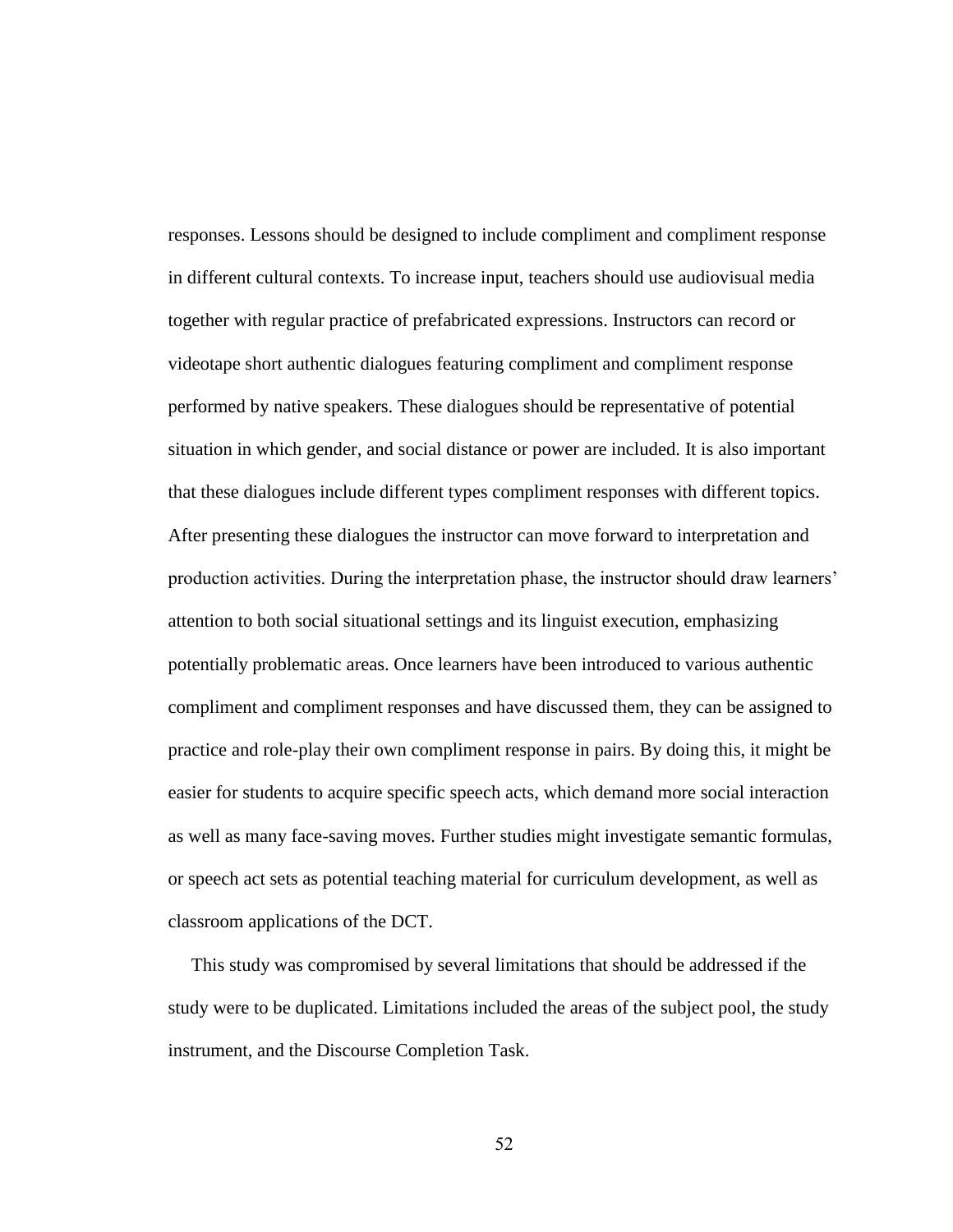The study should be replicated with a larger and more diverse group of subjects. With only 20 Chinese ESL learners and 10 American native English speakers, one subject's response could change the final results by approximately 8%. This subject pool was largely female, with only 20% of the subjects being male. Future studies may employ ethnographic methodology so as to broaden our understanding of compliment response behaviors in natural settings.

 The Discourse Completion Test as a time-efficient instrument may not be the best way to obtain authentic data. Subjects are writing, not speaking, and have the opportunity to contemplate and change their responses, something that is less possible in a naturalistic spoken setting. For this study, most subjects responded immediately, taking about 15-25 minutes to complete the DCT in the researcher's presence. However, twenty percent of subjects completed the survey outside of the researcher's presence, and many took a number of days before returning the completed task. When naturalistic data collection is not an option, future studies should adopt procedures to better control the amount of time that the subject spends completing the DCT. Another enhancement may be to produce an oral version of the DCT, in which all participants respond orally to the prompts and audio recordings are made and transcribed (Hendriks, 2002). Future studies should use DCTs with a greater number of prompts directed to each of the four topics. Kasper and Dahl (1991) suggest that when using the DCT for interlanguage speech act studies, ―questionnaires with 20 items and 30 subjects per undivided sample will serve as a rough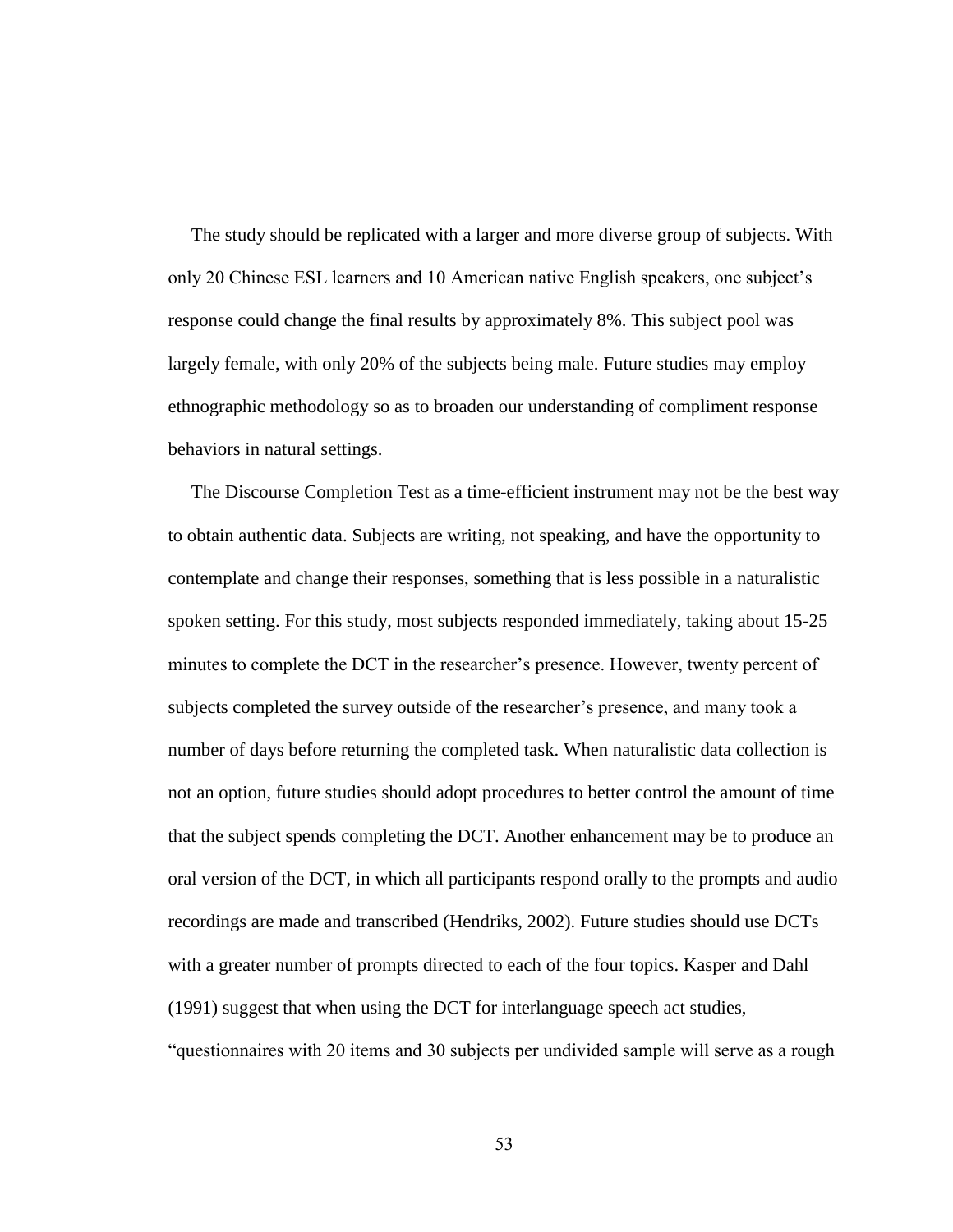guide"  $(p.16)$ .

 Despite some limitations that might be attributed to my study, such as the employment of elicitation method or populations size, I believe that my study has further examined a particular pragmatic aspect that of compliment response production, that of, the effect of proficiency levels on compliment response strategies. Also, I believe that an accumulation of future research like this will capture a full picture of compliment response as a reflection of ESL learners' pragmatic transfer.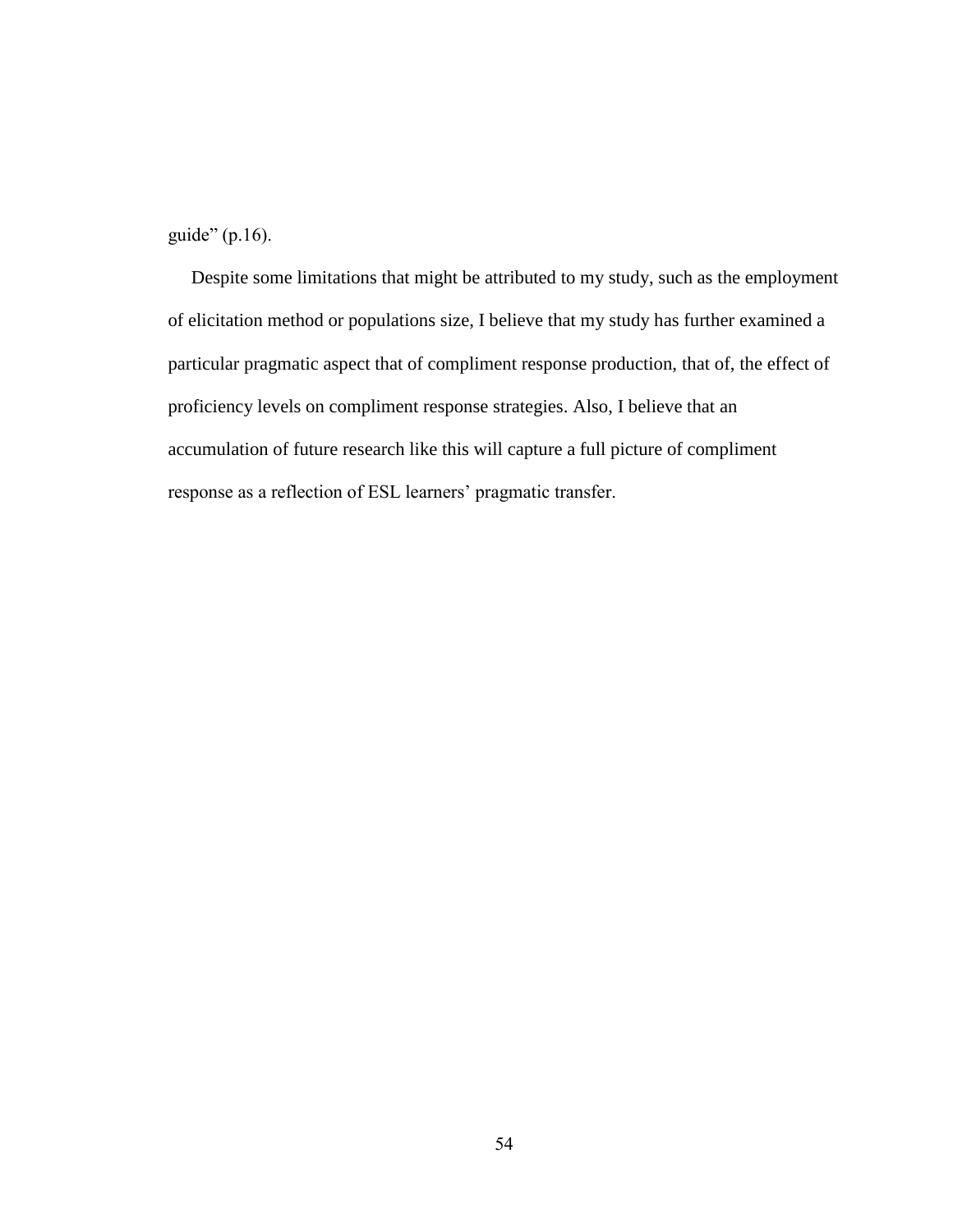# **Appendix A**

1.Age and Gender:

2.Major of study in the university/Current job

3.Is English your first language?

*(If Yes, please go to Discourse Completion Task on the next page.)*

4.Did you take any TOFEL or IELTS test? What is your score?

5.How many years have you studied English in the class?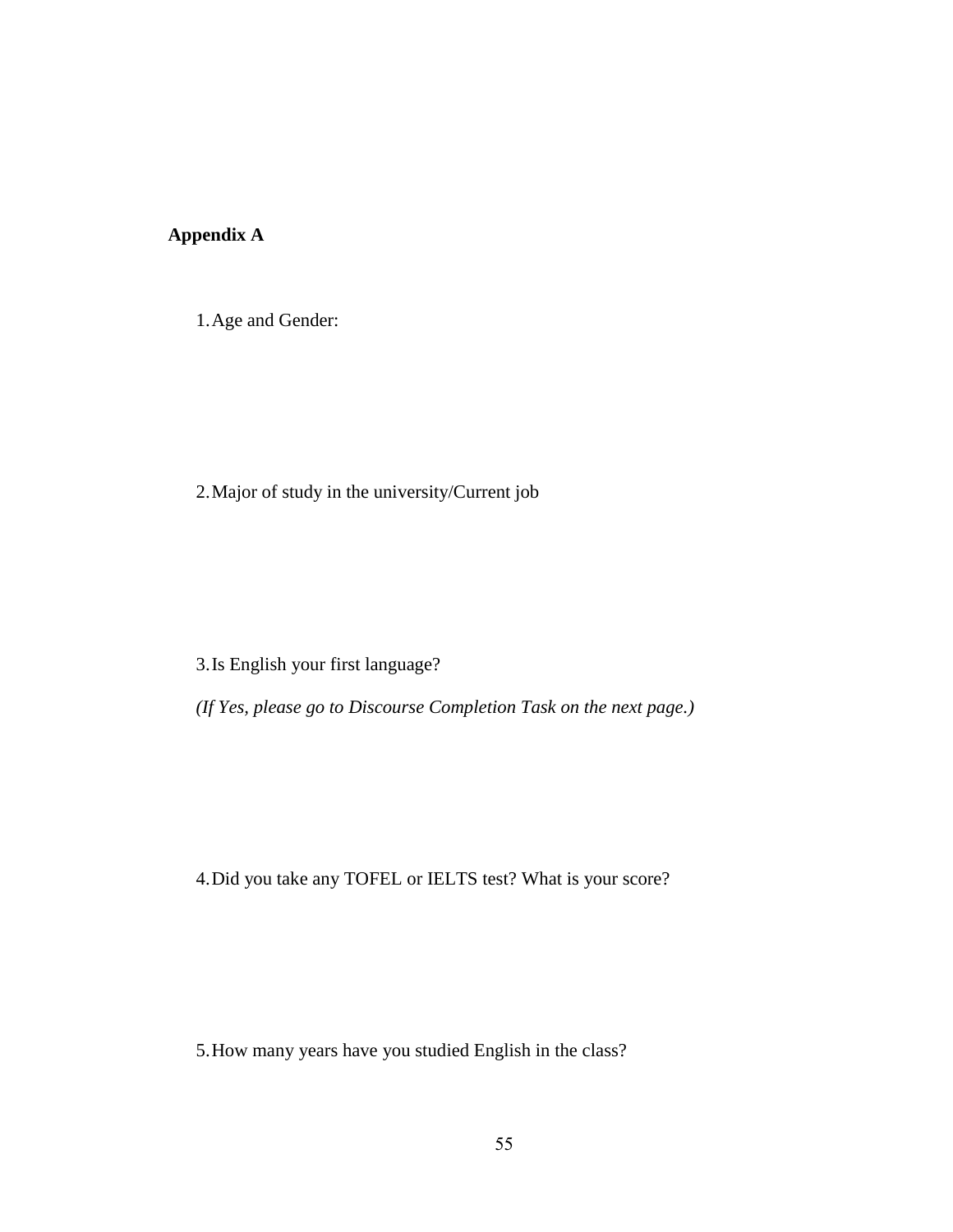6.Have you studied English outside of school? If *Yes*, please describe the specific situation:

- 7.What has your English study focused on? (e.g. grammar points and exercises, translation practices, listening comprehension skills, reading skills, and oral conversation practice)
- 8.How often do you speak English?

9.With whom do you speak English, and for what purpose?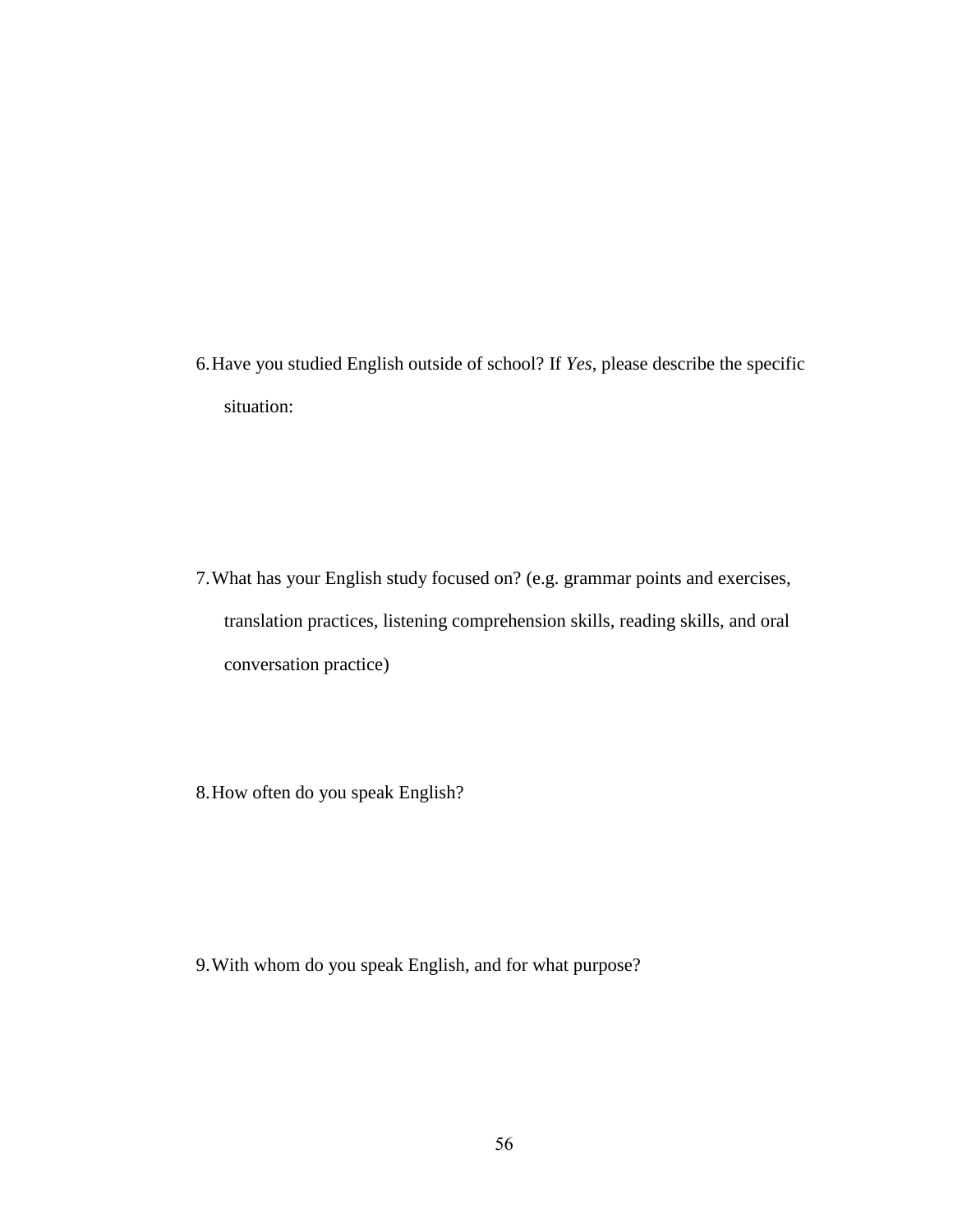10. Do you consider yourself fluent in English?

11. Length of stay in United States:

12. Total time spent in English-speaking countries (Please specify country and amount of time):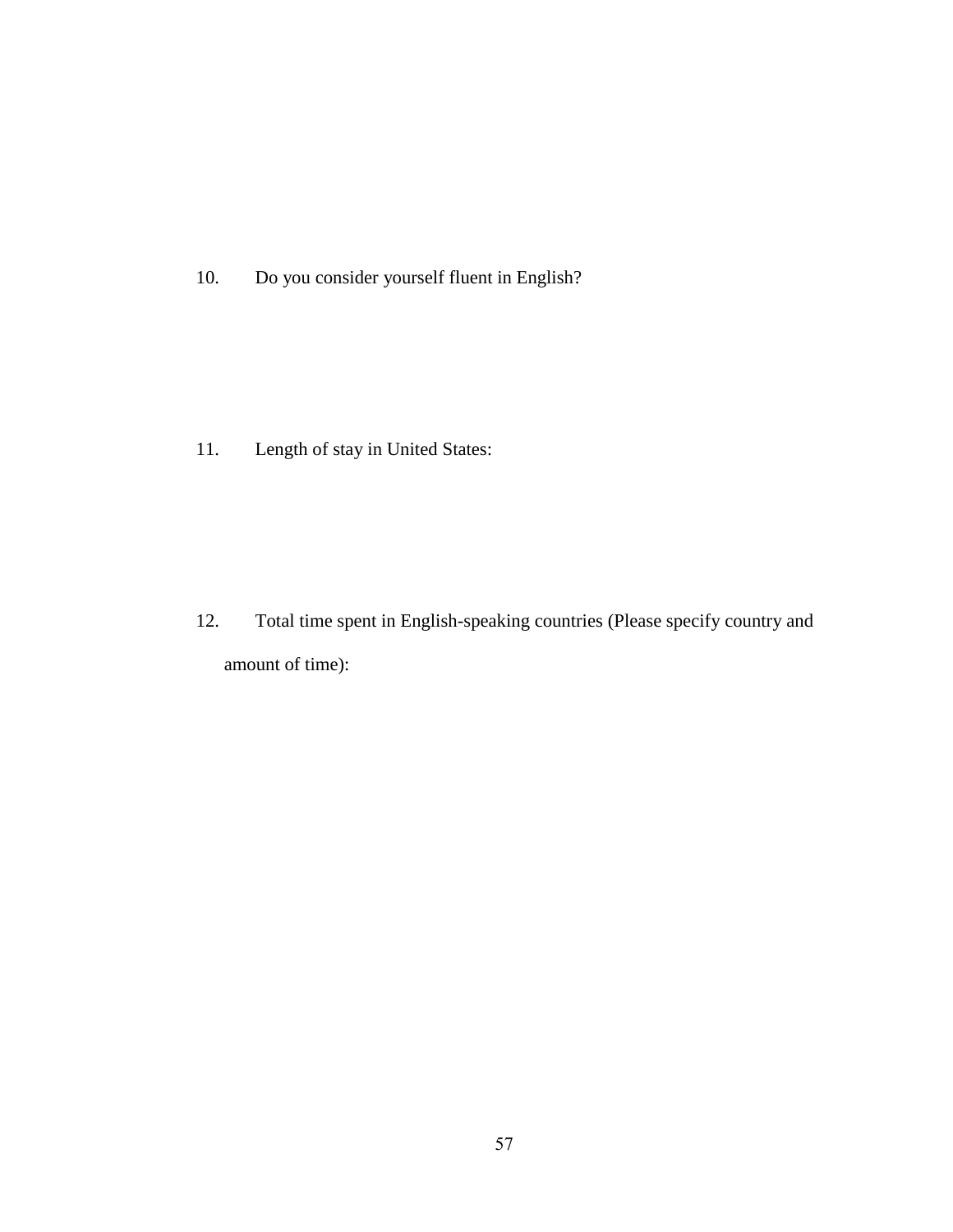#### **Appendix B**

#### **Discourse Completion Test**

*Directions*: Please write your response in the blank area. DO NOT spend much time thinking about what right answers you should provide; instead, please try to write your response as you feel you might say it in the real situation.

#### **a. Appearance**

- 1. Your friends have organized a party to celebrate the end of semester. You've dressed up for the party. Your neighbor, an American woman in her 70s, meets you in the hall way and says to you: "You look very handsome/pretty today." You reply:
- 2. (For female respondents) At a crowded Thanksgiving dinner party, an American male in his late 20s whom you haven't met before comes over and says to you: "The blouse looks pretty on you." You reply:

 (For male respondents) At a crowded Thanksgiving dinner party, an American female in her late 20s whom you haven't met before comes over and says to you: "You look very handsome/nice." You reply: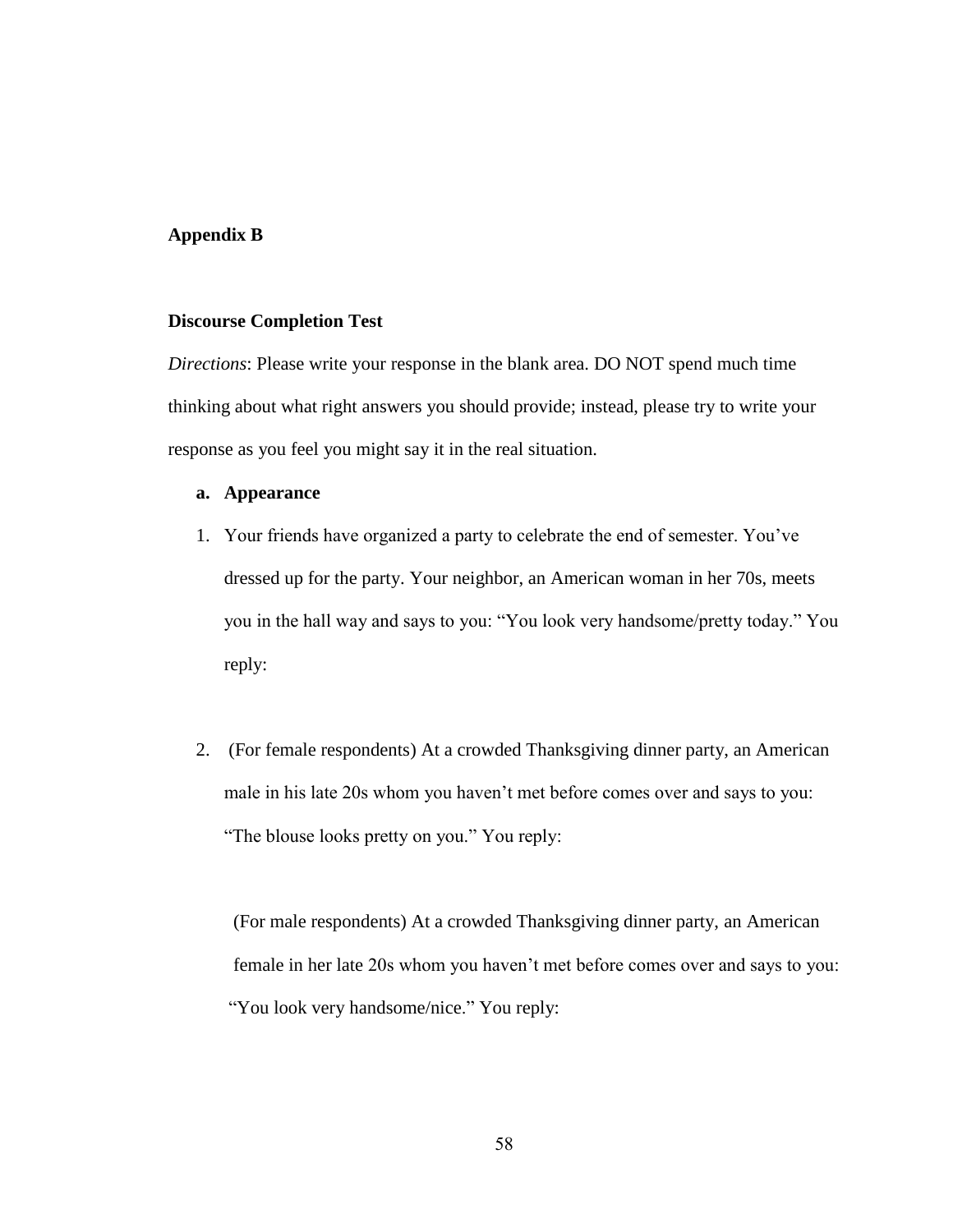3. You meet a former schoolmate you have not seen for some time. After an exchange of greetings, she/he says: "Hi, haven't seen you in ages. You look great". You reply:

### **b. Possession**

- 4. You are wearing a Rolex watch. A friend of yours sees it and says to you: "Wow! What a nice watch! I wish I had one like that." You reply:
- 5. In a Nike store, you would like to buy a pair of shoes. When you are checking out at the cashier, one sale person says to you: "You really have a cool hat on." You reply:
- 6. You have bought a new mobile phone. When you receive a call, you friend noticed that your phone is a different one. Having looked at it and tried some functions, s/he says: "Woe, how nifty/awesome! My cell phone doesn't do that. It's really great!" You reply:
- **c. Ability**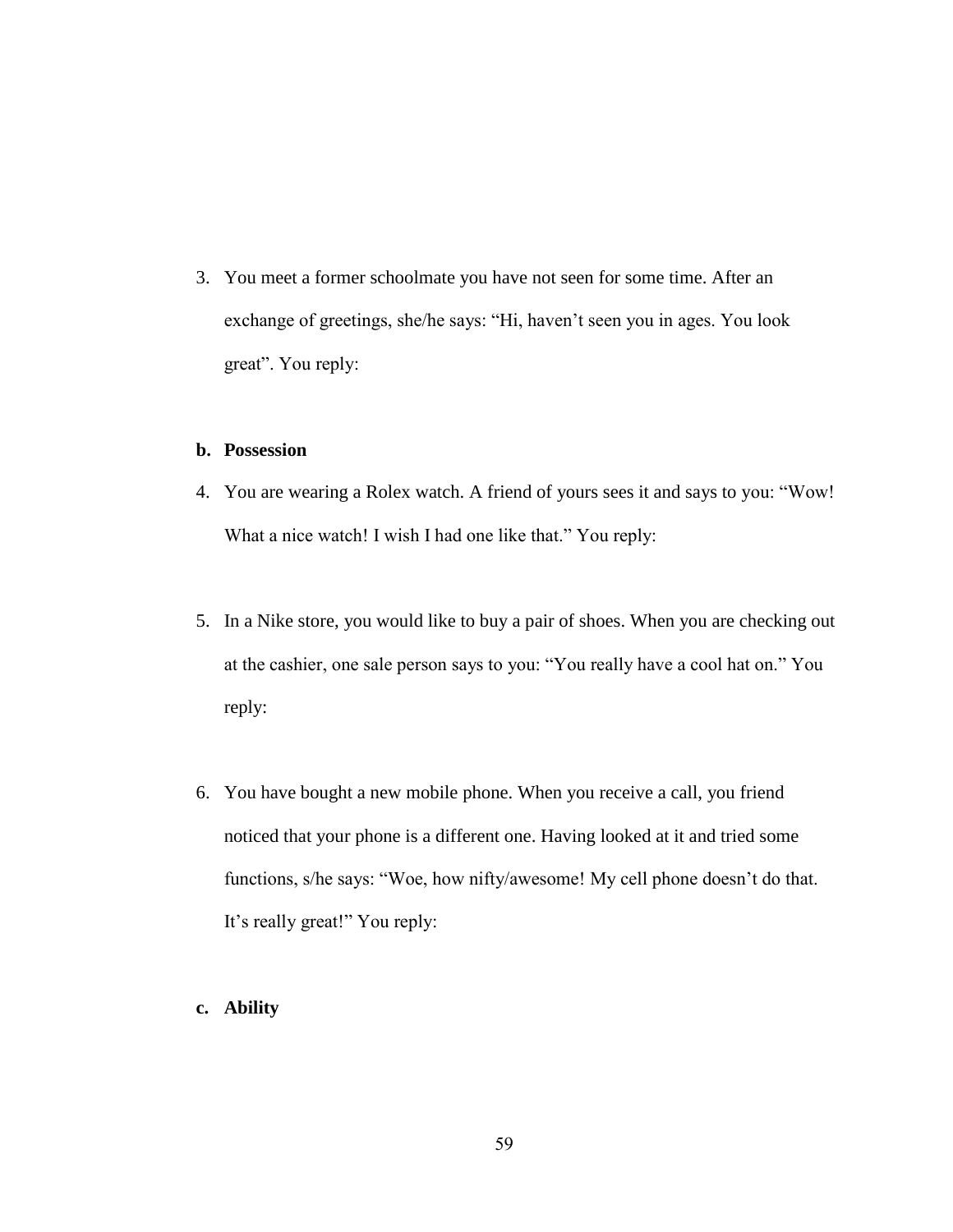- 7. You have helped your mother cook an elaborate dinner for some family friends, and they're pleased with how the dishes taste. After they have gone, your mother says: "Well done. The food tastes lovely. Thanks for your help." You reply:
- 8. You have just played in a university basketball game and scored a winning goal. Afterwards, a fellow student whom you don't know very well says to you: "Congratulations! That was a great play!" You reply:
- 9. Your professor just gave back your midterm report. The paper was evaluated highly. After the class, your professor meets you in the hall and says to you: "You did a brilliant job on your report. It was very well written"! You reply:
- 10. You are studying for a degree in French. One day, as you are walking through the town, a French tourist asks you for directions. You answer him fluently, and afterwards, the tourist says to you: "You speak excellent French!" You reply:

#### **d. Character (Personal traits)**

11. You've helped your friends (a couple) to look after their child for a whole day at your place. When they come back to pick up the child, they say: "Thank you! I really appreciate your help." You reply: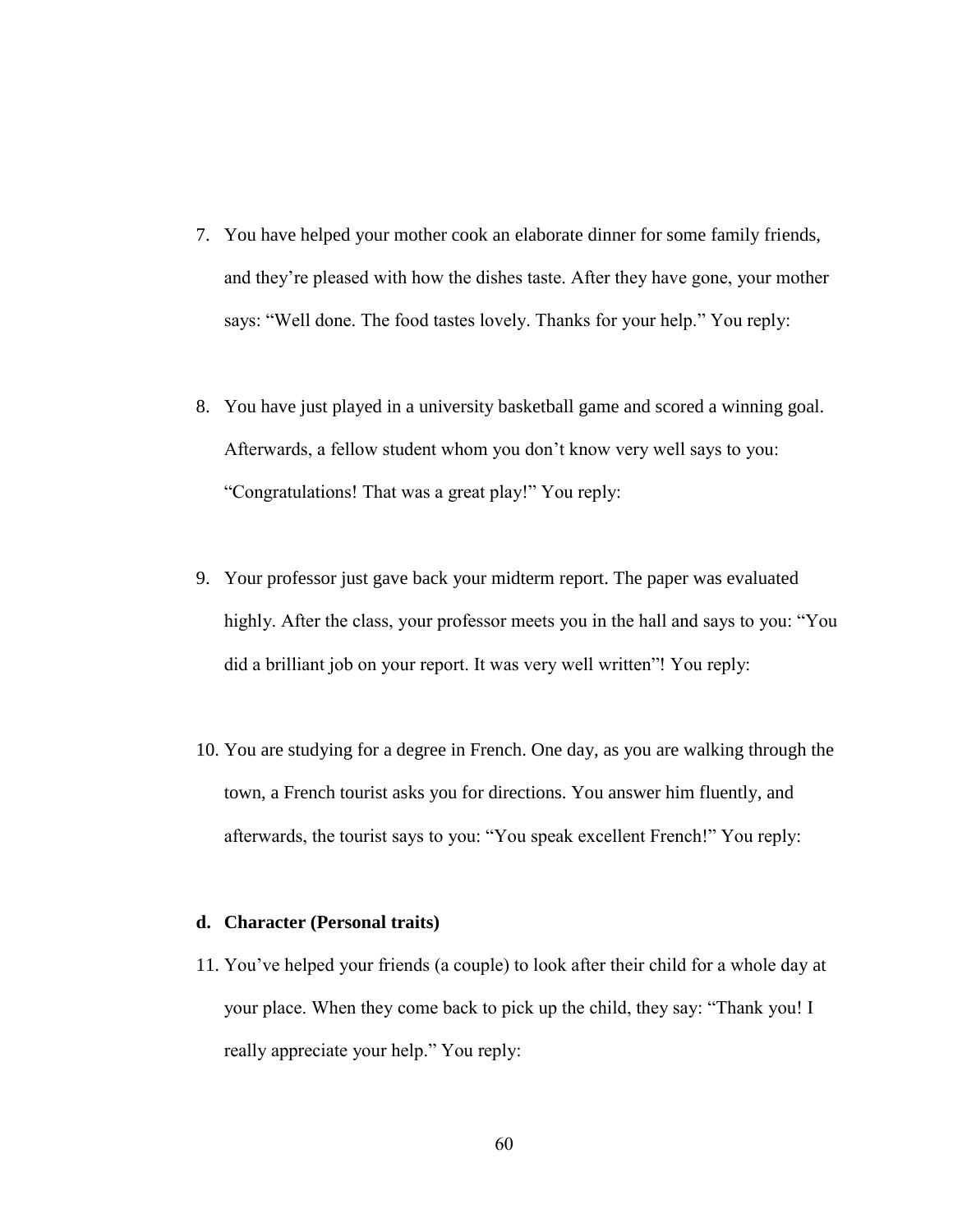12. You are helping your landlord prepare for a Christmas party at her house. You have listed everything that needs to be done to get ready. Your landlord says to you: "Hey, you are very organized." You reply: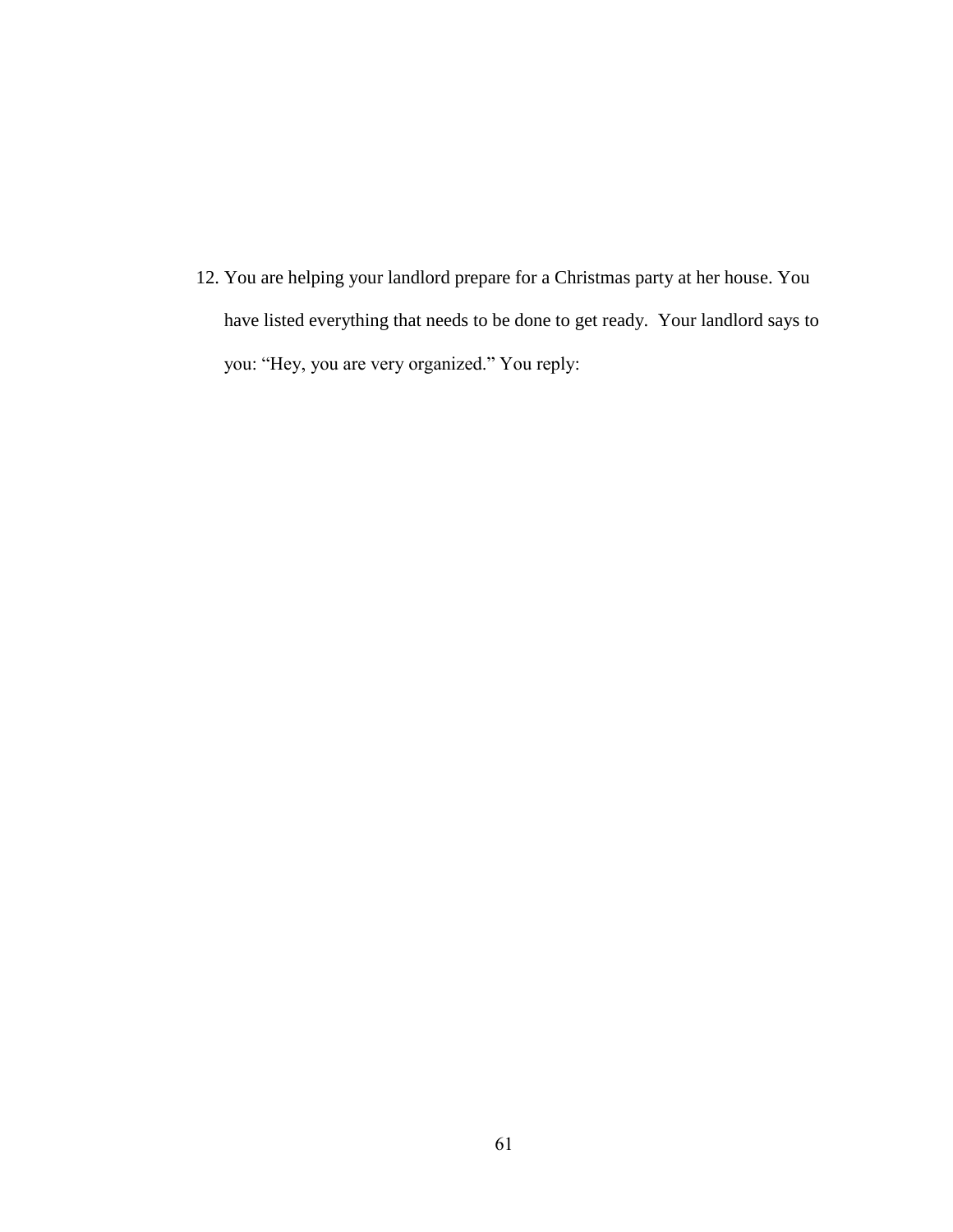#### References

Baba, J. (1999). A Study of interlanguage pragmatics: Compliment responses by learners of Japanese and English as a second language. Unpublished PhD dissertation. The University of Texas at Austin.

Bardovi-Harlig, K., & Dornyei, Z. (1998). Do language learners recognize pragmatic violations? Pragmatic vs. grammatical awareness in instructed L2 learning. *TESOL Quarterly*, *32*, 233-259.

Brown, P., & Levinson, D. (1987). Universals of language usage: politeness phenomena. Cambridge University Press, Cambridge, 56-234.

Beebe, L.,Takahashi, T., & Uliss-Weltz, R. (1990). Pragmatic Transfer in ESL Refusals.

In R.C. Scarcella, E. Anderson and S.D. Krashen (Eds.), *Developing Communicative Competence in a Second Language*, 55-73. New York: Newbury.

Cohen, A. (1996). Developing the ability to perform speech acts. *Studies in Second Language Acquisition*, *18*, 253-267.

Chang, F. (2009). How to say no: an analysis of cross-cultural difference and pragmatic transfer. *Language Sciences*, *31*, 477-493.

Chen, R. (1993). Responding to compliments: A contrastive study of politeness strategies between American English and Chinese Speakers. *Journal of Pragmatics*, *20*, 49-75.

Chiang, B., & Pochtrager, F. (1993). A pilot study of compliment response of American born English speakers and Chinese-born English speakers.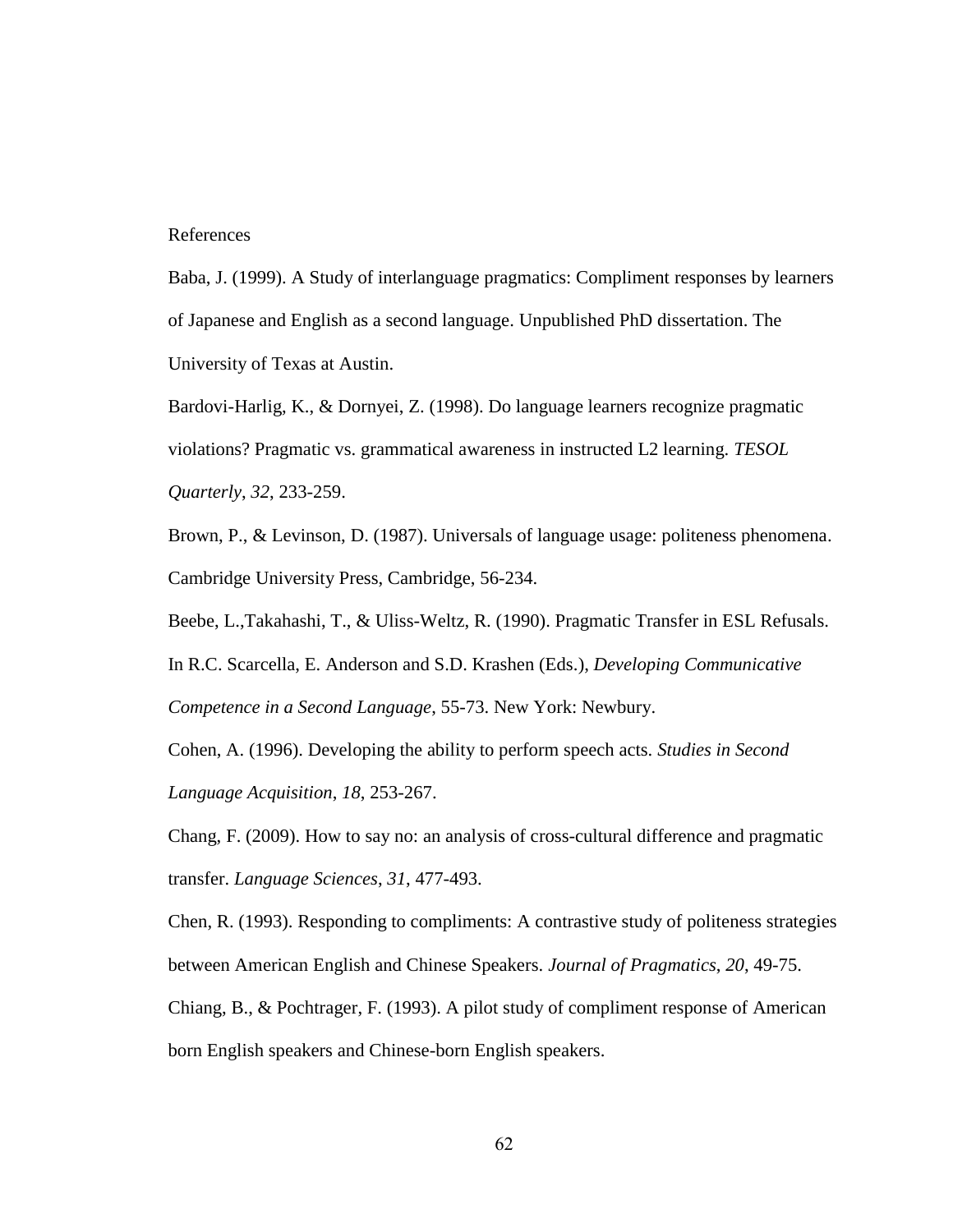Chen, X., Ye, L., & Zhang, Y. (1995). Refusing in Chinese. In G. Kasper (Eds.), *Pragmatics of Chinese as a Native and Target Language*, 119-63. University of Hawaii

Press.

Cheng, W. (2003). Intercultural Conversation. John Benjamins, Amsterdam/Philadelphia.

Daikuhara, M. (1986). A study of compliments from a cross-cultural perspective:

Japanese vs. American English. *Journal of Educational Linguistics*, *(2):2*, 103-134.

Ellis, R. (1994). *The study of second language acquisition.* Oxford: Oxford University.

Franch, B. P. (1998). On pragmatic transfer. *Studies in English Language and Linguistics, 1*, 5-20.

Flor, A. (2003). Non-native speakers' production of advice acts: the effects of proficiency. *Journal of RESLA*, *16*, 139-153.

Gass, S., & Selinker, L. (2001). Second language acquisition: An introductory course. Mahwah, NY: Lawrence Erlbaum Associates, Inc.

Gao, H. & Ting-Toomey. (1998). Communicating Effectively with the Chinese. London: Sage.

Han, C. (1992). A comparative study of compliment responses: Korean females in Korean interactions and in English interactions. *Journal of Educational Pragmatics, (8):2*, 17-31.

Hendriks, B. (2002). More on Dutch English…please? A study of request performance by Dutch native speakers, English native speakers and Dutch learners of English.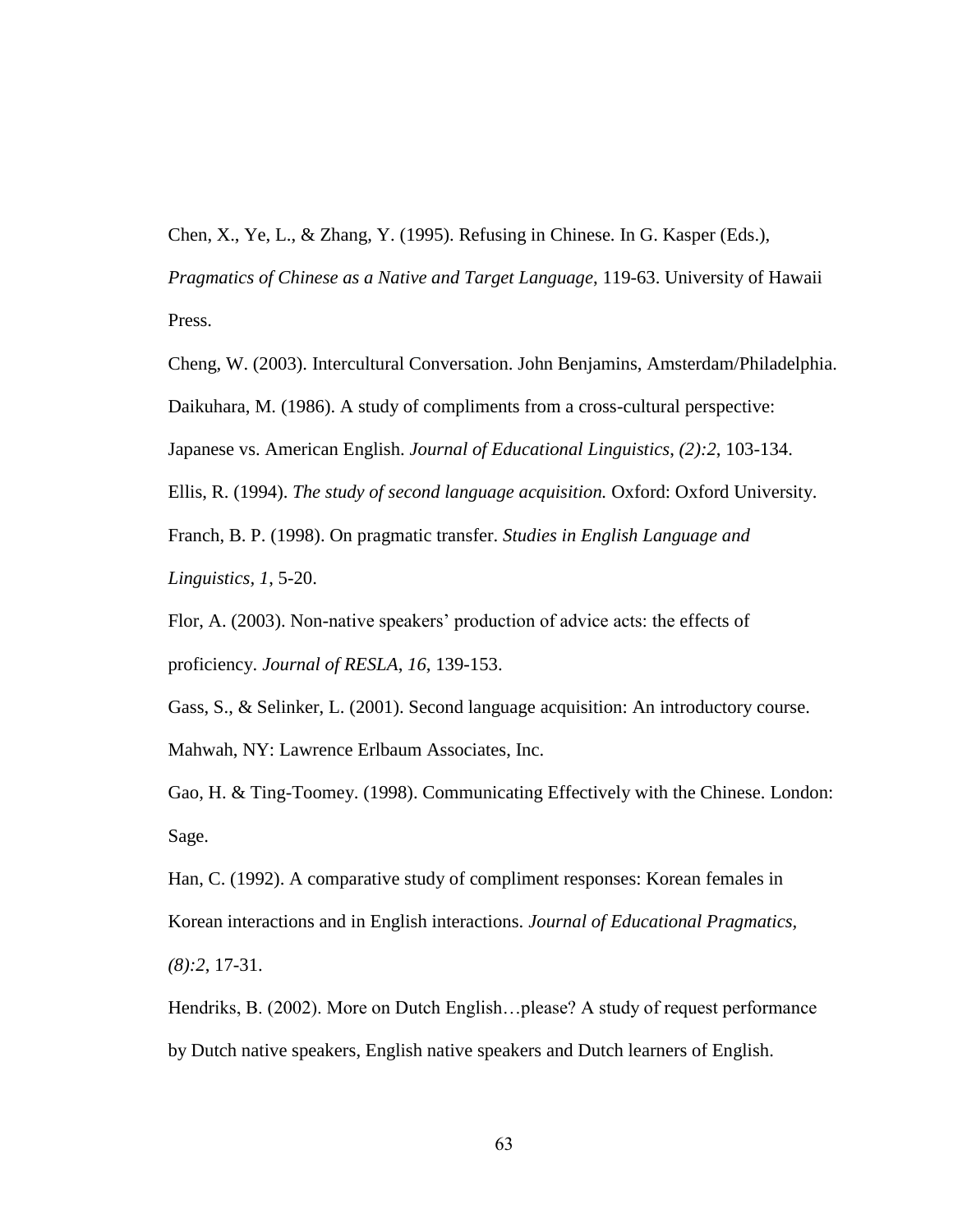Nijmegen: Nijmegen University Press.

Herbert, R. K. (1986). Say "thank you" or something. *American Speech*, 61 (1), 76-88. Herbert, R. K. (1990). Sex-based differences in compliment behavior. *Language in Society*, *19*, 201-224.

Hymes, D. (1971). On Communicative Competence. IN: Pride, J.B., Holmes, J. (Eds.), Sociolinguistics. Penguin, London.

Holmes, J. (1988). Compliments and compliment responses in New Zealand English. *Anthropological Linguistics*, *9 (1),* 35-47.

He, W. (1998). Issues in Second Language Teaching: Pragmatics and Discourse Analysis in Teaching Chinese as a Second Language. (Unpublished doctoral dissertation: Clark University).

Kasper, G. & Dahl, M. (1991). Research methods in interlanguage pragmatics. Honolulu: University of Hawaii.

Kasper, G. (1992). Pragmatic transfer. *Second Language Research, 8(3),* 203-231.

 (1997). Can Pragmatics Competence be Taught? Honolulu: University of Hawaii, Second Language Teaching and Curriculum Center.

Kasper, G., & Blum-Kulka, S. (1993). *Interlanguage pragmatics.* New York: Oxford University Press.

Leech, G. (1983). *Principles of Pragmatics.* London: Longman.

Manes, J. (1983). Compliments: A mirror of cultural values. In N. Wolfson & E. Judd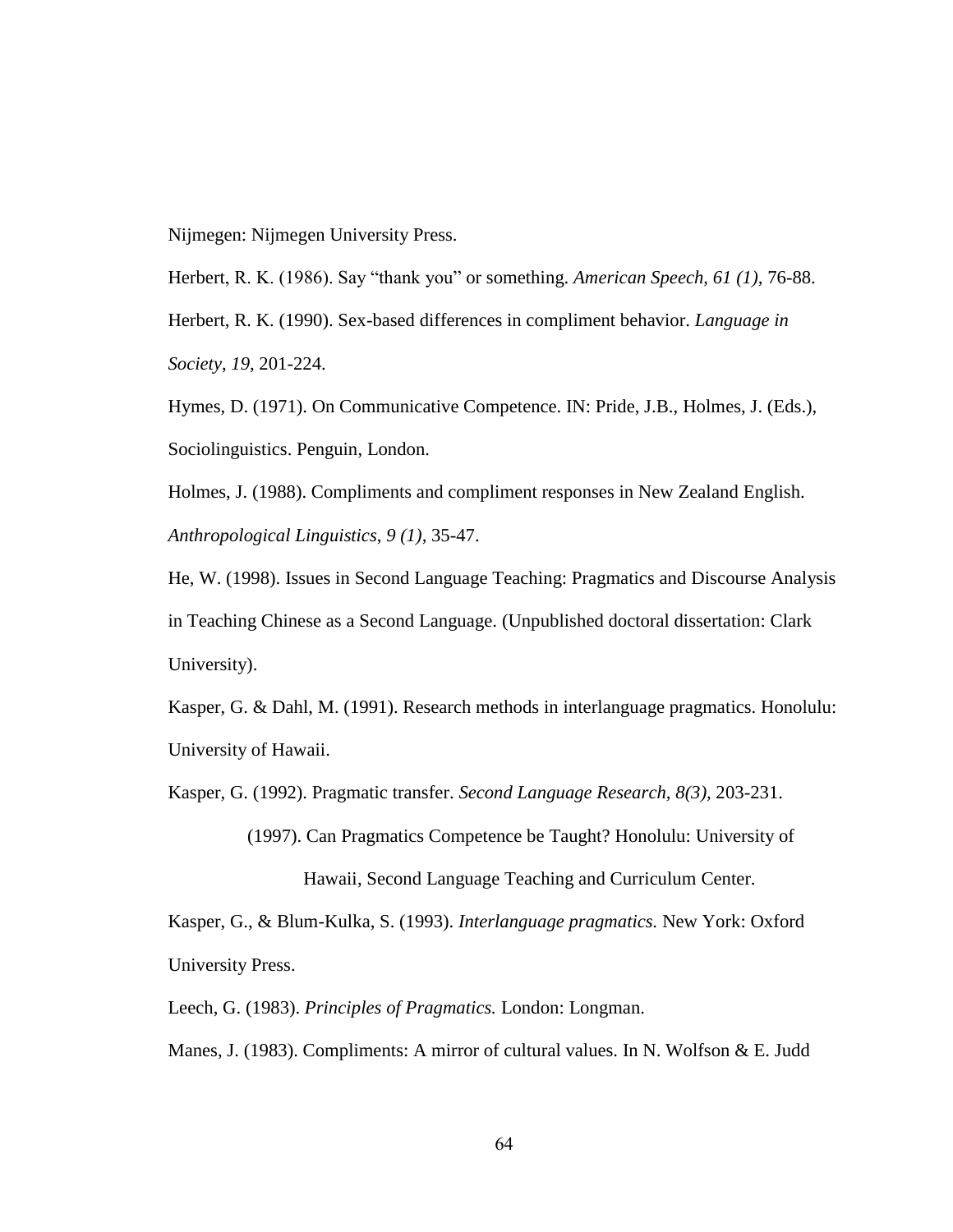(Eds.), Sociolinguistics and language acquisition. Rowley, MA: Newbury House, 96-102. Maeshiba, N., Kasper, G., & Steven, R. (1996). Transfer and proficiency in interlanguage apologizing. In Susan M. Gass., & Joyce Neu (Eds.). *Speech Acts across Cultures,* 155- 187. Berlin: Mouton de Gruyter.

Olshtain, E., & Cohen, A. D. (1989). Speech act behavior across languages. In H. Dechert & M. Raupach (Eds.). *Transfer in Language Production*, 53-68. Norwood, NJ: Ablex.

Pomerantz, A. (1978). Compliment responses: Notes on the operation of multiple constraints. Studies in the organization of conversational interaction, 79-112. New York: Academic Press.

Qu, J., & Wang, L.Y. (Dec., 2005). Pragmatic transfer in compliment responses by Chinese learners of English. *Sino-US English Teaching*, *2 (2),* 1-16.

Tateyama, Y. (2001). Explicit and implicit teaching of pragmatic routines: Japanese Sumimasen, in K. R. Rose and G. Kasper (eds.) *Pragmatics in Language Teaching*, 200- 222. New York: Cambridge University Press.

Takahashi, S., & Beebe, L. M. (1987). The development of pragmatic competence by Japanese learners of English. *JALT Journal*, *8*, 131-155.

Takahashi, S. (1996). Pragmatic Transferability. *Studies in Second Language Acquisition, 18*, 189-223.

Thomas, J. (1983). Cross-cultural pragmatic failure. *Applied Linguistics*, *4(2)*, 91-122.